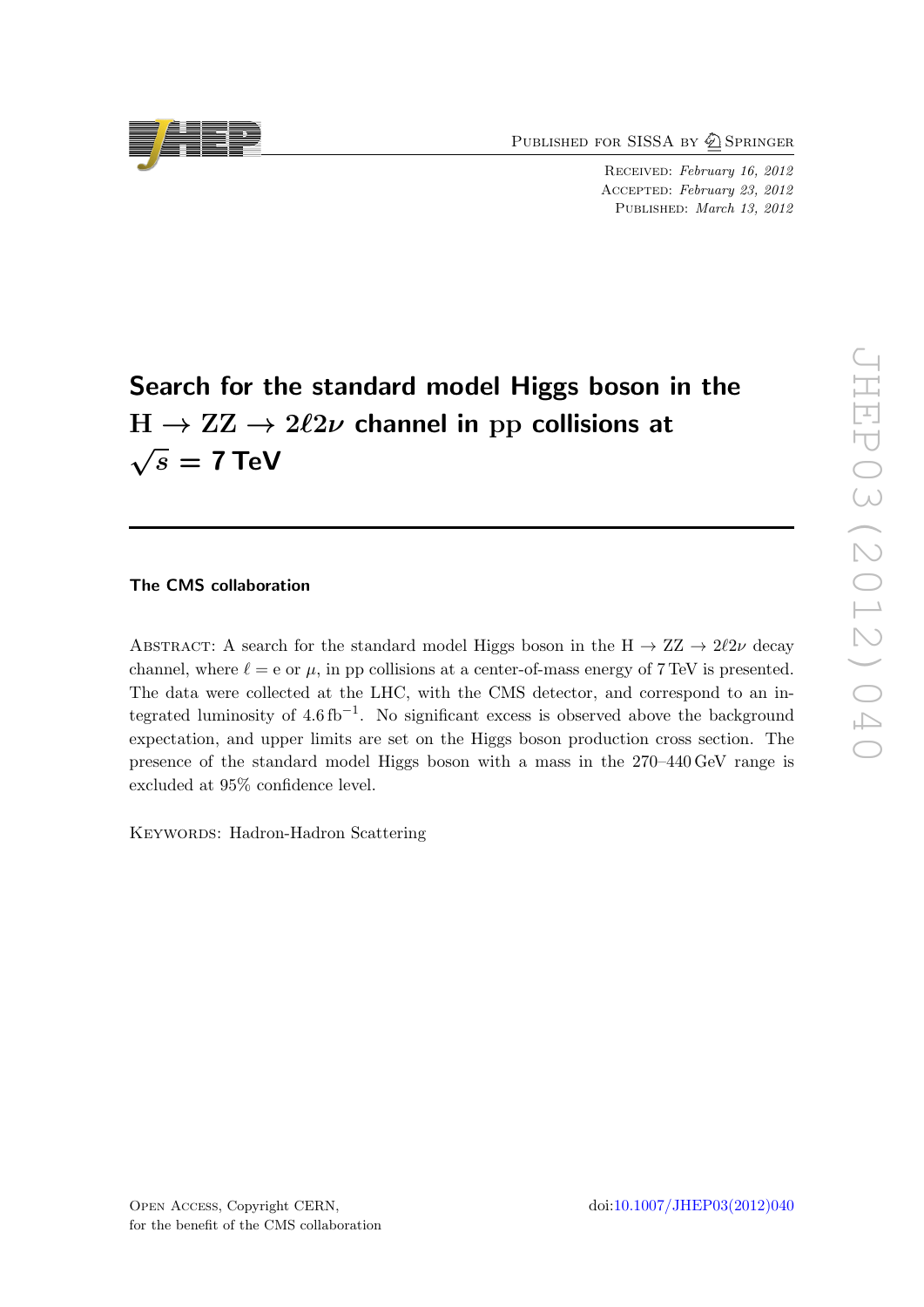# Contents

| 1 Introduction                 | $\mathbf{1}$            |
|--------------------------------|-------------------------|
| 2 CMS detector and simulations | $\overline{2}$          |
| 3 Event selection              | $\overline{2}$          |
| 4 Analysis strategy            | $\overline{\mathbf{4}}$ |
| 5 Background estimation        | $\overline{\mathbf{5}}$ |
| 6 Systematic uncertainties     | 7                       |
| 7 Results                      | 8                       |
| 8 Summary                      | 10                      |
| The CMS collaboration          | 15                      |

# <span id="page-1-0"></span>1 Introduction

The standard model (SM) of particle physics  $[1-3]$  $[1-3]$  accommodates essentially all relevant experimental data. One of the remaining questions is the origin of mass for fundamental particles. Within the SM, vector boson masses arise from the spontaneous breaking of electroweak symmetry  $[4-9]$  $[4-9]$ . The existence of the associated field quantum, the Higgs boson, has yet to be experimentally established. The discovery or exclusion of the SM Higgs boson is one of the main goals of the physics programme at the CERN Large Hadron Collider (LHC).

To date, experimental searches for the SM Higgs boson have yielded null results. Limits at 95% confidence level (CL) on its mass  $(m_H)$  have been placed by experiments at the Large Electron-Positron Collider (LEP),  $m_{\rm H} > 114.4 \,\text{GeV}$  [\[10\]](#page-12-0), the Tevatron,  $m_{\rm H} \notin$  $(162-166)$  GeV [\[11\]](#page-12-1), and ATLAS,  $m_H \notin (145-206)$ ,  $(214-224)$ , and  $(340-450)$  GeV [\[12–](#page-12-2)[14\]](#page-12-3). The primary production mechanism for the Higgs boson at the LHC is through gluon fusion [\[15–](#page-12-4)[26\]](#page-12-5) with a small contribution from vector boson fusion (VBF) [\[27–](#page-13-0)[29\]](#page-13-1).

A search for the SM Higgs boson is presented in the  $H \to ZZ \to 2\ell 2\nu$  channel (where l refers to either e or  $\mu$ ), which is especially sensitive in the high-mass range 250–600 GeV. Results are reported from a data sample corresponding to an integrated luminosity of 4.6 fb<sup>-1</sup> recorded in 2011 by the Compact Muon Solenoid (CMS) experiment at  $\sqrt{s} = 7$  TeV.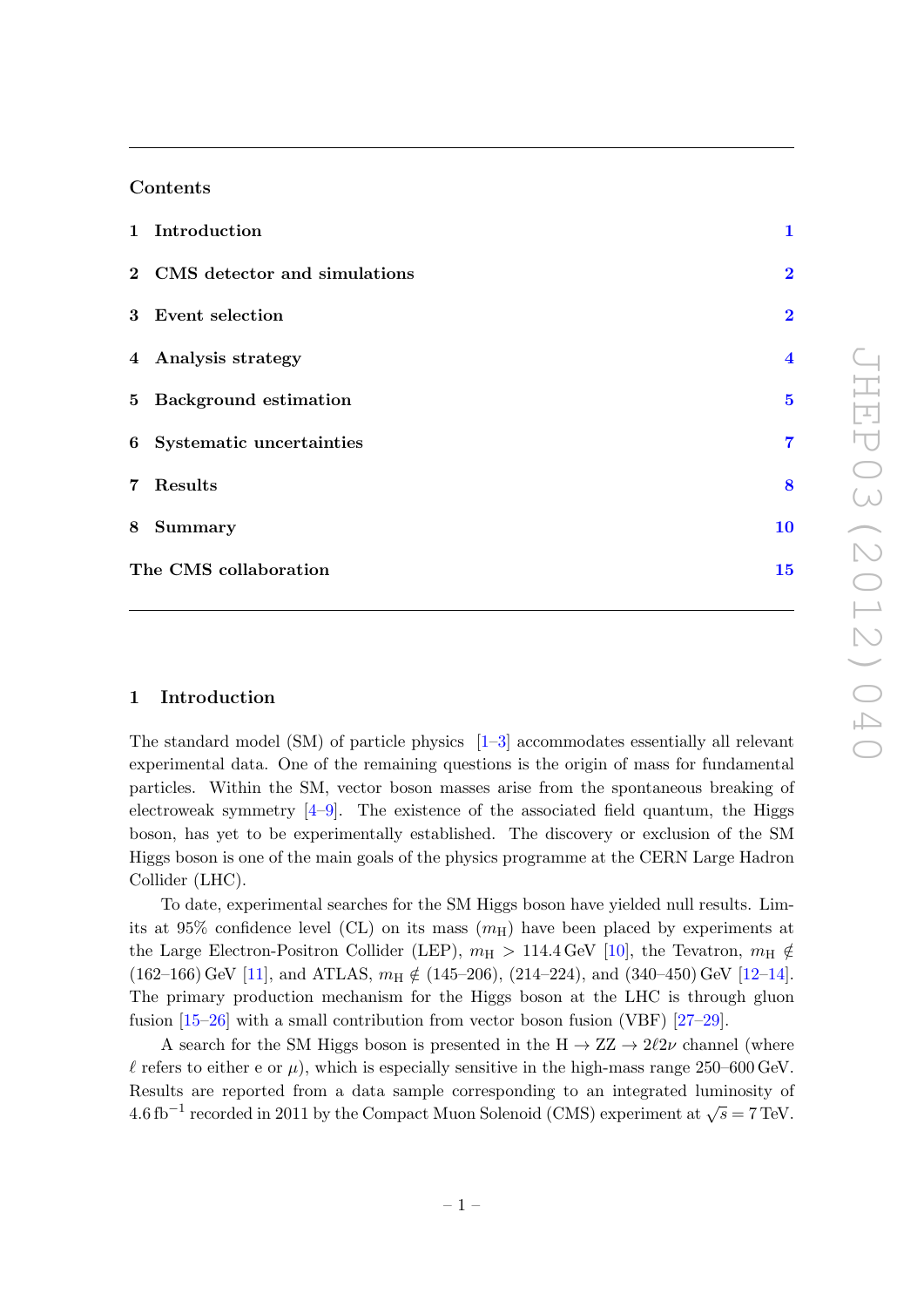### <span id="page-2-0"></span>2 CMS detector and simulations

A detailed description of the CMS detector can be found in ref. [\[30\]](#page-13-2). The key components of the detector include a silicon pixel and a silicon strip tracker, embedded in a 3.8 T solenoidal magnetic field, used to measure the momentum of charged particles. The silicon pixel and strip tracking system covers the pseudorapidity range  $|\eta| < 2.5$ , where  $\eta = -\ln \left[\tan \left(\frac{\theta}{2}\right)\right]$ , and  $\theta$  is the polar angle of the trajectory of the particle with respect to the beam direction. It is surrounded by a crystal electromagnetic calorimeter (ECAL) and a brass-scintillator hadron calorimeter (HCAL). The ECAL and HCAL extend to a pseudorapidity range of  $|\eta|$  < 3.0. A steel/quartz-fiber Cherenkov forward detector (HF) extends the calorimetric coverage to  $|\eta| < 5.2$ . The calorimeters are surrounded by the muon system, used to identify muons and measure their momentum. The muon system consists of gas detectors placed in the steel return yoke of the magnet.

The largest background to the SM Higgs boson signal consists of events in which a Z boson is produced in association with jets  $(Z + jets)$ . The  $Z + jets$  cross section is five orders of magnitude larger than the expected production cross section for the signal. The other major backgrounds are top-quark production ( $t\bar{t} \rightarrow 2\ell 2\nu$ ) and tW  $\rightarrow 2\ell 2\nu$ b, and the diboson production (WZ  $\rightarrow$  3 $\ell \nu$ , ZZ  $\rightarrow$  2 $\ell 2\nu$ , and WW  $\rightarrow$  2 $\ell 2\nu$ ).

Several Monte Carlo event generators are used to simulate the signal and background processes. The H  $\rightarrow ZZ \rightarrow 2\ell 2\nu$  signal and top-quark background events are generated by using the next-to-leading order (NLO) program POWHEG 2.0 [\[31\]](#page-13-3). The  $Z + \text{jets}$  and diboson backgrounds are simulated by using the MADGRAPH  $5.1.3$  generator [\[32\]](#page-13-4). The diboson backgrounds are also simulated using the pythia 6.4.22 generator for evaluating certain systematic uncertainties. For events generated using POWHEG and MADGRAPH generators, parton showering is simulated by using pythia with the Z2 tune which differs from the Z1 tune described in ref. [\[33\]](#page-13-5) as it uses the CTEQ6 [\[34\]](#page-13-6) parametrization for the parton distribution functions instead of the CTEQ5 [\[35\]](#page-13-7) parametrization. The signal events are reweighted so that the transverse momentum  $(p_T)$  distribution of the Higgs boson agrees with the next-to-next-to-leading order (NNLO) and next-to-next-to-leading log (NNLL) prediction [\[36,](#page-13-8) [37\]](#page-13-9). The total cross section is taken from ref. [\[38\]](#page-13-10) and is scaled by the H  $\rightarrow ZZ \rightarrow 2\ell 2\nu$  branching ratio [\[39](#page-13-11)[–44\]](#page-14-0). The parton distribution functions (PDF) are modeled through the CTEQ6L [\[34\]](#page-13-6) parametrization at leading order and the CT10 parametrization [\[45\]](#page-14-1) at NLO. The NLO contribution to the  $qq \rightarrow ZZ$  process is taken into account by reweighting the transverse momentum of the visible Z boson to match the prediction from the MCFM 6.0 program  $[46]$ . A correction of 12% of the leading order  $qq \rightarrow ZZ$  cross section is included to account for the  $gg \rightarrow ZZ$  process [\[47\]](#page-14-3). The detector response to the simulated events is modeled with GEANT4  $[30, 48]$  $[30, 48]$  $[30, 48]$  and reconstruction and analysis are performed by using the same software used for data.

# <span id="page-2-1"></span>3 Event selection

For Higgs boson masses considered in this analysis, the Z bosons from H  $\rightarrow$  ZZ decay are typically produced with a substantial  $p<sub>T</sub>$ . Events are therefore selected to have two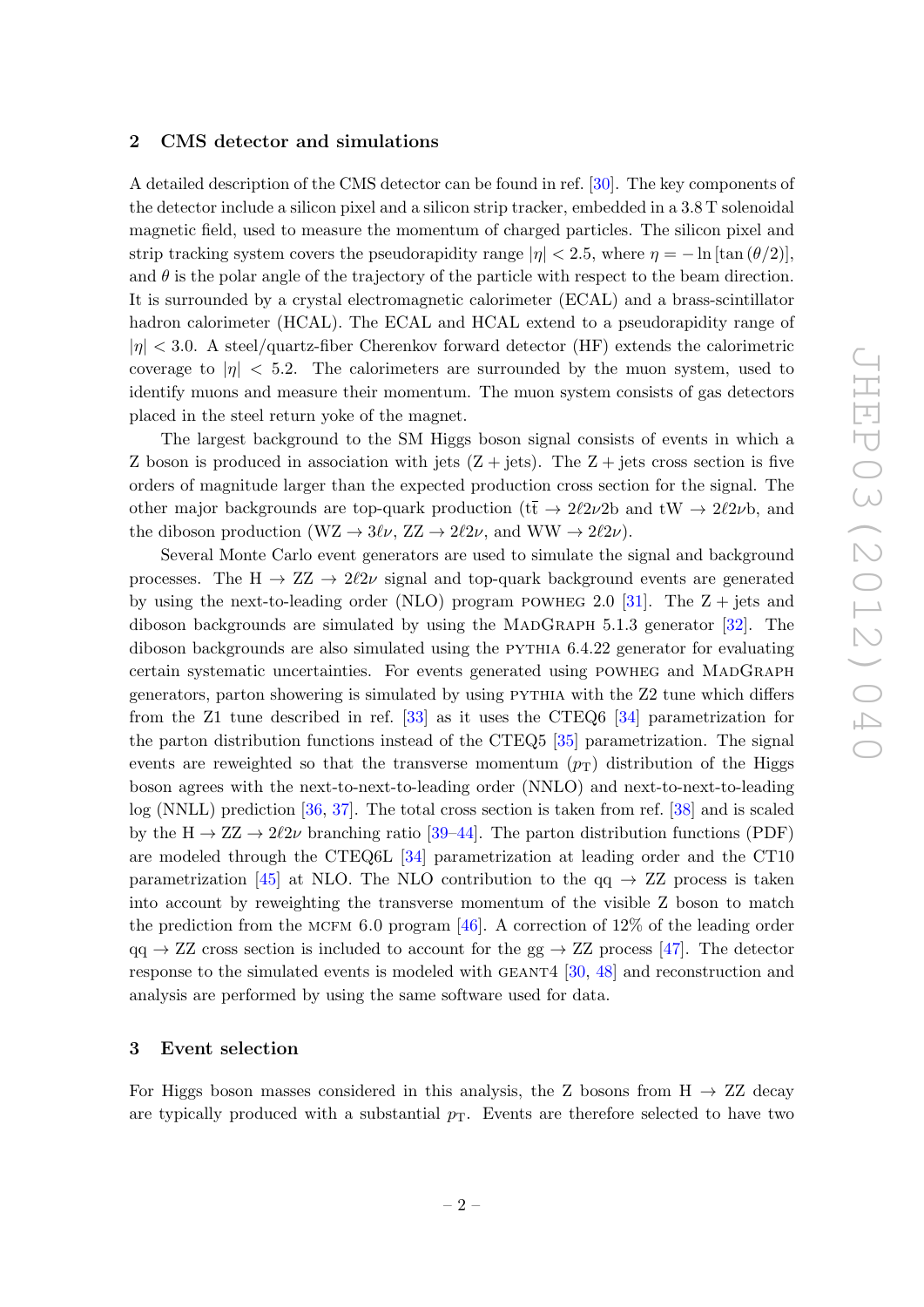well-identified, isolated, opposite-charge leptons of same flavour ( $e^+e^-$  or  $\mu^+\mu^-$ ) with  $p_T >$ 20 GeV that have an invariant mass within 30 GeV window centred on the Z mass. The  $p<sub>T</sub>$  of the dilepton system is required to be greater than 55 GeV. In the electron channel, these events are collected by using dielectron triggers, with thresholds of  $p_T > 17$  GeV and  $p_{\rm T} > 8$  GeV for the leading and the other electron, respectively. The muon channel relies on a combination of single- and double-muon triggers. As instantaneous luminosity increased, the thresholds on the double-muon triggers changed from a requirement of  $p_T > 7$  GeV for each of the two muons to  $p_T > 17 \text{ GeV}$  and  $p_T > 8 \text{ GeV}$  on the leading and the other muon, respectively. The threshold for the single-muon trigger increased from  $p_T > 17$  GeV to  $p_T > 24$  GeV. The trigger efficiency for signal, for events selected through the full set of offline requirements is measured by using Z decays in data, and ranges from 95% to 97% in the muon channel and exceeds 99% in the electron channel.

Muon candidates are reconstructed by using two algorithms, one in which tracks in the silicon tracker are matched to energy deposits in the muon detectors and another in which a combined fit is performed to signals in both the silicon tracker and the muon system [\[49\]](#page-14-5). The muon candidates for analysis are required to be successfully reconstructed through both algorithms. Other identification criteria based on the number of measurements in the tracker and in the muon system, the fit quality of the muon track, and its consistency with the origin from the primary vertex are also imposed on the muon candidates to reduce the misidentification rate.

Electron reconstruction also involves two algorithms [\[50\]](#page-14-6), one in which energy clusters in the ECAL are matched to signals in the silicon tracker and another in which tracks in the silicon tracker are matched to ECAL clusters. The electron candidates used in the analysis can be reconstructed by either algorithm. More identification criteria based on the distribution of the shower in the ECAL, a matching of the trajectory of an electron track with the cluster in the ECAL, and consistency with origin of the track from the primary vertex are imposed on the electron candidates to reduce the misidentification rate. Electron candidates with an ECAL cluster in the transition region between ECAL barrel and endcap  $(1.4442 < |\eta| < 1.566)$  are rejected. Additional requirements are imposed to remove electrons produced in photon conversions in the detector material.

Leptons produced in the decay of Z bosons are expected to be isolated from hadronic activity in the event. The sum of scalar transverse momentum depositions in the calorimeters and the transverse momenta of tracks in a cone of radius 0.3 in  $\eta$ - $\phi$  space around each lepton, where  $\phi$  is the azimuthal angle, is corrected by the contribution from the lepton and the ratio of this corrected sum divided by the lepton  $p<sub>T</sub>$  is required to be smaller than 15% (10%) for muons (electrons). To correct for the contribution to the isolation sum from pile-up interactions (overlapping minimum-bias events from other concurrent protonproton collisions), a median energy density  $(\rho)$  is determined event by event [\[51\]](#page-14-7). Then the pile-up contribution to the isolation sum is estimated as the product of  $\rho$  and the area of the cone in which the isolation sum is computed, and it is subtracted from the isolation sum to make it largely insensitive to pile-up. The combined reconstruction, identification and isolation efficiency is measured in data by using Z decays and ranges between 90% and 97% for muons, and between 70% and 90% for electrons, depending on the  $p_T$  and  $\eta$  of the leptons.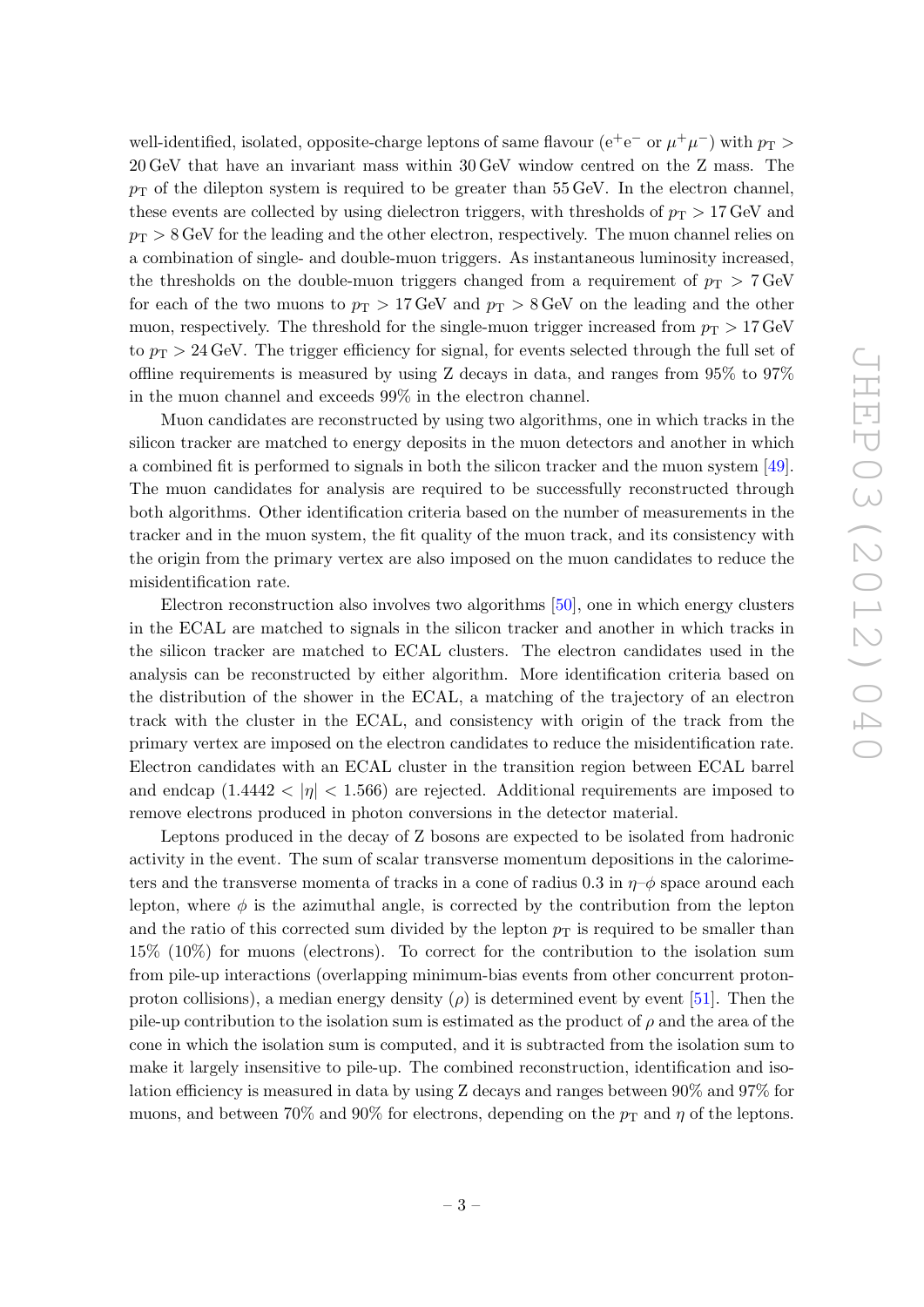The high instantaneous luminosity delivered by the LHC provides an average of about 10 pile-up interactions per bunch crossing, leading to events with several possible primary vertices. The vertex with largest value of  $\sum p_T^2$  for the associated tracks is chosen to be the reference vertex. According to simulation, this requirement provides the correct assignment for the primary vertex in more than 99% of both signal and background events.

The presence of a large imbalance in transverse momentum in an event  $(E_{\text{T}}^{\text{miss}})$  is a fundamental feature of the signal. The value of  $E_{\rm T}^{\rm miss}$  is the modulus of the  $\vec{E}_{\rm T}^{\rm miss}$  vector computed as the negative of the vector sum of the transverse momenta of all reconstructed objects identified through the particle-flow algorithm, which aims to reconstruct all particles produced in a collision event by combining information from all sub-detectors [\[52\]](#page-14-8). A large  $E_{\rm T}^{\rm miss}$  threshold is imposed to suppress the bulk of the Z+jets background, which contains little genuine  $E_{\rm T}^{\rm miss}$ . The region of large  $E_{\rm T}^{\rm miss}$  is populated by Z+jets events in which the  $E_{\rm T}^{\rm miss}$  is largely due to jet mismeasurement. To suppress the background with  $E_{\rm T}^{\rm miss}$  arising from mismeasurement of jets, events are removed if the angle in the azimuthal plane between the  $E_{\rm T}^{\rm miss}$  and the closest jet with transverse energy  $E_{\rm T} > 30\,\text{GeV}$ is smaller than 0.5 radians. For events having no jets with  $E_T > 30$  GeV, this requirement is imposed between  $E_{\rm T}^{\rm miss}$  and the closest jet with  $E_{\rm T} > 15 \,\text{GeV}$ . Jets are reconstructed from particle-flow candidates [\[52,](#page-14-8) [53\]](#page-14-9) by using the anti- $k_T$  clustering algorithm [\[54\]](#page-14-10) with a distance parameter R of 0.5, as implemented in the FASTJET package  $[55, 56]$  $[55, 56]$  $[55, 56]$ .

Top-quark decays are characterized by the presence of jets originating from b quarks (bjets), which are tagged on the basis of impact parameters of tracks in a jet, relative to the primary vertex [\[57,](#page-14-13) [58\]](#page-14-14). The top-quark background is suppressed by applying a veto on events having a b tagged jet with transverse energy greater than 30 GeV that lies within the tracker volume ( $|\eta|$  < 2.4). To further suppress the top-quark background, a veto is applied on events containing a "soft muon" with  $p_T > 3$  GeV, which is typically produced in the leptonic decay of a b quark. The soft-muon veto along with the b-jet veto reduces the top-quark background by a factor of six. To reduce the WZ background in which both bosons decay leptonically, any event with a third lepton (e or  $\mu$ ) with  $p_T > 10$  GeV and passing the identification and isolation requirements is rejected.

### <span id="page-4-0"></span>4 Analysis strategy

The search for the SM Higgs boson is performed by using a transverse mass  $(M_T)$  variable as the final discriminant in searching for an excess of events from the presence of the signal. The transverse mass is defined as follows:

$$
M_{\rm T}^2 = \left(\sqrt{p_{\rm T}(\ell\ell)^2 + M(\ell\ell)^2} + \sqrt{E_{\rm T}^{\rm miss}}^2 + M(\ell\ell)^2\right)^2 - (\vec{p}_{\rm T}(\ell\ell) + \vec{E}_{\rm T}^{\rm miss})^2.
$$

where  $p_T(\ell\ell)$  and  $M(\ell\ell)$  are the transverse momentum and invariant mass of dilepton system, respectively.

Two approaches are considered: a "cut-based" and a "shape-based" analysis. The same set of event selection criteria is used by both the analyses, except for requirements on the  $E_{\rm T}^{\rm miss}$  and  $M_{\rm T}$  variables. In both cases, requirements on  $E_{\rm T}^{\rm miss}$  and  $M_{\rm T}$  vary with the Higgs mass hypothesis, but are typically more relaxed for the shape-based analysis.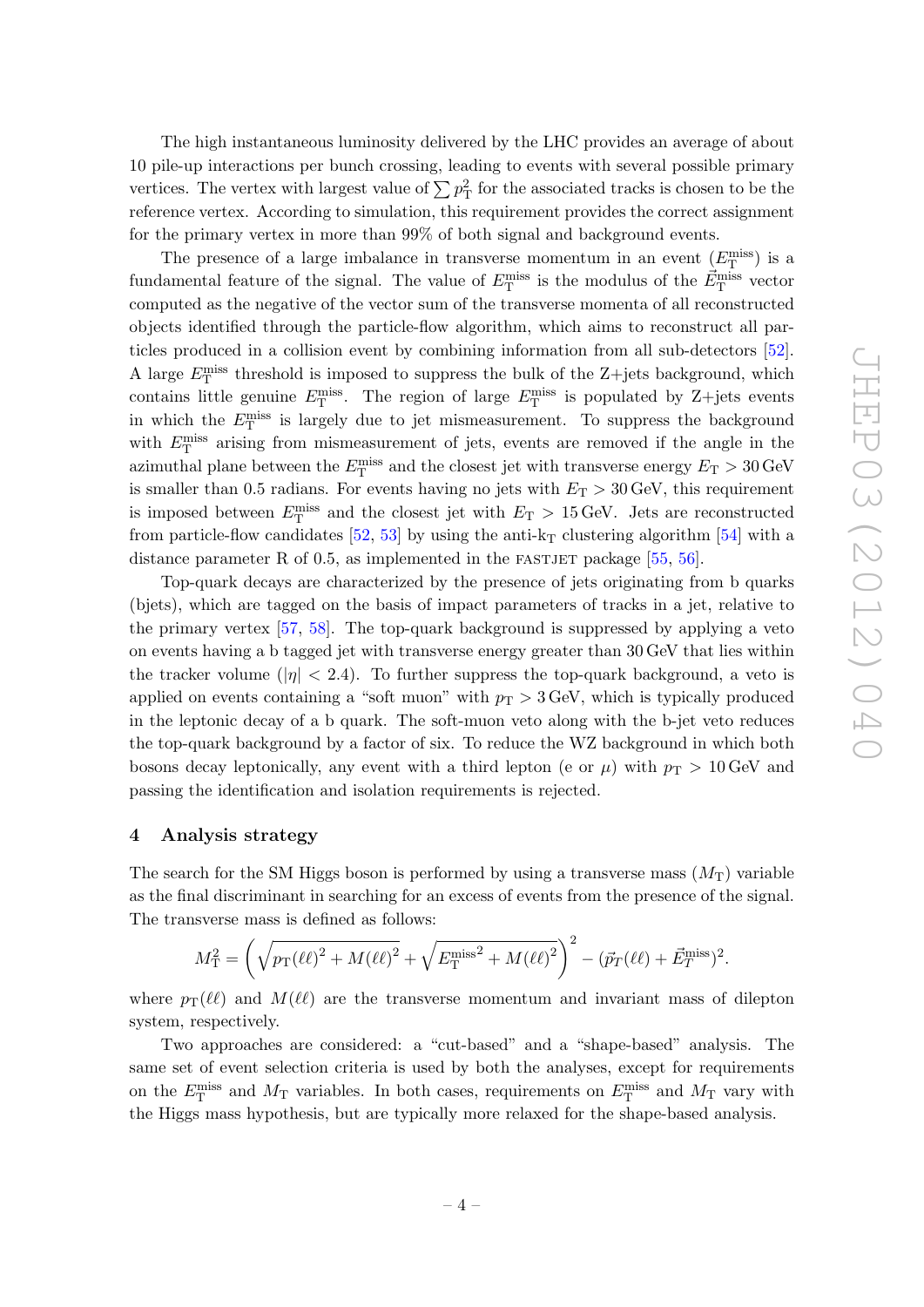| $m_{\rm H}$ (GeV)               | 250        | 300        | 350        | 400        | 500        | 600        |  |  |  |
|---------------------------------|------------|------------|------------|------------|------------|------------|--|--|--|
| Cut-based analysis selection    |            |            |            |            |            |            |  |  |  |
| $E_{\rm T}^{\rm miss}$<br>(GeV) | > 70       | > 79       | > 95       | >115       | >150       | >161       |  |  |  |
| $M_T$ (GeV)                     | [222, 272] | [264, 331] | [298, 393] | [327, 460] | [382, 605] | [452, 767] |  |  |  |
| Shape-based analysis selection  |            |            |            |            |            |            |  |  |  |
| $E_{\rm T}^{\rm miss}$<br>(GeV) | > 70       | > 80       | > 80       | > 80       | > 80       | > 80       |  |  |  |
| $M_T$ (GeV)                     | [180, 300] | [250, 350] | [250, 400] | [250, 450] | [250, 600] | [250, 750] |  |  |  |

<span id="page-5-1"></span>**Table 1.** Higgs boson mass-dependent selection for  $E_{\rm T}^{\rm miss}$  and  $M_{\rm T}$  variables in the cut-based and shape-based analyses.

In the cut-based analysis, the Higgs boson search is performed by looking for an excess of events above the standard model background expectation after applying selection criteria that are tuned for a given Higgs boson mass hypothesis. The  $E_{\rm T}^{\rm miss}$  and  $M_{\rm T}$  selection listed in table [1](#page-5-1) was optimized by using a genetic algorithm for rectangular cuts optimization, garcon [\[59\]](#page-14-15), with the expected 95% CL limit on the cross section normalized to the standard model Higgs boson cross section as a figure of merit. Optimization was performed on six  $m<sub>H</sub>$  points, and a smooth-fit interpolation for the cut values was performed to provide optimal cut values for every explored Higgs mass point.

In the shape-based analysis, the Higgs boson search is performed by using a binned likelihood fit to the  $M<sub>T</sub>$  distribution obtained after applying the selection given in table [1.](#page-5-1) The range of  $M_T$  is varied as a function of  $m_H$  to ensure that the expected signal distribution is fully contained. The shape-based analysis is found to have the best expected signal sensitivity and is considered as the main result in the paper.

# <span id="page-5-0"></span>5 Background estimation

For both types of analyses, the ZZ and WZ backgrounds are modeled using Monte Carlo simulation, and are normalized to their respective NLO cross sections. The remaining backgrounds are estimated using control samples in data.

The Z+jets background is simulated from a control sample of events with a single photon produced in association with jets ( $\gamma$  + jets). This obviates the need for using less reliable Monte Carlo simulation of the  $E_{\rm T}^{\rm miss}$  distribution arising from mismeasurement of jets. The  $\gamma$  + jets cross section is much larger than Z + jets. The jets must have a minimum  $E_T$  of 15 GeV to reduce contamination from processes that have a photon produced in association with genuine  $E_{\text{T}}^{\text{miss}}$ , such as  $W(\ell\nu) + \gamma$ ,  $W(\ell\nu)$ +jets, where the jet is mismeasured as a photon, and  $Z(\nu\nu)+\gamma$  events. The kinematics and overall normalization of  $\gamma$  + jets events are matched to Z + jets in data through an event-by-event reweighting as a function of the boson  $p_T$ , and the number of jets with  $E_T > 30$  GeV, to account for the dependence of the  $E_{\rm T}^{\rm miss}$  on the associated hadronic activity. Residual differences from pileup are taken into account by reweighting events according to the number of reconstructed vertices. This procedure yields an accurate model of the  $E_{\textrm{T}}^{\textrm{miss}}$  distribution in Z+jets events,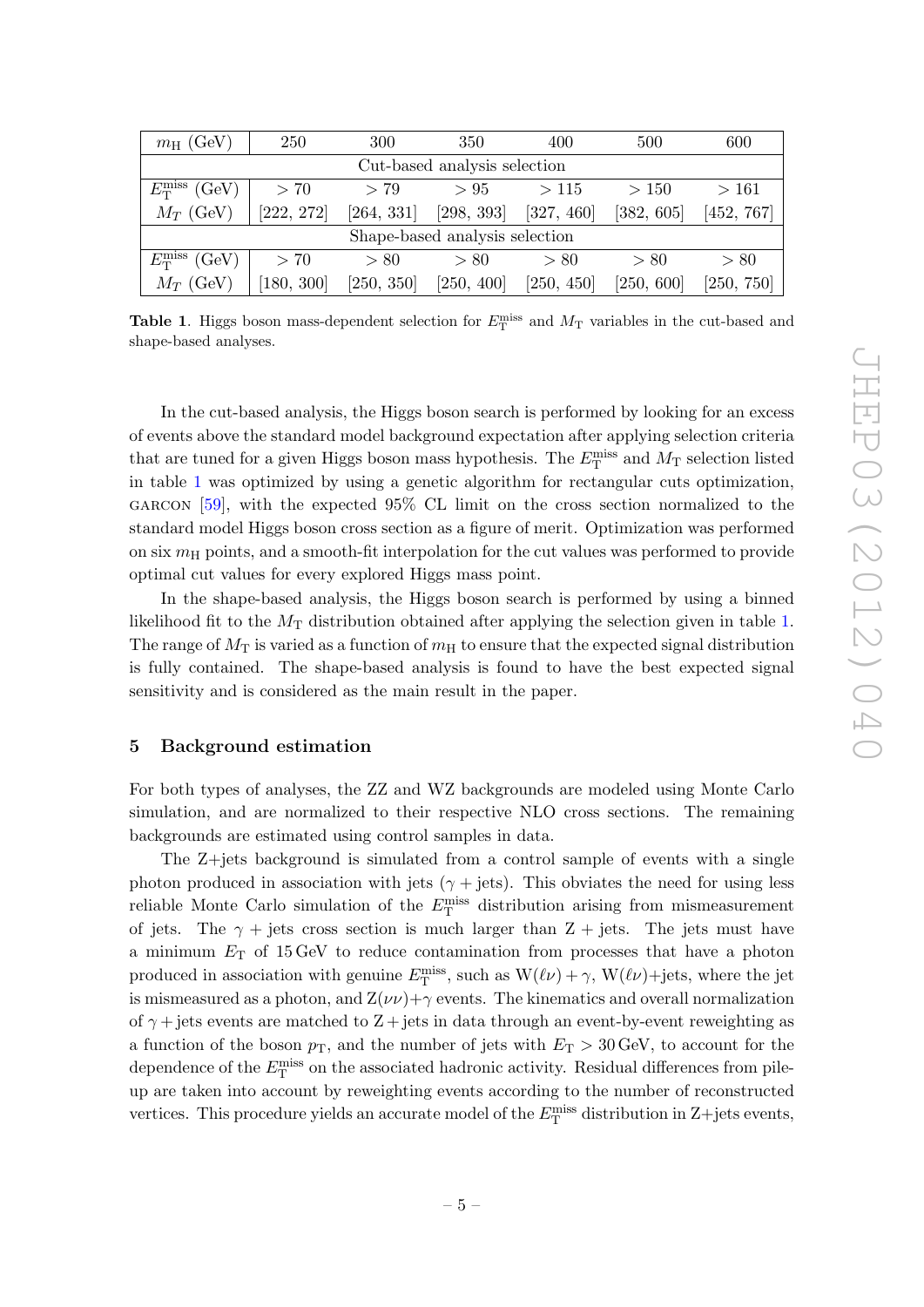

<span id="page-6-0"></span>**Figure 1.** The  $E_{\text{T}}^{\text{miss}}$  distribution in data compared to the background simulation. The dielectron and dimuon channels are combined. Contributions from  $ZZ$ ,  $WZ$ , non-resonant background and Z+jets background are stacked on top of each other. The  $E_{\rm T}^{\rm miss}$  distribution in signal events for  $m_{\rm H} = 300$  GeV is also shown.

as shown in figure [1,](#page-6-0) which compares the  $E_{\textrm{T}}^{\textrm{miss}}$  distribution of the reweighted  $\gamma + \textrm{jets}$  events along with other backgrounds to the  $E_{\textrm{T}}^{\textrm{miss}}$  distribution of the dilepton events in data. To compute the  $M_T$  for each  $\gamma$ +jets event, the value of  $\vec{p}_T(\ell\ell)$  is defined as the photon  $\vec{p}_T$  and the value of  $M(\ell\ell)$  term is chosen according to a probability density function constructed from the measured dilepton invariant mass distribution in Z+jets events.

The background processes that do not involve a Z resonance (non-resonant background) are estimated by using a control sample of events with dileptons of different flavor  $(e^{\pm}\mu^{\mp})$ that pass the full analysis selection. This background consists mainly of leptonic W decays in  $t\bar{t}$ , tW decays and WW events. Small contributions from single top-quark events produced from s-channel and t-channel processes, W+jets events in which the W boson decays leptonically and a jet is mismeasured as a lepton, and  $Z \rightarrow \tau \tau$  events in which  $\tau$ leptons produce light leptons and  $E_{\rm T}^{\rm miss}$  are included in this estimate of the non-resonant background. This method cannot distinguish between the non-resonant background and a possible contribution from H  $\rightarrow WW \rightarrow 2\ell 2\nu$  events, which are treated as part of the non-resonant background estimate.

The non-resonant background in the  $e^+e^-$  and  $\mu^+\mu^-$  final states is estimated by applying a scale factor  $(\alpha)$  to the selected  $e^{\pm}\mu^{\mp}$  events:

$$
N_{\mu\mu} = \alpha_{\mu} \times N_{\rm e\mu}, \qquad N_{\rm ee} = \alpha_{\rm e} \times N_{\rm e\mu}.
$$

This  $\alpha$  factor is computed from the sidebands (SB) of the Z peak (40 <  $M(\ell\ell)$  < 70 GeV and 110  $\langle M(\ell\ell) \langle 200 \text{ GeV} \rangle$  by using the following relations:

$$
\alpha_{\mu} = \frac{N_{\mu\mu}^{\rm SB}}{N_{\rm e\mu}^{\rm SB}}, \qquad \alpha_{\rm e} = \frac{N_{\rm ee}^{\rm SB}}{N_{\rm e\mu}^{\rm SB}},
$$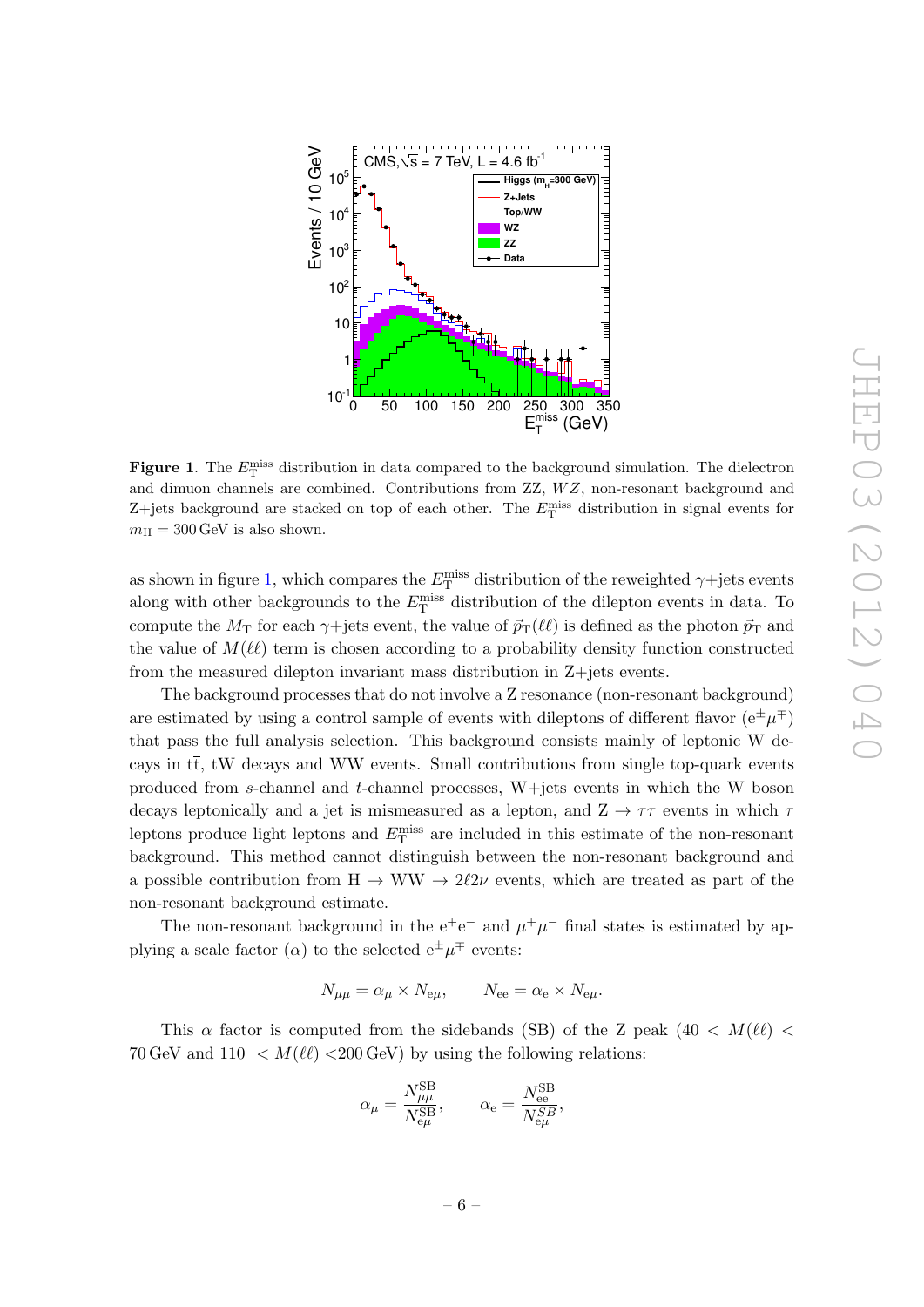where  $N_{ee}^{\text{SB}}, N_{\mu\mu}^{\text{SB}},$  and  $N_{e\mu}^{\text{SB}}$  are the number of events in the Z sidebands in a top-enriched sample of  $e^+e^-$ ,  $\mu^+\mu^-$ , and  $e^{\pm}\mu^{\mp}$  final states, respectively. Such samples are selected by requiring  $E_{\rm T}^{\rm miss} > 70\,\text{GeV}$  and a b-tagged jet in the events. The measured values of  $\alpha$  with the corresponding statistical uncertainties are  $\alpha_{\mu} = 0.58 \pm 0.02$  and  $\alpha_{\rm e} = 0.42 \pm 0.02$ .

Since the  $M_T$  distribution obtained for the non-resonant background is based on a small sample of  $e^{\pm}\mu^{\mp}$  events scaled by  $\alpha$ , this distribution is smoothed [\[60\]](#page-14-16) for use in the shape-based analysis.

#### <span id="page-7-0"></span>6 Systematic uncertainties

Systematic uncertainties include experimental uncertainties on the selection and measurement of the reconstructed objects, theoretical uncertainties on the signal and background processes which are derived from Monte Carlo simulation, and uncertainties on backgrounds determined from control samples in data. These are summarised in table [2.](#page-8-1)

The theoretical uncertainties on the predicted signal are evaluated by changing the parton distribution functions and the QCD renormalization and factorization scales [\[38,](#page-13-10) [45,](#page-14-1) [61](#page-14-17)[–64\]](#page-15-1). The theoretical uncertainties on the NLO cross sections of the ZZ and WZ backgrounds are estimated by the same procedure of changing the parton distribution functions and the QCD renormalization and factorization scales by using the program MCFM 6.0.

The cross section for on-shell Higgs boson production and decay is calculated in the zero-width approximation. Recent studies show that current Monte Carlo simulation does not describe the correct Higgs-boson line shape for  $m_H \gtrsim 300 \,\text{GeV}$ . These effects are estimated to correspond to an additional uncertainty of 10–30% on the theoretical cross section for  $400 < m_{\rm H} < 600 \,\text{GeV}$  [\[38,](#page-13-10) [65,](#page-15-2) [66\]](#page-15-3).

Various factors contribute to the experimental uncertainties that apply to processes derived from Monte Carlo simulation. These include uncertainties on the trigger efficiency and lepton selection efficiencies. The effect of lepton momentum scale and jet energy scale is also taken into account and is propagated to the evaluation of  $E_{\textrm{T}}^{\textrm{miss}}$ . The uncertainty on the b jet veto is estimated by measuring the b-tagging efficiency in data from fully leptonic  $t\bar{t}$  decays [\[58\]](#page-14-14). The uncertainty due to the modeling of pile-up is evaluated by shiftng the mean of the distribution of the number of pile-up interactions up and down by one.

The uncertainty on the estimate of the non-resonant background is dominated by the statistical uncertainty of the  $e^{\pm}\mu^{\mp}$  control sample. The uncertainty on the prediction of the Z+jets background is affected by any residual contamination of the  $\gamma$ +jets control sample from processes involving a photon and genuine  $E_{\rm T}^{\rm miss}$ . Consequently, this method provides only an upper bound on the prediction. To account for this contamination, the Z+jets background prediction is changed from zero to the estimate obtained from the  $\gamma$ +jets control sample in the limit-setting procedure. This is achieved by taking half of the estimate from the  $\gamma$ +jets control sample as the central value for the Z+jets background and assigning a 100% systematic uncertainty to this value. Since Z+jets contributes to only 10–15% of the total background, the large uncertainty on this background does not have a significant impact on the overall performance of the analysis.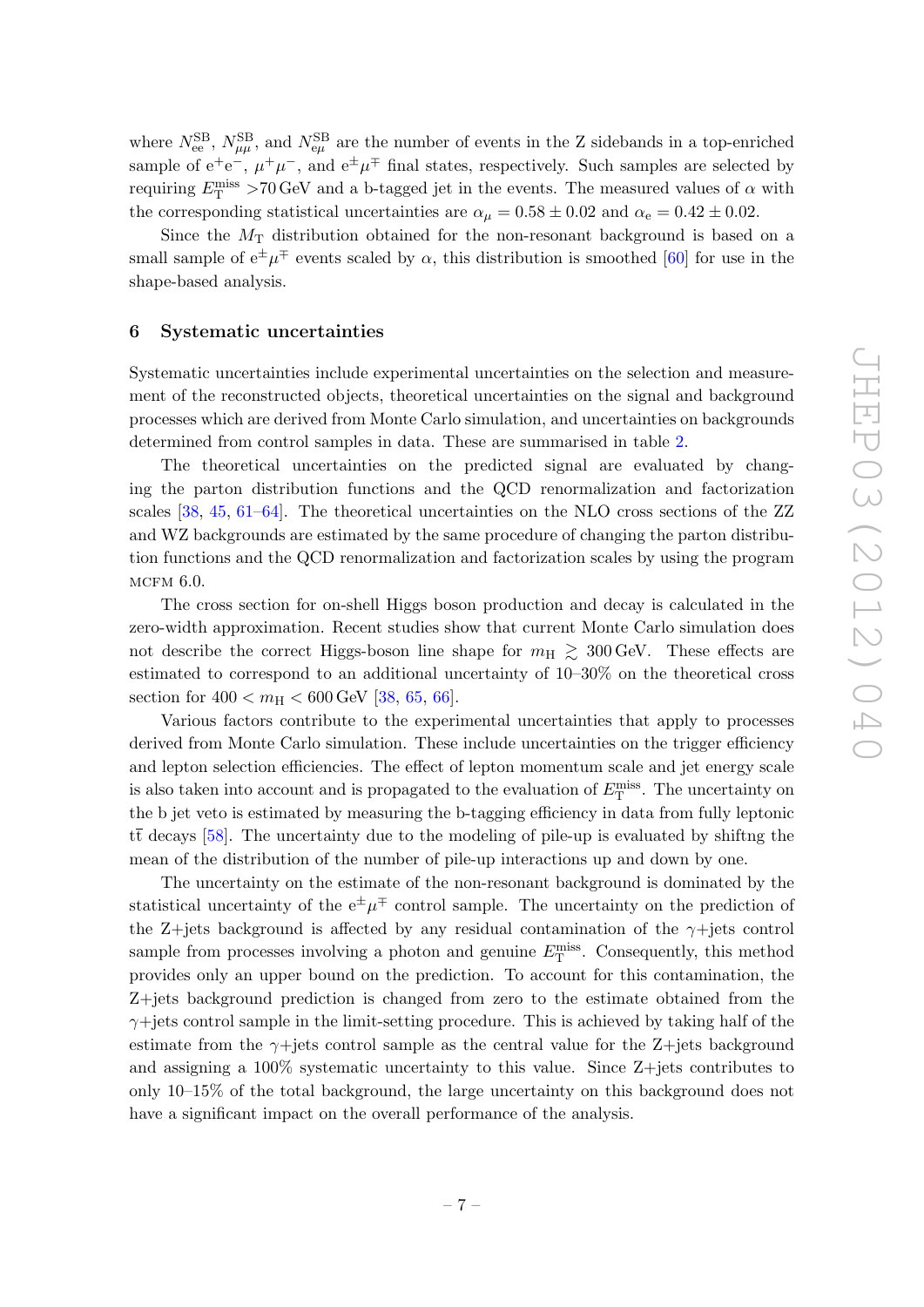| Source                                        | Uncertainty $[\%]$            |
|-----------------------------------------------|-------------------------------|
| Luminosity                                    | 4.5                           |
| PDF for Higgs production (gluon-fusion)       | $8.2 - 10.4$                  |
| PDF for Higgs production (VBF)                | $3.8 - 7.6$                   |
| PDF for $qq \rightarrow ZZ$                   | 4.8                           |
| PDF for $qq \rightarrow WZ$                   | 5.5                           |
| QCD scale for Higgs production (gluon-fusion) | $7.6 - 11.1$                  |
| QCD scale for Higgs production (VBF)          | $0.4 - 2$                     |
| QCD scale for $gg \to ZZ$                     | 20                            |
| QCD scale for $qq \rightarrow ZZ$             | 6.2                           |
| QCD scale for $qq \rightarrow WZ$             | 8.5                           |
| Higgs boson line shape                        | $10 - 30$                     |
| Trigger                                       | 1 (for ee), 2 (for $\mu\mu$ ) |
| Lepton identification and isolation           | $\overline{2}$                |
| Lepton momentum scale                         | 5 (for ee), 2 (for $\mu\mu$ ) |
| Jet energy scale                              | $1 - 1.5$                     |
| b-jet veto                                    | $1 - 1.2$                     |
| Pile-up                                       | $1 - 3$                       |
| Non-resonant background                       | $15 - 100$                    |
| $Z + jets$                                    | 100                           |

<span id="page-8-1"></span>Table 2. Summary of systematic uncertainties on event yields of signal and background processes. Ranges refer to uncertainties that depend on the hypothesised value of  $m<sub>H</sub>$ .

In the shape-based analysis, the difference in the  $M<sub>T</sub>$  distribution with respect to an alternate Monte Carlo generator (madgraph versus pythia) is used as an uncertainty in the modeling of the ZZ, WZ backgrounds. The uncertainty on the  $M<sub>T</sub>$  distributions arising from the limited number of Monte Carlo simulated events is taken into account by scaling all the bins up and down by the respective statistical uncertainties. This is done in a correlated manner to obtain two bounding distributions, within which the nominal distribution is changed. For the non-resonant background, where the nominal  $M<sub>T</sub>$  distribution is obtained by smoothing the  $M_T$  distribution of  $e^{\pm}\mu^{\mp}$  events, the bounding distributions are taken from simulation to account for any possible bias introduced by smoothing. The uncertainty for signal is assigned by reweighting the  $p<sub>T</sub>$  spectrum of the Higgs boson to the one obtained from changing the renormalization and factorization scales in the NNLO+NNLL calculation [\[36,](#page-13-8) [37\]](#page-13-9).

### <span id="page-8-0"></span>7 Results

The event yields for the cut-based analysis, as a function of  $m<sub>H</sub>$ , and the estimated back-grounds for the 4.6 fb<sup>-1</sup> dataset are listed in table [3.](#page-9-0) The  $M<sub>T</sub>$  distributions for the shape-based analysis based on the selections described in table [1](#page-5-1) for  $m_{\text{H}} = 300$  and 400 GeV hypotheses are shown in figure [2.](#page-9-1) No significant excess of events is observed over the ex-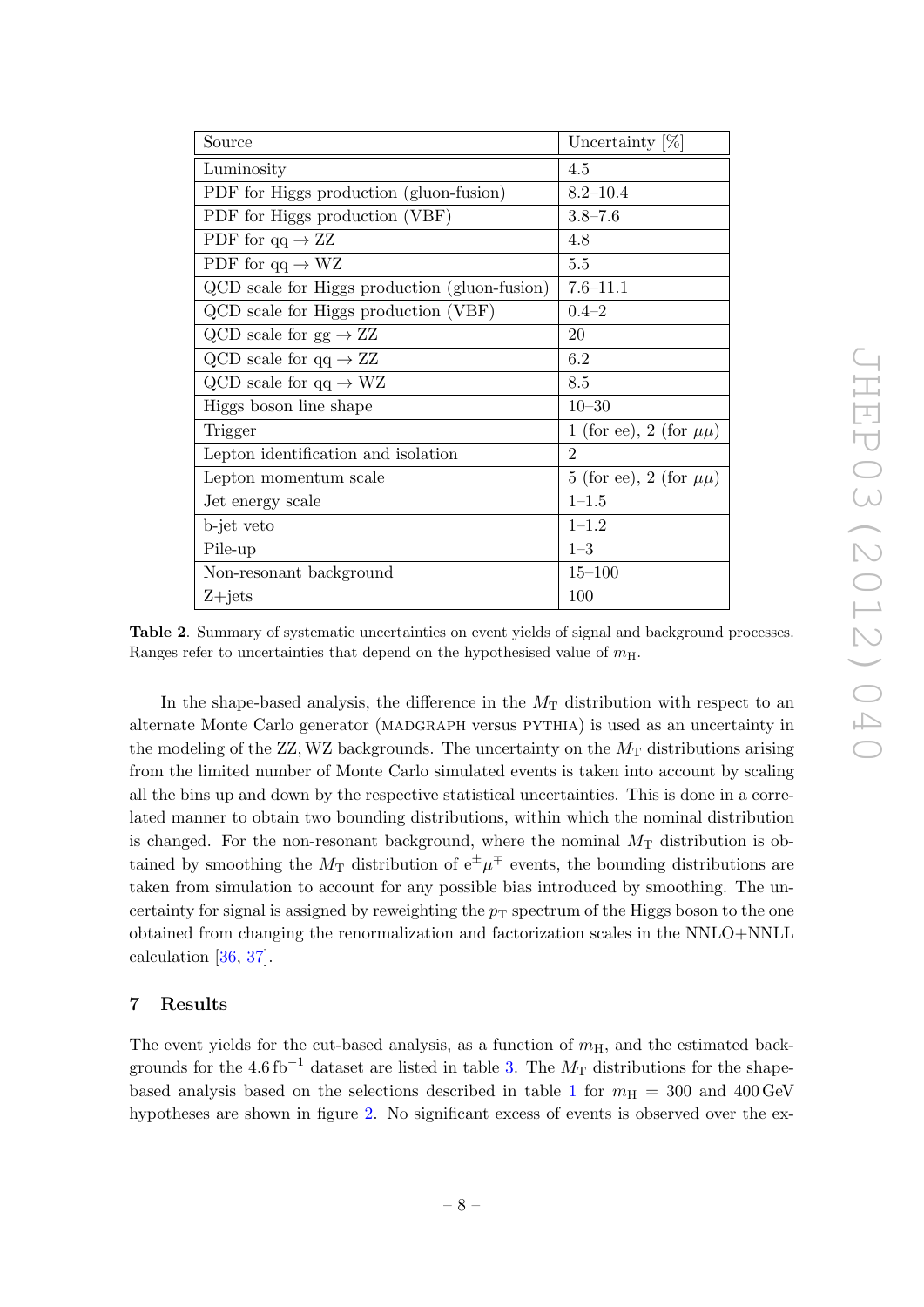| $m_{\rm H}$ | ZZ.                                           | WZ                                                                     | Top/WW/                                                                    | $Z+{\rm Jets}$ | Total                                                                                                                              | Expected   Data  |     |
|-------------|-----------------------------------------------|------------------------------------------------------------------------|----------------------------------------------------------------------------|----------------|------------------------------------------------------------------------------------------------------------------------------------|------------------|-----|
| (GeV)       |                                               |                                                                        | $W+jets/Z \rightarrow \tau\tau$                                            |                | Background                                                                                                                         | Signal           |     |
| 250         |                                               |                                                                        |                                                                            |                | $36.0 \pm 0.2 \pm 2.6$ $24.0 \pm 0.3 \pm 2.0$ $65.0 \pm 3.8 \pm 5.8$ $15.0 \pm 15.0$ $140.0 \pm 3.8 \pm 16.0$ $22.0 \pm 2.2$ $142$ |                  |     |
| 300         |                                               |                                                                        | $(23.0 \pm 0.2 \pm 1.7)$ $(13.0 \pm 0.2 \pm 1.1)$ $(18.0 \pm 1.1 \pm 3.0)$ | $6.3 \pm 6.3$  | $60.0 \pm 1.1 \pm 7.3$                                                                                                             | $121.0 \pm 2.1$  | 64  |
| 350         |                                               | $16.0 \pm 0.1 \pm 1.1$ $7.0 \pm 0.2 \pm 0.6$ $\pm 2.0 \pm 0.1 \pm 1.0$ |                                                                            | $4.1 + 4.1$    | $29.0 \pm 0.3 \pm 4.4$                                                                                                             | $ 21.0 \pm 2.5 $ | -26 |
| 400         | $12.0 \pm 0.1 \pm 0.9$ $4.6 \pm 0.1 \pm 0.4$  |                                                                        | < 1.1                                                                      | $2.7 + 2.7$    | $19.0 \pm 0.2 \pm 2.9$                                                                                                             | $17.0 + 2.0$     | 18  |
| 500         | $7.5 \pm 0.1 \pm 0.5$   $2.0 \pm 0.1 \pm 0.2$ |                                                                        | < 1.1                                                                      | $1.4 + 1.4$    | $11.0 \pm 0.1 \pm 1.5$                                                                                                             | $7.4 \pm 1.3$    | 14  |
| 600         | $3.9 \pm 0.1 \pm 0.3 \pm 0.8 \pm 0.1 \pm 0.1$ |                                                                        | < 1.1                                                                      | $0.6 \pm 0.6$  | $5.3 \pm 0.1 \pm 0.7$                                                                                                              | $2.9 \pm 0.7$    | 5   |

<span id="page-9-0"></span>Table 3. Background estimates, signal predictions, and observed number of events for an integrated luminosity of  $4.6 \text{ fb}^{-1}$  after the cut-based selection. The uncertainties include the statistical and systematic components (in that order). The results for signal contain only the systematic uncertainties as the statistical uncertainties are negligible. For the non-resonant background, the 68% upper limit is quoted in the case where the background prediction is zero.



<span id="page-9-1"></span>**Figure 2.** The  $M_T$  distribution for events passing  $m_H$  selections for 300 GeV (left) and 400 GeV (right). The dielectron and dimuon channels are combined.

pectation from the SM background and limits are set on the production cross section of the standard model Higgs boson as a function of  $m_{\rm H}$ .

The median expected and observed 95% CL upper limits on the cross section  $\sigma \times$  $BR(H \to ZZ \to 2\ell2\nu)$  for  $250 < m_H < 600$  GeV by using the cut- and the shape-based approaches are shown in figure [3.](#page-10-1) The measured ratio  $R$  of the 95% CL upper limit cross section  $\sigma$  to the SM Higgs boson production cross section  $\sigma_{\text{SM}}$  as a function of  $m_{\text{H}}$  is shown in figure [4.](#page-10-2) These results are obtained by using the  $CL<sub>s</sub>$  method [\[67](#page-15-4)[–69\]](#page-15-5). For the cut-based analysis the SM Higgs boson is excluded in the mass range 310–465 GeV at 95% confidence level, while the expected exclusion limit in the background-only hypothesis is 305–470 GeV. For the shape-based analysis the SM Higgs boson is excluded in the mass range 270–440 GeV at 95% confidence level while the expected exclusion limit for the background-only hypothesis is 290–490 GeV.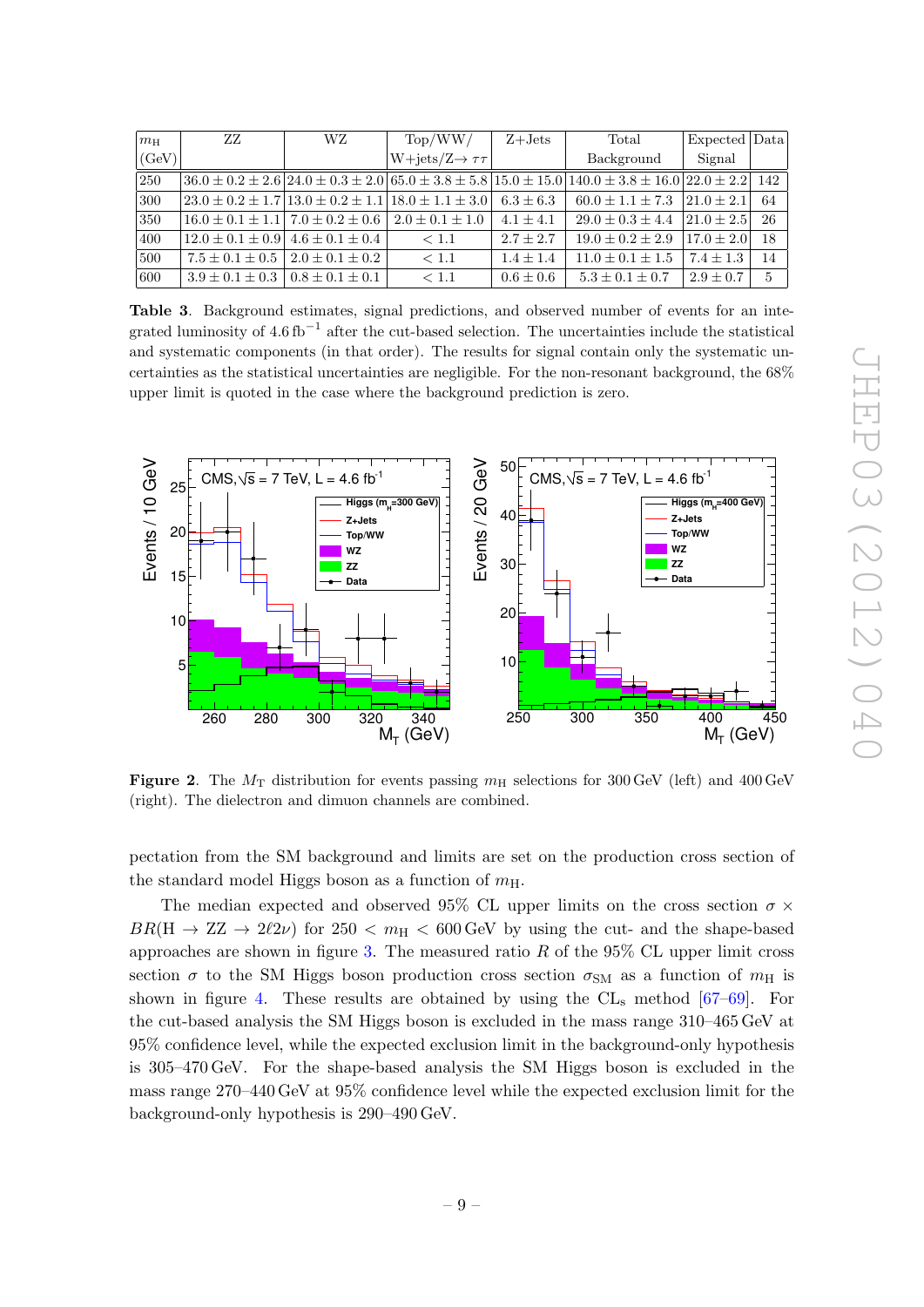

<span id="page-10-1"></span>**Figure 3.** The median expected and observed 95% CL upper limits on the cross section  $\sigma \times$  $BR(H \to ZZ \to 2\ell 2\nu)$  for the Higgs boson masses in the range 250 – 600 GeV for the cut-based (left) and shape-based (right) analyses.



<span id="page-10-2"></span>**Figure 4.** The ratio R of the 95% CL cross section upper limit  $\sigma$  to the SM Higgs boson production cross section  $\sigma_{\rm SM}$  as a function of the Higgs boson mass  $m_{\rm H}$  for the cut-based (left) and shape-based (right) analyses.

### <span id="page-10-0"></span>8 Summary

A search for the standard model Higgs boson has been performed in the decay channel  $H \to ZZ \to 2\ell 2\nu$  in pp collisions at  $\sqrt{s} = 7$  TeV, using a data sample corresponding to an integrated luminosity of  $4.6 \text{ fb}^{-1}$ . No significant excess is found above the background expectation. The presence of the SM Higgs boson is excluded for  $270 \,\text{GeV} < m_{\text{H}} < 440 \,\text{GeV}$ at 95% CL.

### Acknowledgments

We congratulate our colleagues in the CERN accelerator departments for the excellent performance of the LHC machine. We thank the technical and administrative staff at CERN and other CMS institutes, and acknowledge support from: FMSR (Austria); FNRS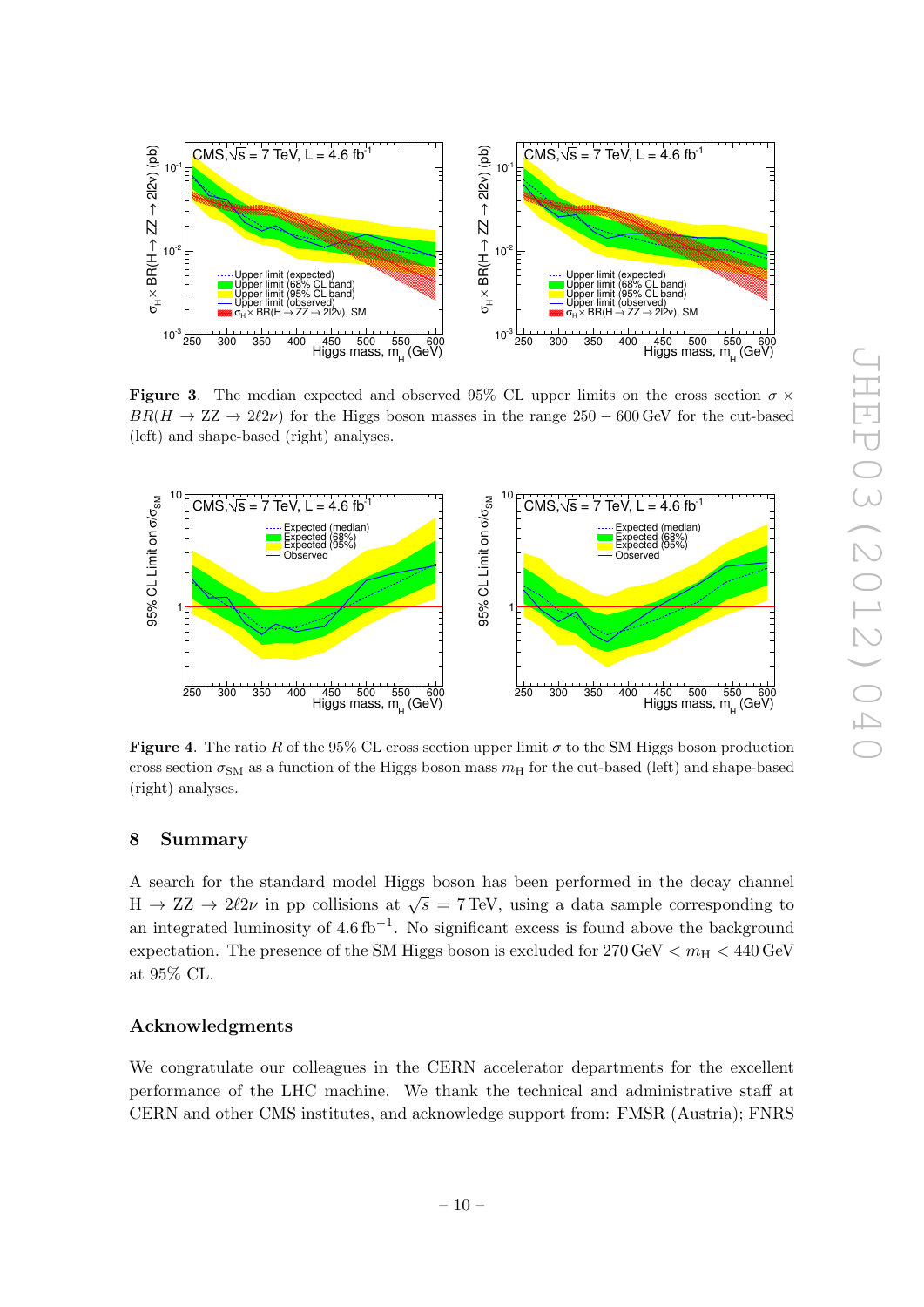and FWO (Belgium); CNPq, CAPES, FAPERJ, and FAPESP (Brazil); MES (Bulgaria); CERN; CAS, MoST, and NSFC (China); COLCIENCIAS (Colombia); MSES (Croatia); RPF (Cyprus); MoER, SF0690030s09 and ERDF (Estonia); Academy of Finland, MEC, and HIP (Finland); CEA and CNRS/IN2P3 (France); BMBF, DFG, and HGF (Germany); GSRT (Greece); OTKA and NKTH (Hungary); DAE and DST (India); IPM (Iran); SFI (Ireland); INFN (Italy); NRF and WCU (Korea); LAS (Lithuania); CINVESTAV, CONA-CYT, SEP, and UASLP-FAI (Mexico); MSI (New Zealand); PAEC (Pakistan); MSHE and NSC (Poland); FCT (Portugal); JINR (Armenia, Belarus, Georgia, Ukraine, Uzbekistan); MON, RosAtom, RAS and RFBR (Russia); MSTD (Serbia); MICINN and CPAN (Spain); Swiss Funding Agencies (Switzerland); NSC (Taipei); TUBITAK and TAEK (Turkey); STFC (United Kingdom); DOE and NSF (U.S.A.). Individuals have received support from the Marie-Curie programme and the European Research Council (European Union); the Leventis Foundation; the A. P. Sloan Foundation; the Alexander von Humboldt Foundation; the Belgian Federal Science Policy Office; the Fonds pour la Formation à la Recherche dans l'Industrie et dans l'Agriculture (FRIA-Belgium); the Agentschap voor Innovatie door Wetenschap en Technologie (IWT-Belgium); the Council of Science and Industrial Research, India; and the HOMING PLUS programme of Foundation for Polish Science, cofinanced from European Union, Regional Development Fund.

Open Access. This article is distributed under the terms of the Creative Commons Attribution License which permits any use, distribution and reproduction in any medium, provided the original author(s) and source are credited.

# References

- <span id="page-11-0"></span>[1] S. Glashow, Partial symmetries of weak interactions, [Nucl. Phys.](http://dx.doi.org/10.1016/0029-5582(61)90469-2) 22 (1961) 579.
- [2] S. Weinberg, A model of leptons, [Phys. Rev. Lett.](http://dx.doi.org/10.1103/PhysRevLett.19.1264) 19 (1967) 1264 [IN[SPIRE](http://inspirehep.net/search?p=find+J+Phys.Rev.Lett.,19,1264)].
- <span id="page-11-1"></span>[3] A. Salam, Weak and electromagnetic interactions, in Elementary particle physics: relativistic groups and analyticity. Proceedings of the eighth Nobel symposium, Lerum Sweden (1968), N. Svartholm, eds., Almquvist & Wiskell, Stockholm Sweden (1968), pg. 367.
- <span id="page-11-2"></span>[4] F. Englert and R. Brout, Broken symmetry and the mass of gauge vector mesons, [Phys. Rev.](http://dx.doi.org/10.1103/PhysRevLett.13.321) Lett. **13** [\(1964\) 321](http://dx.doi.org/10.1103/PhysRevLett.13.321) [IN[SPIRE](http://inspirehep.net/search?p=find+J+Phys.Rev.Lett.,13,321)].
- [5] P.W. Higgs, *Broken symmetries*, massless particles and gauge fields, *[Phys. Lett.](http://dx.doi.org/10.1016/0031-9163(64)91136-9)* **12** (1964) [132](http://dx.doi.org/10.1016/0031-9163(64)91136-9) [IN[SPIRE](http://inspirehep.net/search?p=find+J+Phys.Lett.,12,132)].
- [6] P.W. Higgs, Broken symmetries and the masses of gauge bosons, [Phys. Rev. Lett.](http://dx.doi.org/10.1103/PhysRevLett.13.508) 13 (1964) [508](http://dx.doi.org/10.1103/PhysRevLett.13.508) [IN[SPIRE](http://inspirehep.net/search?p=find+J+Phys.Rev.Lett.,13,508)].
- [7] G. Guralnik, C. Hagen and T. Kibble, *Global conservation laws and massless particles, [Phys.](http://dx.doi.org/10.1103/PhysRevLett.13.585)* Rev. Lett. 13 [\(1964\) 585](http://dx.doi.org/10.1103/PhysRevLett.13.585) [IN[SPIRE](http://inspirehep.net/search?p=find+J+Phys.Rev.Lett.,13,585)].
- [8] P.W. Higgs, Spontaneous symmetry breakdown without massless bosons, [Phys. Rev.](http://dx.doi.org/10.1103/PhysRev.145.1156) 145 [\(1966\) 1156](http://dx.doi.org/10.1103/PhysRev.145.1156) [IN[SPIRE](http://inspirehep.net/search?p=find+J+Phys.Rev.,145,1156)].
- <span id="page-11-3"></span>[9] T. Kibble, Symmetry breaking in nonAbelian gauge theories, Phys. Rev. 155 [\(1967\) 1554](http://dx.doi.org/10.1103/PhysRev.155.1554) [IN[SPIRE](http://inspirehep.net/search?p=find+J+Phys.Rev.,155,1554)].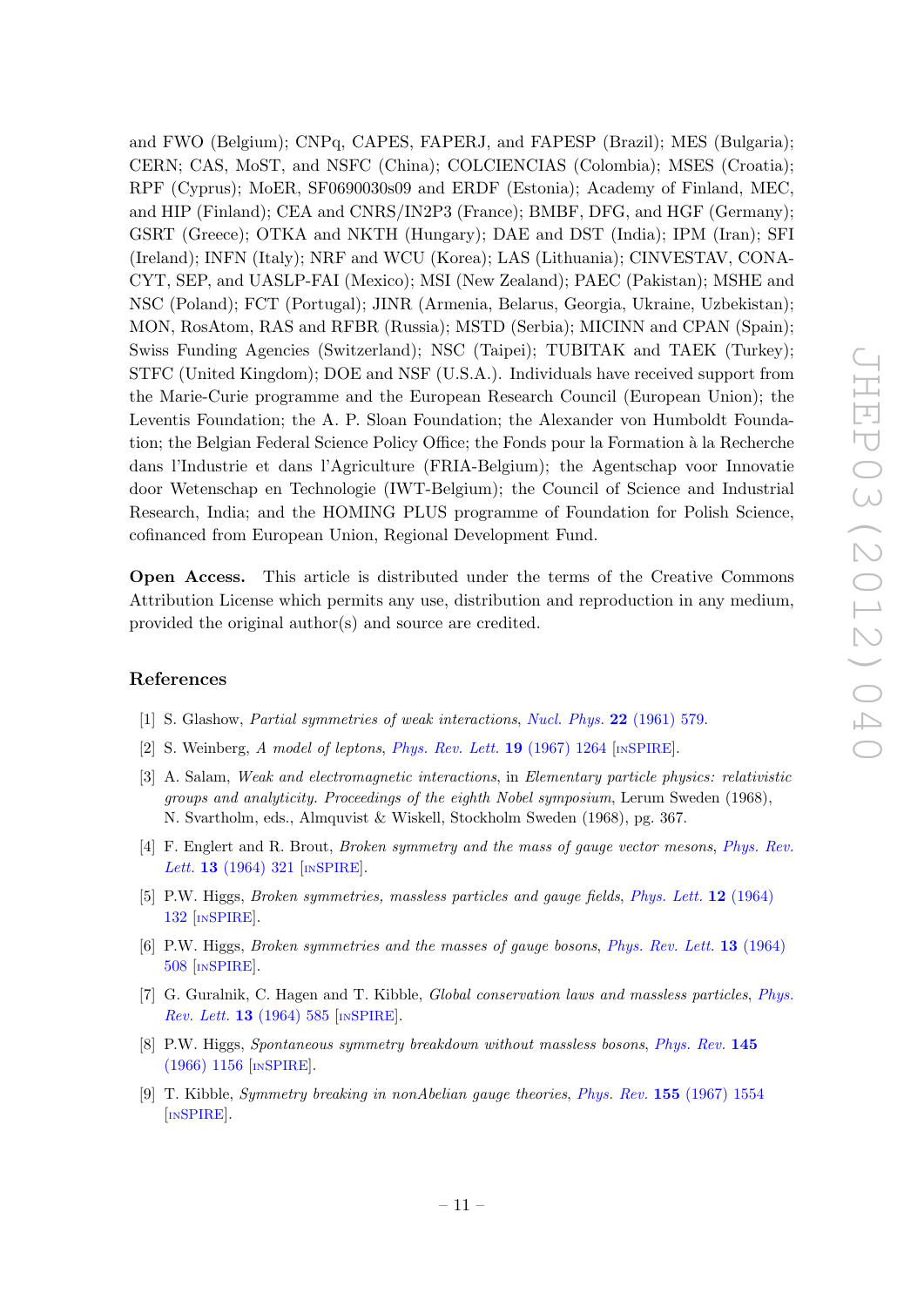- <span id="page-12-0"></span>[10] ALEPH, DELPHI, L3, OPAL collaborations and LEP Working Group for Higgs boson searches, G. Abbiendi et al., Search for the Standard Model Higgs boson at LEP, [Phys. Lett.](http://dx.doi.org/10.1016/S0370-2693(03)00614-2) **B 565** (2003) 61 [[hep-ex/0306033](http://arxiv.org/abs/hep-ex/0306033)] [IN[SPIRE](http://inspirehep.net/search?p=find+EPRINT+HEP-EX/0306033)].
- <span id="page-12-1"></span>[11] CDF, D0 collaborations, T. Aaltonen et al., Combination of Tevatron searches for the standard model Higgs boson in the  $W^+W^-$  decay mode, [Phys. Rev. Lett.](http://dx.doi.org/10.1103/PhysRevLett.104.061802) 104 (2010) 061802 [[arXiv:1001.4162](http://arxiv.org/abs/1001.4162)] [IN[SPIRE](http://inspirehep.net/search?p=find+J+Phys.Rev.Lett.,104,061802)]. A more recent, unpublished, limit is given in preprint [arXiv:1103.3233](http://arxiv.org/abs/1103.3233).
- <span id="page-12-2"></span>[12] ATLAS collaboration, G. Aad et al., Search for the Standard Model Higgs boson in the decay channel  $H \to ZZ^{(*)} \to 4\ell$  with the ATLAS detector, [Phys. Lett.](http://dx.doi.org/10.1016/j.physletb.2011.10.034) **B** 705 (2011) 435 [[arXiv:1109.5945](http://arxiv.org/abs/1109.5945)] [IN[SPIRE](http://inspirehep.net/search?p=find+EPRINT+arXiv:1109.5945)].
- [13] ATLAS collaboration, Search for a Standard Model Higgs boson in the  $H \to ZZ \to \ell^+ \ell^- \nu \bar{\nu}$ decay channel with the ATLAS detector, Phys. Rev. Lett. **107** (2011) 221802  $\left[$ [arXiv:1109.3357](http://arxiv.org/abs/1109.3357) $\right]$  $\left[$ IN[SPIRE](http://inspirehep.net/search?p=find+EPRINT+arXiv:1109.3357) $\right]$ .
- <span id="page-12-3"></span>[14] ATLAS collaboration, G. Aad et al., Search for the Higgs boson in the  $H \to WW(*) \to \ell^+\nu\ell^-\bar{\nu}$  decay channel in pp collisions at  $\sqrt{s} = 7 \,\text{TeV}$  with the ATLAS detector (2011), submitted to Phys. Rev. Lett.,  $arXiv:1112.2577$  [IN[SPIRE](http://inspirehep.net/search?p=find+EPRINT+arXiv:1112.2577)].
- <span id="page-12-4"></span>[15] A. Djouadi, M. Spira and P. Zerwas, Production of Higgs bosons in proton colliders: QCD corrections, [Phys. Lett.](http://dx.doi.org/10.1016/0370-2693(91)90375-Z)  $\bf{B}$  264 (1991) 440 [IN[SPIRE](http://inspirehep.net/search?p=find+J+Phys.Lett.,B264,440)].
- [16] S. Dawson, Radiative corrections to Higgs boson production, [Nucl. Phys.](http://dx.doi.org/10.1016/0550-3213(91)90061-2) B 359 (1991) 283 [IN[SPIRE](http://inspirehep.net/search?p=find+J+Nucl.Phys.,B359,283)].
- [17] M. Spira, A. Diouadi, D. Graudenz and P. Zerwas, *Higgs boson production at the LHC, [Nucl.](http://dx.doi.org/10.1016/0550-3213(95)00379-7)* Phys. **B 453** [\(1995\) 17](http://dx.doi.org/10.1016/0550-3213(95)00379-7) [[hep-ph/9504378](http://arxiv.org/abs/hep-ph/9504378)] [IN[SPIRE](http://inspirehep.net/search?p=find+EPRINT+hep-ph/9504378)].
- [18] R.V. Harlander and W.B. Kilgore, Next-to-next-to-leading order Higgs production at hadron colliders, [Phys. Rev. Lett.](http://dx.doi.org/10.1103/PhysRevLett.88.201801) 88 (2002) 201801 [[hep-ph/0201206](http://arxiv.org/abs/hep-ph/0201206)] [IN[SPIRE](http://inspirehep.net/search?p=find+EPRINT+hep-ph/0201206)].
- [19] C. Anastasiou and K. Melnikov, Higgs boson production at hadron colliders in NNLO QCD, [Nucl. Phys.](http://dx.doi.org/10.1016/S0550-3213(02)00837-4) B 646 (2002) 220 [[hep-ph/0207004](http://arxiv.org/abs/hep-ph/0207004)] [IN[SPIRE](http://inspirehep.net/search?p=find+EPRINT+hep-ph/0207004)].
- [20] V. Ravindran, J. Smith and W.L. van Neerven, NNLO corrections to the total cross-section for Higgs boson production in hadron hadron collisions, [Nucl. Phys.](http://dx.doi.org/10.1016/S0550-3213(03)00457-7) B 665 (2003) 325 [[hep-ph/0302135](http://arxiv.org/abs/hep-ph/0302135)] [IN[SPIRE](http://inspirehep.net/search?p=find+EPRINT+hep-ph/0302135)].
- [21] U. Aglietti, R. Bonciani, G. Degrassi and A. Vicini, Two-loop light fermion contribution to Higgs production and decays, [Phys. Lett.](http://dx.doi.org/10.1016/j.physletb.2004.06.063) **B 595** (2004) 432 [[hep-ph/0404071](http://arxiv.org/abs/hep-ph/0404071)] [IN[SPIRE](http://inspirehep.net/search?p=find+EPRINT+hep-ph/0404071)].
- [22] G. Degrassi and F. Maltoni, Two-loop electroweak corrections to Higgs production at hadron  $colliders, Phys. Let t. B 600 (2004) 255 [hep-ph/0407249] [INSPIRE].$  $colliders, Phys. Let t. B 600 (2004) 255 [hep-ph/0407249] [INSPIRE].$  $colliders, Phys. Let t. B 600 (2004) 255 [hep-ph/0407249] [INSPIRE].$  $colliders, Phys. Let t. B 600 (2004) 255 [hep-ph/0407249] [INSPIRE].$  $colliders, Phys. Let t. B 600 (2004) 255 [hep-ph/0407249] [INSPIRE].$
- [23] S. Actis, G. Passarino, C. Sturm and S. Uccirati, NLO Electroweak Corrections to Higgs Boson Production at Hadron Colliders, [Phys. Lett.](http://dx.doi.org/10.1016/j.physletb.2008.10.018) B 670 (2008) 12 [[arXiv:0809.1301](http://arxiv.org/abs/0809.1301)] [IN[SPIRE](http://inspirehep.net/search?p=find+EPRINT+arXiv:0809.1301)].
- [24] C. Anastasiou, R. Boughezal and F. Petriello, Mixed QCD-electroweak corrections to Higgs boson production in gluon fusion, JHEP  $04$  [\(2009\) 003](http://dx.doi.org/10.1088/1126-6708/2009/04/003) [[arXiv:0811.3458](http://arxiv.org/abs/0811.3458)] [IN[SPIRE](http://inspirehep.net/search?p=find+EPRINT+arXiv:0811.3458)].
- [25] D. de Florian and M. Grazzini, Higgs production through gluon fusion: Updated cross sections at the Tevatron and the LHC, [Phys. Lett.](http://dx.doi.org/10.1016/j.physletb.2009.03.033)  $\bf{B}$  674 (2009) 291 [[arXiv:0901.2427](http://arxiv.org/abs/0901.2427)] [IN[SPIRE](http://inspirehep.net/search?p=find+EPRINT+arXiv:0901.2427)].
- <span id="page-12-5"></span>[26] J. Baglio and A. Djouadi, *Higgs production at the LHC*, *JHEP* 03 [\(2011\) 055](http://dx.doi.org/10.1007/JHEP03(2011)055) [[arXiv:1012.0530](http://arxiv.org/abs/1012.0530)] [IN[SPIRE](http://inspirehep.net/search?p=find+EPRINT+arXiv:1012.0530)].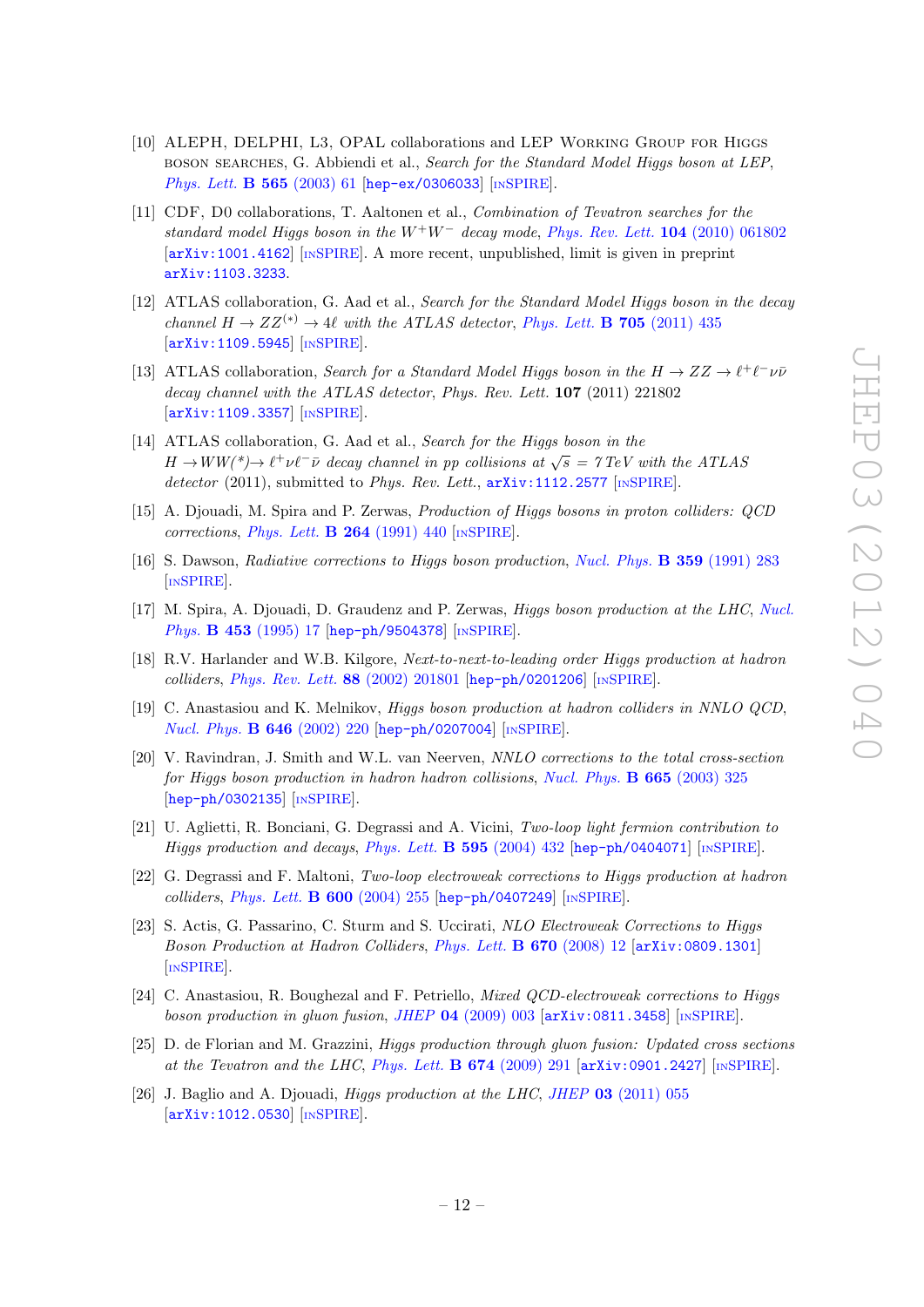- <span id="page-13-0"></span>[27] M. Ciccolini, A. Denner and S. Dittmaier, Strong and electroweak corrections to the production of Higgs  $+$  2jets via weak interactions at the LHC, [Phys. Rev. Lett.](http://dx.doi.org/10.1103/PhysRevLett.99.161803) 99 (2007) [161803](http://dx.doi.org/10.1103/PhysRevLett.99.161803) [[arXiv:0707.0381](http://arxiv.org/abs/0707.0381)] [IN[SPIRE](http://inspirehep.net/search?p=find+EPRINT+arXiv:0707.0381)].
- [28] M. Ciccolini, A. Denner and S. Dittmaier, *Electroweak and OCD corrections to Higgs* production via vector-boson fusion at the LHC, Phys. Rev.  $\bf{D}$  77 [\(2008\) 013002](http://dx.doi.org/10.1103/PhysRevD.77.013002)  $\left[$ [arXiv:0710.4749](http://arxiv.org/abs/0710.4749) $\right]$  $\left[$ IN[SPIRE](http://inspirehep.net/search?p=find+EPRINT+arXiv:0710.4749) $\right]$ .
- <span id="page-13-1"></span>[29] K. Arnold et al., VBFNLO: A parton level Monte Carlo for processes with electroweak bosons, [Comput. Phys. Commun.](http://dx.doi.org/10.1016/j.cpc.2009.03.006) 180 (2009) 1661 [[arXiv:0811.4559](http://arxiv.org/abs/0811.4559)] [IN[SPIRE](http://inspirehep.net/search?p=find+EPRINT+arXiv:0811.4559)].
- <span id="page-13-2"></span>[30] CMS collaboration, S. Chatrchyan et al., The CMS experiment at the CERN LHC, [2008](http://dx.doi.org/10.1088/1748-0221/3/08/S08004) JINST 3 [S08004](http://dx.doi.org/10.1088/1748-0221/3/08/S08004) [IN[SPIRE](http://inspirehep.net/search?p=find+J+JINST,3,S08004)].
- <span id="page-13-3"></span>[31] S. Frixione, P. Nason and C. Oleari, Matching NLO QCD computations with Parton Shower simulations: the POWHEG method, JHEP  $11$  [\(2007\) 070](http://dx.doi.org/10.1088/1126-6708/2007/11/070) [[arXiv:0709.2092](http://arxiv.org/abs/0709.2092)] [IN[SPIRE](http://inspirehep.net/search?p=find+EPRINT+arXiv:0709.2092)].
- <span id="page-13-4"></span>[32] F. Maltoni and T. Stelzer, MadEvent: Automatic event generation with MadGraph, [JHEP](http://dx.doi.org/10.1088/1126-6708/2003/02/027) 02 [\(2003\) 027](http://dx.doi.org/10.1088/1126-6708/2003/02/027) [[hep-ph/0208156](http://arxiv.org/abs/hep-ph/0208156)] [IN[SPIRE](http://inspirehep.net/search?p=find+EPRINT+hep-ph/0208156)].
- <span id="page-13-5"></span>[33] R. Field, Early LHC Underlying Event Data — Findings and Surprises (2010), [arXiv:1010.3558](http://arxiv.org/abs/1010.3558) [IN[SPIRE](http://inspirehep.net/search?p=find+EPRINT+arXiv:1010.3558)].
- <span id="page-13-6"></span>[34] H.-L. Lai et al., Uncertainty induced by QCD coupling in the CTEQ global analysis of parton distributions, Phys. Rev. D  $82$  [\(2010\) 054021](http://dx.doi.org/10.1103/PhysRevD.82.054021) [[arXiv:1004.4624](http://arxiv.org/abs/1004.4624)] [IN[SPIRE](http://inspirehep.net/search?p=find+EPRINT+arXiv:1004.4624)].
- <span id="page-13-7"></span>[35] CTEQ collaboration, H. Lai et al., *Global QCD analysis of parton structure of the nucleon*:  $CTEQ5$  parton distributions, [Eur. Phys. J.](http://dx.doi.org/10.1007/s100529900196) C 12 (2000) 375 [[hep-ph/9903282](http://arxiv.org/abs/hep-ph/9903282)] [IN[SPIRE](http://inspirehep.net/search?p=find+EPRINT+hep-ph/9903282)].
- <span id="page-13-8"></span>[36] G. Bozzi, S. Catani, D. de Florian and M. Grazzini, Transverse-momentum resummation and the spectrum of the Higgs boson at the LHC, [Nucl. Phys.](http://dx.doi.org/10.1016/j.nuclphysb.2005.12.022) B 737 (2006) 73 [[hep-ph/0508068](http://arxiv.org/abs/hep-ph/0508068)] [IN[SPIRE](http://inspirehep.net/search?p=find+EPRINT+hep-ph/0508068)].
- <span id="page-13-9"></span>[37] D. de Florian, G. Ferrera, M. Grazzini and D. Tommasini, Transverse-momentum resummation: Higgs boson production at the Tevatron and the LHC, JHEP 11 [\(2011\) 064](http://dx.doi.org/10.1007/JHEP11(2011)064) [[arXiv:1109.2109](http://arxiv.org/abs/1109.2109)] [IN[SPIRE](http://inspirehep.net/search?p=find+EPRINT+arXiv:1109.2109)].
- <span id="page-13-10"></span>[38] LHC HIGGS CROSS SECTION WORKING GROUP collaboration, Handbook of LHC Higgs cross sections: 1. Inclusive observables, CERN Report [CERN-2011-002,](http://cdsweb.cern.ch/record/1318996) Geneva Switzerland (2011).
- <span id="page-13-11"></span>[39] LHC HIGGS CROSS SECTION WORKING GROUP collaboration, Handbook of LHC Higgs cross sections: 2. Differential distributions, CERN Report [CERN-2012-002,](http://cdsweb.cern.ch/record/1416519) Geneva Switzerland (2012).
- [40] A. Djouadi, J. Kalinowski and M. Spira, HDECAY: A program for Higgs boson decays in the standard model and its supersymmetric extension, [Comput. Phys. Commun.](http://dx.doi.org/10.1016/S0010-4655(97)00123-9) 108 (1998) 56 [[hep-ph/9704448](http://arxiv.org/abs/hep-ph/9704448)] [IN[SPIRE](http://inspirehep.net/search?p=find+EPRINT+hep-ph/9704448)].
- [41] A. Diouadi et al., An update of the program HDECAY, in The Les Houches 2009 workshop on TeV colliders: The Tools and Monte Carlo working group Summary Report (2010), [[arXiv:1003.1643](http://arxiv.org/abs/1003.1643)] [IN[SPIRE](http://inspirehep.net/search?p=find+EPRINT+arXiv:1003.1643)].
- [42] A. Bredenstein, A. Denner, S. Dittmaier and M. Weber, Precise predictions for the Higgs-boson decay  $H \to WW/ZZ \to 4$  leptons, Phys. Rev. **D** 74 [\(2006\) 013004](http://dx.doi.org/10.1103/PhysRevD.74.013004) [[hep-ph/0604011](http://arxiv.org/abs/hep-ph/0604011)] [IN[SPIRE](http://inspirehep.net/search?p=find+EPRINT+hep-ph/0604011)].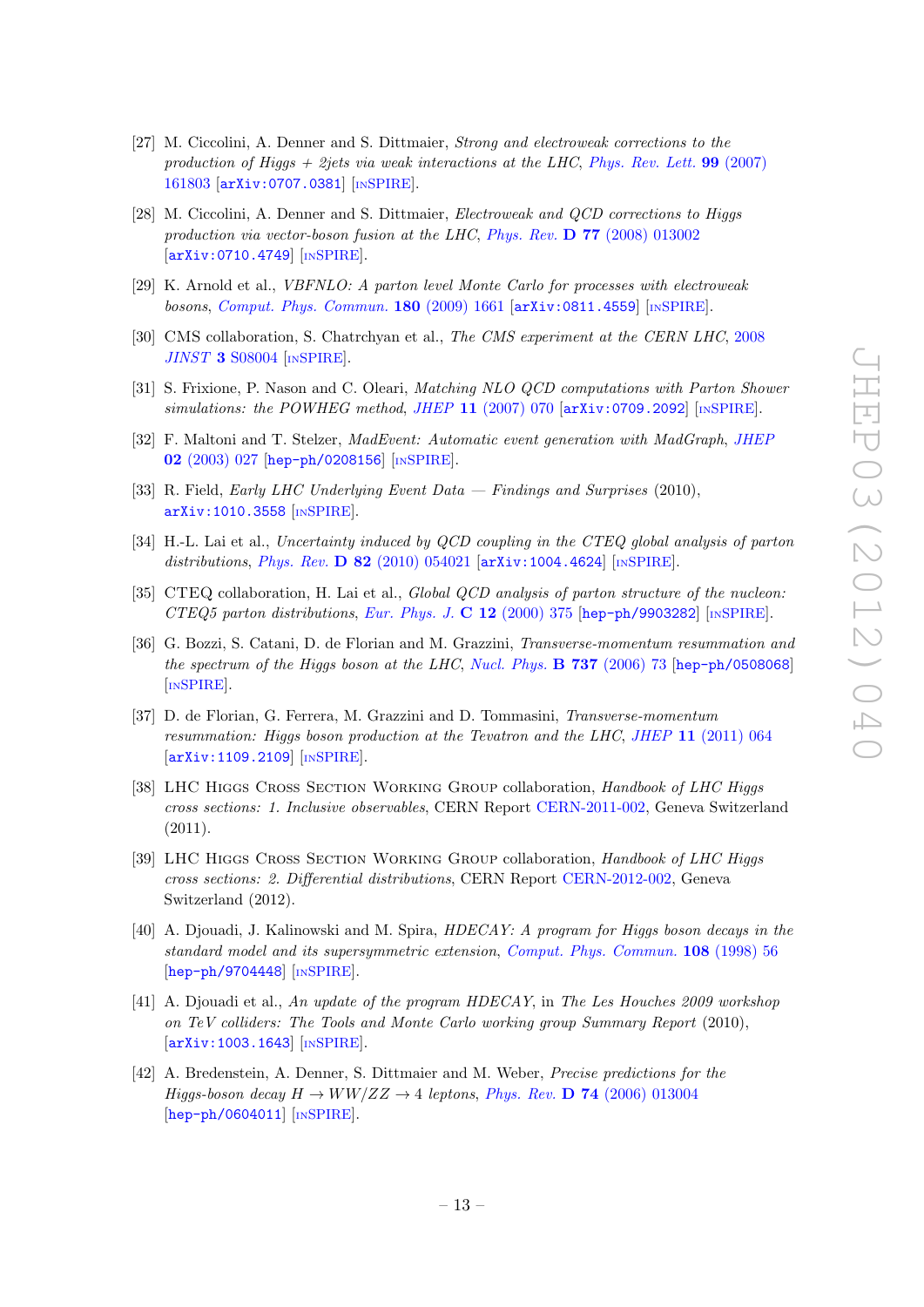- [43] A. Bredenstein, A. Denner, S. Dittmaier and M. Weber, Radiative corrections to the semileptonic and hadronic Higgs-boson decays  $H \to WW/ZZ \to 4$  fermions, [JHEP](http://dx.doi.org/10.1088/1126-6708/2007/02/080) 02 [\(2007\) 080](http://dx.doi.org/10.1088/1126-6708/2007/02/080) [[hep-ph/0611234](http://arxiv.org/abs/hep-ph/0611234)] [IN[SPIRE](http://inspirehep.net/search?p=find+EPRINT+hep-ph/0611234)].
- <span id="page-14-0"></span>[44] S. Actis, G. Passarino, C. Sturm and S. Uccirati, NNLO Computational Techniques: The Cases  $H \to \gamma\gamma$  and  $H \to gg$ , [Nucl. Phys.](http://dx.doi.org/10.1016/j.nuclphysb.2008.11.024) **B** 811 (2009) 182 [[arXiv:0809.3667](http://arxiv.org/abs/0809.3667)] [IN[SPIRE](http://inspirehep.net/search?p=find+EPRINT+arXiv:0809.3667)].
- <span id="page-14-1"></span>[45] H.-L. Lai et al., New parton distributions for collider physics, Phys. Rev. D 82 [\(2010\) 074024](http://dx.doi.org/10.1103/PhysRevD.82.074024) [[arXiv:1007.2241](http://arxiv.org/abs/1007.2241)] [IN[SPIRE](http://inspirehep.net/search?p=find+EPRINT+arXiv:1007.2241)].
- <span id="page-14-2"></span>[46] J.M. Campbell and R. Ellis, MCFM for the Tevatron and the LHC, [Nucl. Phys. Proc. Suppl.](http://dx.doi.org/10.1016/j.nuclphysBPS.2010.08.011) 205-206 [\(2010\) 10](http://dx.doi.org/10.1016/j.nuclphysBPS.2010.08.011) [[arXiv:1007.3492](http://arxiv.org/abs/1007.3492)] [IN[SPIRE](http://inspirehep.net/search?p=find+EPRINT+arXiv:1007.3492)].
- <span id="page-14-3"></span>[47] T. Binoth, N. Kauer and P. Mertsch, *Gluon-induced QCD corrections to*  $pp \to ZZ \to \ell \bar{\ell} \ell' \bar{\ell}'$ , [arXiv:0807.0024](http://arxiv.org/abs/0807.0024) [IN[SPIRE](http://inspirehep.net/search?p=find+EPRINT+arXiv:0807.0024)].
- <span id="page-14-4"></span>[48] GEANT4 collaboration, S. Agostinelli et al., GEANT4: A Simulation toolkit, [Nucl.](http://dx.doi.org/10.1016/S0168-9002(03)01368-8) [Instrum. Meth.](http://dx.doi.org/10.1016/S0168-9002(03)01368-8) A 506 (2003) 250 [IN[SPIRE](http://inspirehep.net/search?p=find+J+Nucl.Instrum.Meth.,A506,250)].
- <span id="page-14-5"></span>[49] CMS collaboration, *Performance of muon identification in pp collisions at*  $\sqrt{s}$  = 7 TeV, CMS Physics Analysis Summary [CMS-PAS-MUO-10-002,](http://cdsweb.cern.ch/record/1279140) Geneva Switzerland (2010).
- <span id="page-14-6"></span>[50] CMS collaboration, *Electron reconstruction and identification at*  $\sqrt{s}$  = 7 TeV, CMS Physics Analysis Summary [CMS-PAS-EGM-10-004,](http://cdsweb.cern.ch/record/1299116) Geneva Switzerland (2010).
- <span id="page-14-7"></span>[51] M. Cacciari and G.P. Salam, Pileup subtraction using jet areas, [Phys. Lett.](http://dx.doi.org/10.1016/j.physletb.2007.09.077) B 659 (2008) 119 [[arXiv:0707.1378](http://arxiv.org/abs/0707.1378)] [IN[SPIRE](http://inspirehep.net/search?p=find+EPRINT+arXiv:0707.1378)].
- <span id="page-14-8"></span>[52] CMS collaboration, Particle-Flow Event Reconstruction in CMS and Performance for Jets, Taus and MET, CMS Physics Analysis Summary [CMS-PAS-PFT-09-001,](http://cdsweb.cern.ch/record/1194487) Geneva Switzerland (2009).
- <span id="page-14-9"></span>[53] CMS collaboration, *Jet Performance in pp Collisions at*  $\sqrt{s}$ =7 TeV, CMS Physics Analysis Summary [CMS-PAS-JME-10-003,](http://cdsweb.cern.ch/record/1279362) Geneva Switzerland (2010).
- <span id="page-14-10"></span>[54] M. Cacciari, G.P. Salam and G. Soyez, The Anti-k(t) jet clustering algorithm, [JHEP](http://dx.doi.org/10.1088/1126-6708/2008/04/063) 04 [\(2008\) 063](http://dx.doi.org/10.1088/1126-6708/2008/04/063) [[arXiv:0802.1189](http://arxiv.org/abs/0802.1189)] [IN[SPIRE](http://inspirehep.net/search?p=find+EPRINT+arXiv:0802.1189)].
- <span id="page-14-11"></span>[55] M. Cacciari, G.P. Salam and G. Soyez, FastJet user manual, [arXiv:1111.6097](http://arxiv.org/abs/1111.6097) [IN[SPIRE](http://inspirehep.net/search?p=find+EPRINT+arXiv:1111.6097)].
- <span id="page-14-12"></span>[56] M. Cacciari and G.P. Salam, *Dispelling the*  $N^3$  myth for the  $k_t$  jet-finder, *[Phys. Lett.](http://dx.doi.org/10.1016/j.physletb.2006.08.037)* **B 641** [\(2006\) 57](http://dx.doi.org/10.1016/j.physletb.2006.08.037) [[hep-ph/0512210](http://arxiv.org/abs/hep-ph/0512210)] [IN[SPIRE](http://inspirehep.net/search?p=find+EPRINT+hep-ph/0512210)].
- <span id="page-14-13"></span>[57] CMS collaboration, *Algorithms for b Jet identification in CMS*, CMS Physics Analysis Summary [CMS-PAS-BTV-09-001,](http://cdsweb.cern.ch/record/1194494) Geneva Switzerland (2009).
- <span id="page-14-14"></span>[58] CMS collaboration, *Performance of the b-jet identification in CMS*, CMS Physics Analysis Summary [CMS-PAS-BTV-11-001,](http://cdsweb.cern.ch/record/1366061) Geneva Switzerland (2011).
- <span id="page-14-15"></span>[59] S. Abdullin et al., [GARCON: Genetic Algorithm for Rectangular Cut Optimization. User's](http://drozdets.home.cern.ch/drozdets/home/genetic/) manual for version  $2.0$ .
- <span id="page-14-16"></span>[60] K.S. Cranmer, Kernel estimation in high-energy physics, [Comput. Phys. Commun.](http://dx.doi.org/10.1016/S0010-4655(00)00243-5) 136 [\(2001\) 198](http://dx.doi.org/10.1016/S0010-4655(00)00243-5) [[hep-ex/0011057](http://arxiv.org/abs/hep-ex/0011057)] [IN[SPIRE](http://inspirehep.net/search?p=find+J+Comput.Phys.Commun.,136,198)].
- <span id="page-14-17"></span>[61] M. Botje et al., The PDF4LHC Working Group Interim Recommendations (2011), [arXiv:1101.0538](http://arxiv.org/abs/1101.0538) [IN[SPIRE](http://inspirehep.net/search?p=find+EPRINT+arXiv:1101.0538)].
- [62] S. Alekhin et al., The PDF4LHC Working Group Interim Report (2011), [arXiv:1101.0536](http://arxiv.org/abs/1101.0536) [IN[SPIRE](http://inspirehep.net/search?p=find+EPRINT+arXiv:1101.0536)].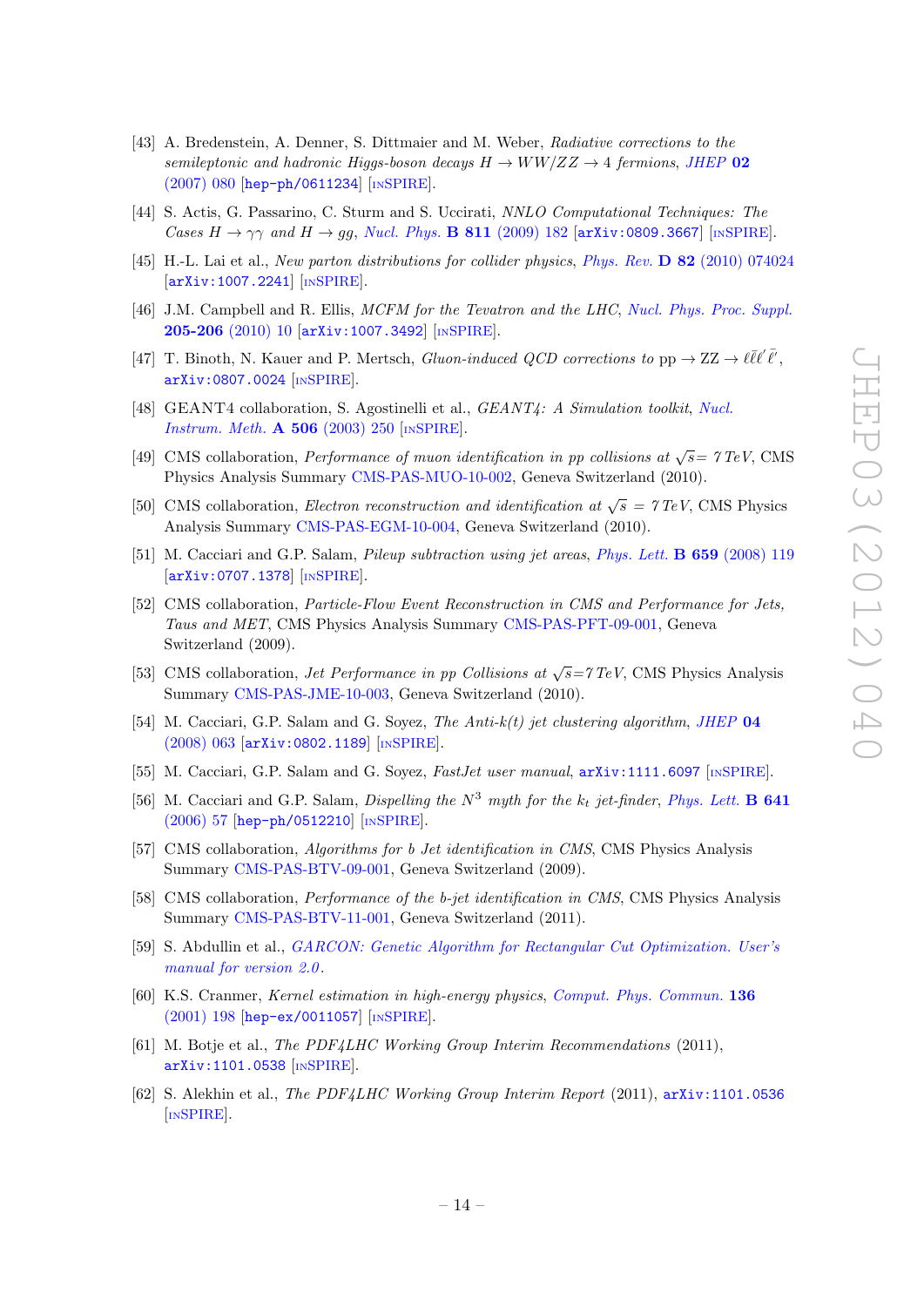- [63] A. Martin, W. Stirling, R. Thorne and G. Watt, Parton distributions for the LHC, [Eur.](http://dx.doi.org/10.1140/epjc/s10052-009-1072-5) Phys. J. C 63 [\(2009\) 189](http://dx.doi.org/10.1140/epjc/s10052-009-1072-5) [[arXiv:0901.0002](http://arxiv.org/abs/0901.0002)] [IN[SPIRE](http://inspirehep.net/search?p=find+EPRINT+arXiv:0901.0002)].
- <span id="page-15-1"></span>[64] NNPDF collaboration, R.D. Ball et al., Impact of Heavy Quark Masses on Parton Distributions and LHC Phenomenology, [Nucl. Phys.](http://dx.doi.org/10.1016/j.nuclphysb.2011.03.021) **B 849** (2011) 296 [[arXiv:1101.1300](http://arxiv.org/abs/1101.1300)] [IN[SPIRE](http://inspirehep.net/search?p=find+EPRINT+arXiv:1101.1300)].
- <span id="page-15-2"></span>[65] G. Passarino, C. Sturm and S. Uccirati, Higgs Pseudo-Observables, Second Riemann Sheet and All That, [Nucl. Phys.](http://dx.doi.org/10.1016/j.nuclphysb.2010.03.013) **B 834** (2010) 77 [[arXiv:1001.3360](http://arxiv.org/abs/1001.3360)] [IN[SPIRE](http://inspirehep.net/search?p=find+EPRINT+arXiv:1001.3360)].
- <span id="page-15-3"></span>[66] C. Anastasiou, S. Buehler, F. Herzog and A. Lazopoulos, Total cross-section for Higgs boson hadroproduction with anomalous Standard Model interactions, JHEP 12 [\(2011\) 058](http://dx.doi.org/10.1007/JHEP12(2011)058) [[arXiv:1107.0683](http://arxiv.org/abs/1107.0683)] [IN[SPIRE](http://inspirehep.net/search?p=find+EPRINT+arXiv:1107.0683)].
- <span id="page-15-4"></span>[67] A.L. Read, Modified frequentist analysis of search results (the CLs method), in 1st Workshop on Confidence Limits, CERN Report [CERN-2000-005,](http://cdsweb.cern.ch/record/411537?ln=en) Geneva Switzerland (2000).
- [68] T. Junk, Confidence level computation for combining searches with small statistics, [Nucl.](http://dx.doi.org/10.1016/S0168-9002(99)00498-2) [Instrum. Meth.](http://dx.doi.org/10.1016/S0168-9002(99)00498-2) A 434 (1999) 435 [[hep-ex/9902006](http://arxiv.org/abs/hep-ex/9902006)] [IN[SPIRE](http://inspirehep.net/search?p=find+EPRINT+hep-ex/9902006)].
- <span id="page-15-5"></span>[69] CMS collaboration, Procedure for the LHC Higgs boson search combination in Summer 2011, CMS Report [CMS NOTE 2011-11,](http://cdsweb.cern.ch/record/1379837) Geneva Switzerland (2011).

# <span id="page-15-0"></span>The CMS collaboration

### Yerevan Physics Institute, Yerevan, Armenia

S. Chatrchyan, V. Khachatryan, A.M. Sirunyan, A. Tumasyan

#### Institut für Hochenergiephysik der OeAW, Wien, Austria

W. Adam, T. Bergauer, M. Dragicevic, J. Erö, C. Fabjan, M. Friedl, R. Frühwirth, V.M. Ghete, J. Hammer<sup>1</sup>, M. Hoch, N. Hörmann, J. Hrubec, M. Jeitler, W. Kiesenhofer, M. Krammer, D. Liko, I. Mikulec, M. Pernicka† , B. Rahbaran, C. Rohringer, H. Rohringer, R. Schöfbeck, J. Strauss, A. Taurok, F. Teischinger, P. Wagner, W. Waltenberger, G. Walzel, E. Widl, C.-E. Wulz

National Centre for Particle and High Energy Physics, Minsk, Belarus

V. Mossolov, N. Shumeiko, J. Suarez Gonzalez

#### Universiteit Antwerpen, Antwerpen, Belgium

S. Bansal, L. Benucci, T. Cornelis, E.A. De Wolf, X. Janssen, S. Luyckx, T. Maes, L. Mucibello, S. Ochesanu, B. Roland, R. Rougny, M. Selvaggi, H. Van Haevermaet, P. Van Mechelen, N. Van Remortel, A. Van Spilbeeck

#### Vrije Universiteit Brussel, Brussel, Belgium

F. Blekman, S. Blyweert, J. D'Hondt, R. Gonzalez Suarez, A. Kalogeropoulos, M. Maes, A. Olbrechts, W. Van Doninck, P. Van Mulders, G.P. Van Onsem, I. Villella

### Université Libre de Bruxelles, Bruxelles, Belgium

O. Charaf, B. Clerbaux, G. De Lentdecker, V. Dero, A.P.R. Gay, G.H. Hammad, T. Hreus,

A. Léonard, P.E. Marage, L. Thomas, C. Vander Velde, P. Vanlaer, J. Wickens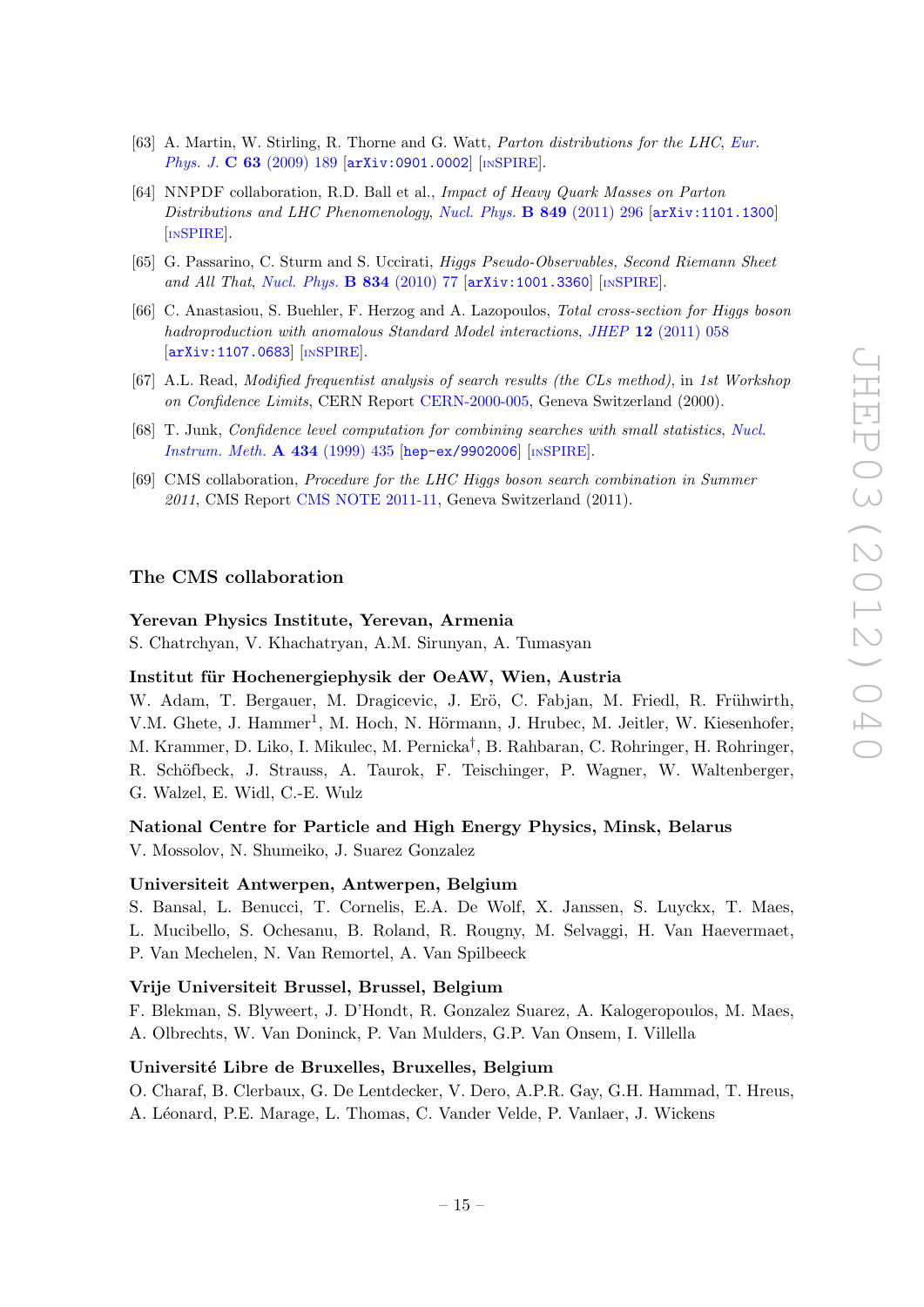### Ghent University, Ghent, Belgium

V. Adler, K. Beernaert, A. Cimmino, S. Costantini, G. Garcia, M. Grunewald, B. Klein,

J. Lellouch, A. Marinov, J. Mccartin, A.A. Ocampo Rios, D. Ryckbosch, N. Strobbe,

F. Thyssen, M. Tytgat, L. Vanelderen, P. Verwilligen, S. Walsh, E. Yazgan, N. Zaganidis

#### Université Catholique de Louvain, Louvain-la-Neuve, Belgium

S. Basegmez, G. Bruno, L. Ceard, J. De Favereau De Jeneret, C. Delaere, T. du Pree,

D. Favart, L. Forthomme, A. Giammanco<sup>2</sup>, G. Grégoire, J. Hollar, V. Lemaitre, J. Liao,

O. Militaru, C. Nuttens, D. Pagano, A. Pin, K. Piotrzkowski, N. Schul

### Université de Mons, Mons, Belgium

N. Beliy, T. Caebergs, E. Daubie

#### Centro Brasileiro de Pesquisas Fisicas, Rio de Janeiro, Brazil

G.A. Alves, M. Correa Martins Junior, D. De Jesus Damiao, T. Martins, M.E. Pol, M.H.G. Souza

### Universidade do Estado do Rio de Janeiro, Rio de Janeiro, Brazil

W.L. Aldá Júnior, W. Carvalho, A. Custódio, E.M. Da Costa, C. De Oliveira Martins, S. Fonseca De Souza, D. Matos Figueiredo, L. Mundim, H. Nogima, V. Oguri, W.L. Prado Da Silva, A. Santoro, S.M. Silva Do Amaral, L. Soares Jorge, A. Sznajder

Instituto de Fisica Teorica, Universidade Estadual Paulista, Sao Paulo, Brazil T.S. Anjos<sup>3</sup>, C.A. Bernardes<sup>3</sup>, F.A. Dias<sup>4</sup>, T.R. Fernandez Perez Tomei, E. M. Gregores<sup>3</sup>, C. Lagana, F. Marinho, P.G. Mercadante<sup>3</sup>, S.F. Novaes, Sandra S. Padula

# Institute for Nuclear Research and Nuclear Energy, Sofia, Bulgaria

V. Genchev<sup>1</sup>, P. Iaydjiev<sup>1</sup>, S. Piperov, M. Rodozov, S. Stoykova, G. Sultanov, V. Tcholakov, R. Trayanov, M. Vutova

# University of Sofia, Sofia, Bulgaria

A. Dimitrov, R. Hadjiiska, A. Karadzhinova, V. Kozhuharov, L. Litov, B. Pavlov, P. Petkov

### Institute of High Energy Physics, Beijing, China

J.G. Bian, G.M. Chen, H.S. Chen, C.H. Jiang, D. Liang, S. Liang, X. Meng, J. Tao, J. Wang, J. Wang, X. Wang, Z. Wang, H. Xiao, M. Xu, J. Zang, Z. Zhang

#### State Key Lab. of Nucl. Phys. and Tech., Peking University, Beijing, China

C. Asawatangtrakuldee, Y. Ban, S. Guo, Y. Guo, W. Li, S. Liu, Y. Mao, S.J. Qian, H. Teng, S. Wang, B. Zhu, W. Zou

Universidad de Los Andes, Bogota, Colombia

A. Cabrera, B. Gomez Moreno, A.F. Osorio Oliveros, J.C. Sanabria

Technical University of Split, Split, Croatia

N. Godinovic, D. Lelas, R. Plestina<sup>5</sup>, D. Polic, I. Puljak<sup>1</sup>

# University of Split, Split, Croatia

Z. Antunovic, M. Dzelalija, M. Kovac

# Institute Rudjer Boskovic, Zagreb, Croatia

V. Brigljevic, S. Duric, K. Kadija, J. Luetic, S. Morovic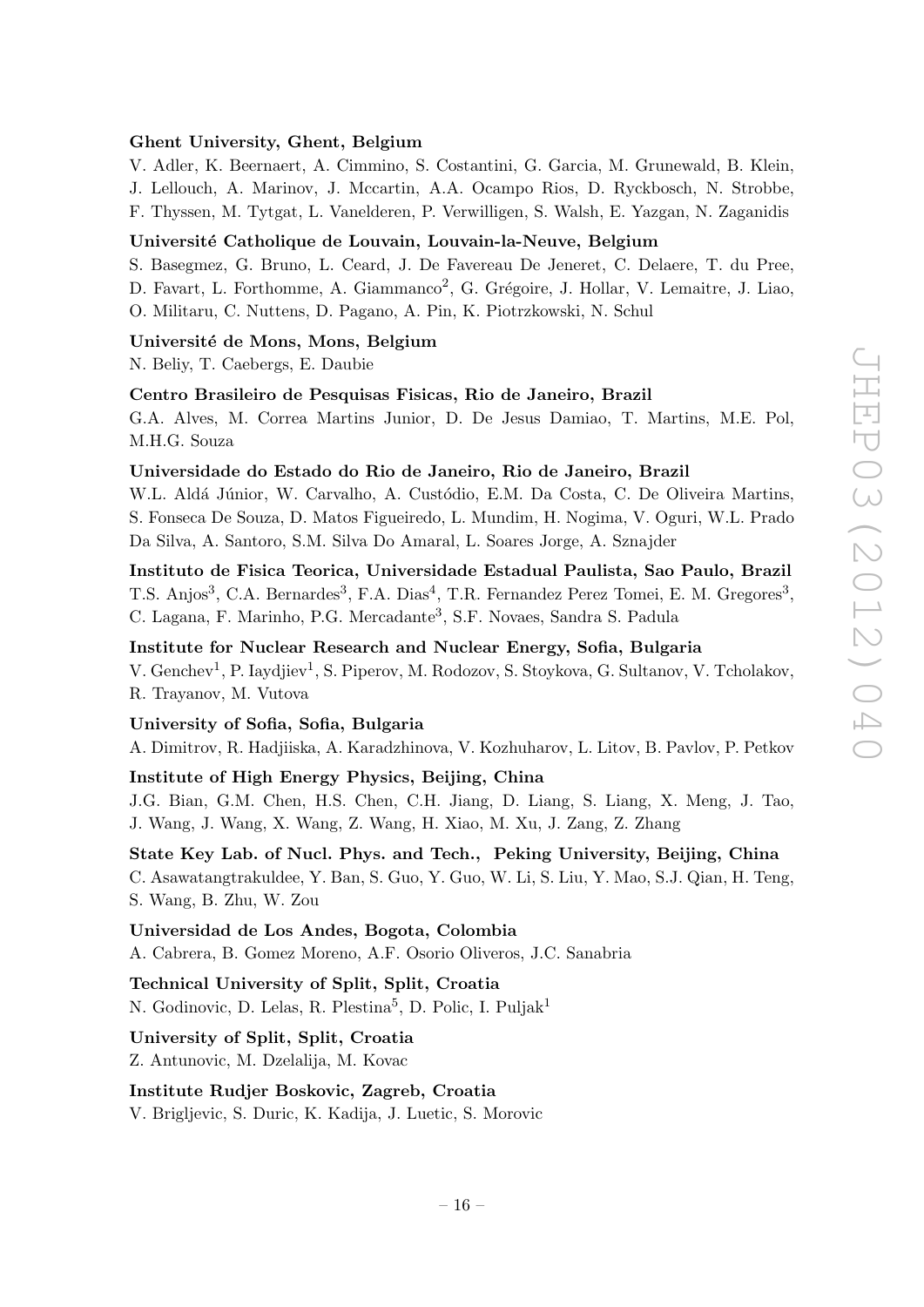# University of Cyprus, Nicosia, Cyprus

A. Attikis, M. Galanti, J. Mousa, C. Nicolaou, F. Ptochos, P.A. Razis

Charles University, Prague, Czech Republic M. Finger, M. Finger Jr.

# Academy of Scientific Research and Technology of the Arab Republic of Egypt, Egyptian Network of High Energy Physics, Cairo, Egypt

Y. Assran<sup>6</sup>, A. Ellithi Kamel<sup>7</sup>, S. Khalil<sup>8</sup>, M.A. Mahmoud<sup>9</sup>, A. Radi<sup>8,10</sup>

National Institute of Chemical Physics and Biophysics, Tallinn, Estonia A. Hektor, M. Kadastik, M. M¨untel, M. Raidal, L. Rebane, A. Tiko

Department of Physics, University of Helsinki, Helsinki, Finland V. Azzolini, P. Eerola, G. Fedi, M. Voutilainen

#### Helsinki Institute of Physics, Helsinki, Finland

S. Czellar, J. Härkönen, A. Heikkinen, V. Karimäki, R. Kinnunen, M.J. Kortelainen, T. Lampén, K. Lassila-Perini, S. Lehti, T. Lindén, P. Luukka, T. Mäenpää, T. Peltola, E. Tuominen, J. Tuominiemi, E. Tuovinen, D. Ungaro, L. Wendland

Lappeenranta University of Technology, Lappeenranta, Finland K. Banzuzi, A. Korpela, T. Tuuva

Laboratoire d'Annecy-le-Vieux de Physique des Particules, IN2P3-CNRS, Annecy-le-Vieux, France D. Sillou

# DSM/IRFU, CEA/Saclay, Gif-sur-Yvette, France

M. Besancon, S. Choudhury, M. Dejardin, D. Denegri, B. Fabbro, J.L. Faure, F. Ferri, S. Ganjour, A. Givernaud, P. Gras, G. Hamel de Monchenault, P. Jarry, E. Locci, J. Malcles, L. Millischer, J. Rander, A. Rosowsky, I. Shreyber, M. Titov

# Laboratoire Leprince-Ringuet, Ecole Polytechnique, IN2P3-CNRS, Palaiseau, France

S. Baffioni, F. Beaudette, L. Benhabib, L. Bianchini, M. Bluj11, C. Broutin, P. Busson, C. Charlot, N. Daci, T. Dahms, L. Dobrzynski, S. Elgammal, R. Granier de Cassagnac, M. Haguenauer, P. Miné, C. Mironov, C. Ochando, P. Paganini, D. Sabes, R. Salerno, Y. Sirois, C. Thiebaux, C. Veelken, A. Zabi

# Institut Pluridisciplinaire Hubert Curien, Université de Strasbourg,

# Universit´e de Haute Alsace Mulhouse, CNRS/IN2P3, Strasbourg, France

J.-L. Agram12, J. Andrea, D. Bloch, D. Bodin, J.-M. Brom, M. Cardaci, E.C. Chabert, C. Collard, E. Conte<sup>12</sup>, F. Drouhin<sup>12</sup>, C. Ferro, J.-C. Fontaine<sup>12</sup>, D. Gelé, U. Goerlach, P. Juillot, M. Karim<sup>12</sup>, A.-C. Le Bihan, P. Van Hove

# Centre de Calcul de l'Institut National de Physique Nucleaire et de Physique des Particules (IN2P3), Villeurbanne, France

F. Fassi, D. Mercier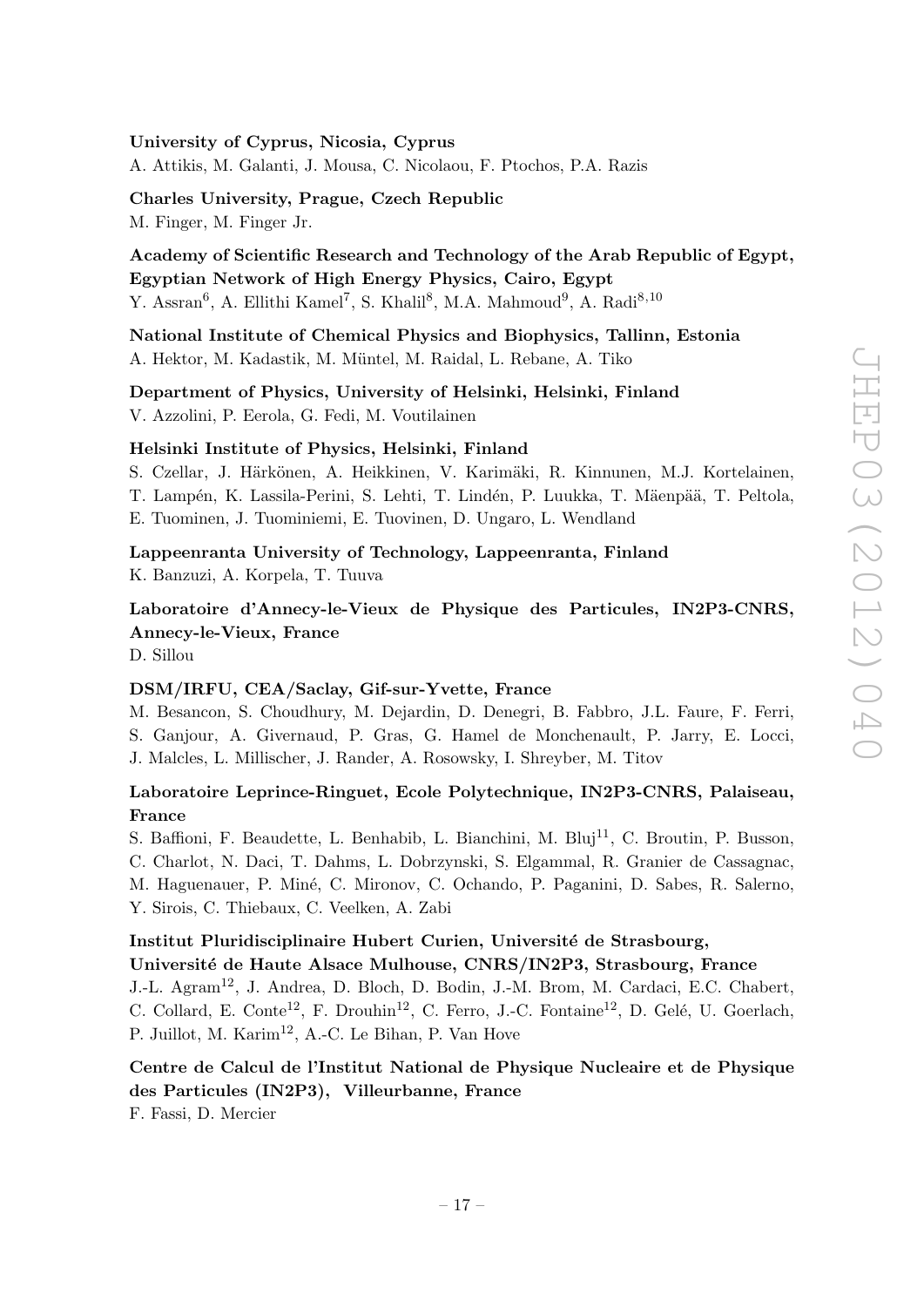# Université de Lyon, Université Claude Bernard Lyon 1, CNRS-IN2P3, Institut de Physique Nucléaire de Lyon, Villeurbanne, France

C. Baty, S. Beauceron, N. Beaupere, M. Bedjidian, O. Bondu, G. Boudoul, D. Boumediene, H. Brun, J. Chasserat, R. Chierici<sup>1</sup>, D. Contardo, P. Depasse, H. El Mamouni, A. Falkiewicz, J. Fay, S. Gascon, M. Gouzevitch, B. Ille, T. Kurca, T. Le Grand, M. Lethuillier, L. Mirabito, S. Perries, V. Sordini, S. Tosi, Y. Tschudi, P. Verdier, S. Viret

# Institute of High Energy Physics and Informatization, Tbilisi State University, Tbilisi, Georgia

D. Lomidze

# RWTH Aachen University, I. Physikalisches Institut, Aachen, Germany

G. Anagnostou, S. Beranek, M. Edelhoff, L. Feld, N. Heracleous, O. Hindrichs, R. Jussen, K. Klein, J. Merz, A. Ostapchuk, A. Perieanu, F. Raupach, J. Sammet, S. Schael, D. Sprenger, H. Weber, B. Wittmer, V. Zhukov<sup>13</sup>

# RWTH Aachen University, III. Physikalisches Institut A, Aachen, Germany

M. Ata, J. Caudron, E. Dietz-Laursonn, M. Erdmann, A. Güth, T. Hebbeker, C. Heidemann, K. Hoepfner, T. Klimkovich, D. Klingebiel, P. Kreuzer, D. Lanske† , J. Lingemann, C. Magass, M. Merschmeyer, A. Meyer, M. Olschewski, P. Papacz, H. Pieta, H. Reithler, S.A. Schmitz, L. Sonnenschein, J. Steggemann, D. Teyssier, M. Weber

RWTH Aachen University, III. Physikalisches Institut B, Aachen, Germany M. Bontenackels, V. Cherepanov, M. Davids, G. Flügge, H. Geenen, M. Geisler, W. Haj Ahmad, F. Hoehle, B. Kargoll, T. Kress, Y. Kuessel, A. Linn, A. Nowack, L. Perchalla, O. Pooth, J. Rennefeld, P. Sauerland, A. Stahl, M.H. Zoeller

# Deutsches Elektronen-Synchrotron, Hamburg, Germany

M. Aldaya Martin, W. Behrenhoff, U. Behrens, M. Bergholz<sup>14</sup>, A. Bethani, K. Borras, A. Burgmeier, A. Cakir, L. Calligaris, A. Campbell, E. Castro, D. Dammann, G. Eckerlin, D. Eckstein, A. Flossdorf, G. Flucke, A. Geiser, J. Hauk, H. Jung<sup>1</sup>, M. Kasemann, P. Katsas, C. Kleinwort, H. Kluge, A. Knutsson, M. Krämer, D. Krücker, E. Kuznetsova, W. Lange, W. Lohmann<sup>14</sup>, B. Lutz, R. Mankel, I. Marfin, M. Marienfeld, I.-A. Melzer-Pellmann, A.B. Meyer, J. Mnich, A. Mussgiller, S. Naumann-Emme, J. Olzem, A. Petrukhin, D. Pitzl, A. Raspereza, P.M. Ribeiro Cipriano, M. Rosin, J. Salfeld-Nebgen, R. Schmidt<sup>14</sup>, T. Schoerner-Sadenius, N. Sen, A. Spiridonov, M. Stein, J. Tomaszewska, R. Walsh, C. Wissing

# University of Hamburg, Hamburg, Germany

C. Autermann, V. Blobel, S. Bobrovskyi, J. Draeger, H. Enderle, J. Erfle, U. Gebbert, M. Görner, T. Hermanns, R.S. Höing, K. Kaschube, G. Kaussen, H. Kirschenmann, R. Klanner, J. Lange, B. Mura, F. Nowak, N. Pietsch, C. Sander, H. Schettler, P. Schleper, E. Schlieckau, A. Schmidt, M. Schröder, T. Schum, H. Stadie, G. Steinbrück, J. Thomsen

# Institut für Experimentelle Kernphysik, Karlsruhe, Germany

C. Barth, J. Berger, T. Chwalek, W. De Boer, A. Dierlamm, G. Dirkes, M. Feindt, J. Gruschke, M. Guthoff<sup>1</sup>, C. Hackstein, F. Hartmann, M. Heinrich, H. Held, K.H. Hoffmann, S. Honc, I. Katkov<sup>13</sup>, J.R. Komaragiri, T. Kuhr, D. Martschei, S. Mueller,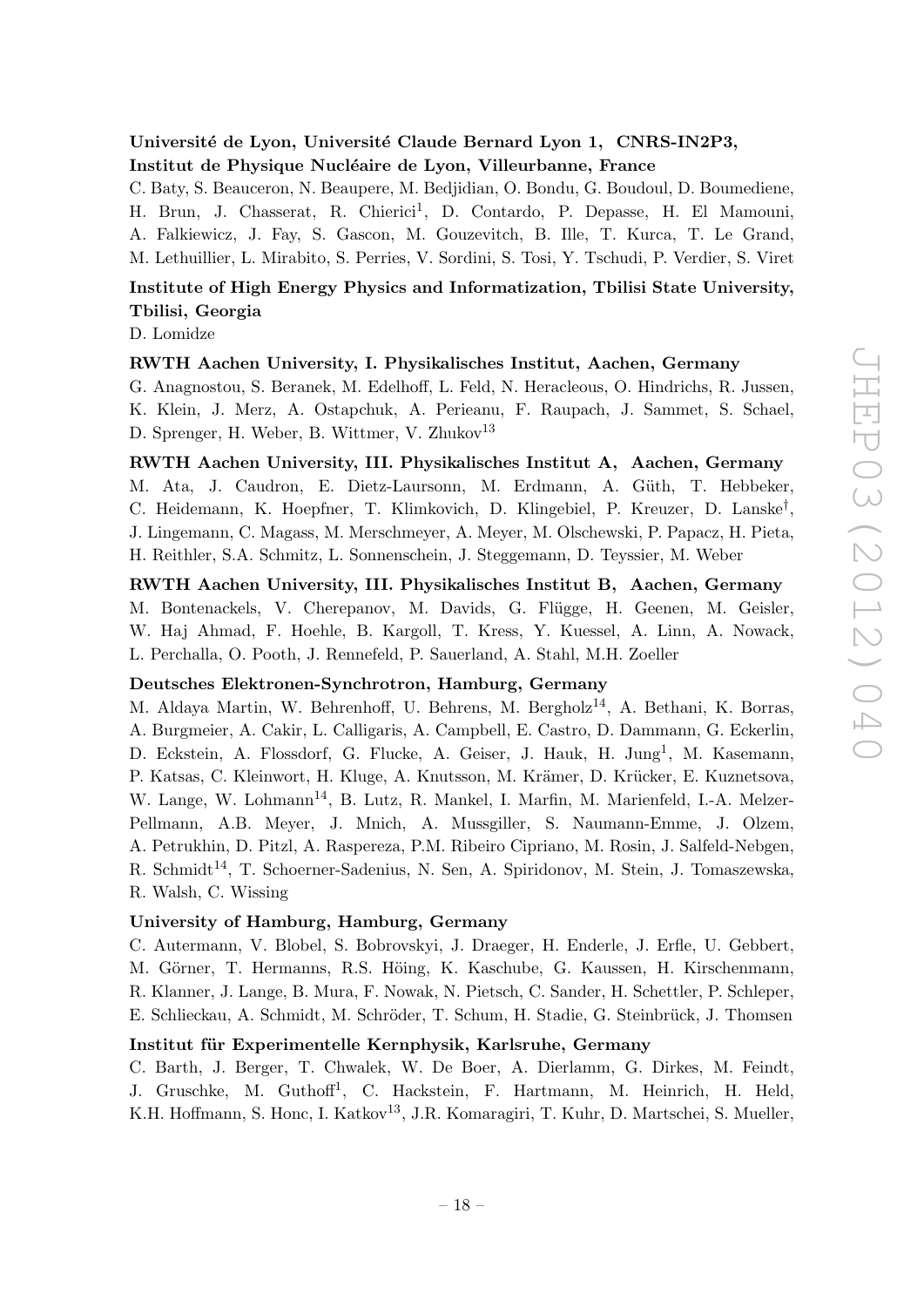Th. Müller, M. Niegel, A. Nürnberg, O. Oberst, A. Oehler, J. Ott, T. Peiffer, G. Quast, K. Rabbertz, F. Ratnikov, N. Ratnikova, M. Renz, S. Röcker, C. Saout, A. Scheurer, P. Schieferdecker, F.-P. Schilling, M. Schmanau, G. Schott, H.J. Simonis, F.M. Stober,

D. Troendle, J. Wagner-Kuhr, T. Weiler, M. Zeise, E.B. Ziebarth

### Institute of Nuclear Physics "Demokritos", Aghia Paraskevi, Greece

G. Daskalakis, T. Geralis, S. Kesisoglou, A. Kyriakis, D. Loukas, I. Manolakos, A. Markou, C. Markou, C. Mavrommatis, E. Ntomari

#### University of Athens, Athens, Greece

L. Gouskos, T.J. Mertzimekis, A. Panagiotou, N. Saoulidou, E. Stiliaris

### University of Ioánnina, Ioánnina, Greece

I. Evangelou, C. Foudas<sup>1</sup>, P. Kokkas, N. Manthos, I. Papadopoulos, V. Patras, F.A. Triantis

### KFKI Research Institute for Particle and Nuclear Physics, Budapest, Hungary

A. Aranyi, G. Bencze, L. Boldizsar, C. Hajdu<sup>1</sup>, P. Hidas, D. Horvath<sup>15</sup>, A. Kapusi, K. Krajczar<sup>16</sup>, F. Sikler<sup>1</sup>, V. Veszpremi, G. Vesztergombi<sup>16</sup>

#### Institute of Nuclear Research ATOMKI, Debrecen, Hungary

N. Beni, J. Molnar, J. Palinkas, Z. Szillasi

University of Debrecen, Debrecen, Hungary J. Karancsi, P. Raics, Z.L. Trocsanyi, B. Ujvari

# Panjab University, Chandigarh, India

S.B. Beri, V. Bhatnagar, N. Dhingra, R. Gupta, M. Jindal, M. Kaur, J.M. Kohli, M.Z. Mehta, N. Nishu, L.K. Saini, A. Sharma, A.P. Singh, J. Singh, S.P. Singh

#### University of Delhi, Delhi, India

S. Ahuja, B.C. Choudhary, A. Kumar, A. Kumar, S. Malhotra, M. Naimuddin, K. Ranjan, V. Sharma, R.K. Shivpuri

#### Saha Institute of Nuclear Physics, Kolkata, India

S. Banerjee, S. Bhattacharya, S. Dutta, B. Gomber, S. Jain, S. Jain, R. Khurana, S. Sarkar

# Bhabha Atomic Research Centre, Mumbai, India

R.K. Choudhury, D. Dutta, S. Kailas, V. Kumar, A.K. Mohanty<sup>1</sup>, L.M. Pant, P. Shukla

# Tata Institute of Fundamental Research - EHEP, Mumbai, India

T. Aziz, S. Ganguly, M. Guchait<sup>17</sup>, A. Gurtu<sup>18</sup>, M. Maity<sup>19</sup>, G. Majumder, K. Mazumdar, G.B. Mohanty, B. Parida, A. Saha, K. Sudhakar, N. Wickramage

Tata Institute of Fundamental Research - HECR, Mumbai, India S. Banerjee, S. Dugad, N.K. Mondal

Institute for Research in Fundamental Sciences (IPM), Tehran, Iran

H. Arfaei, H. Bakhshiansohi20, S.M. Etesami21, A. Fahim20, M. Hashemi, H. Hesari, A. Jafari<sup>20</sup>, M. Khakzad, A. Mohammadi<sup>22</sup>, M. Mohammadi Najafabadi, S. Paktinat Mehdiabadi, B. Safarzadeh<sup>23</sup>, M. Zeinali<sup>21</sup>

 $\mathbf I$ NFN Sezione di Bari $^a,$  Università di Bari $^b,$  Politecnico di Bari $^c,~$  Bari, Italy M. Abbrescia<sup>a,b</sup>, L. Barbone<sup>a,b</sup>, C. Calabria<sup>a,b</sup>, S.S. Chhibra<sup>a,b</sup>, A. Colaleo<sup>a</sup>, D. Creanza<sup>a,c</sup>,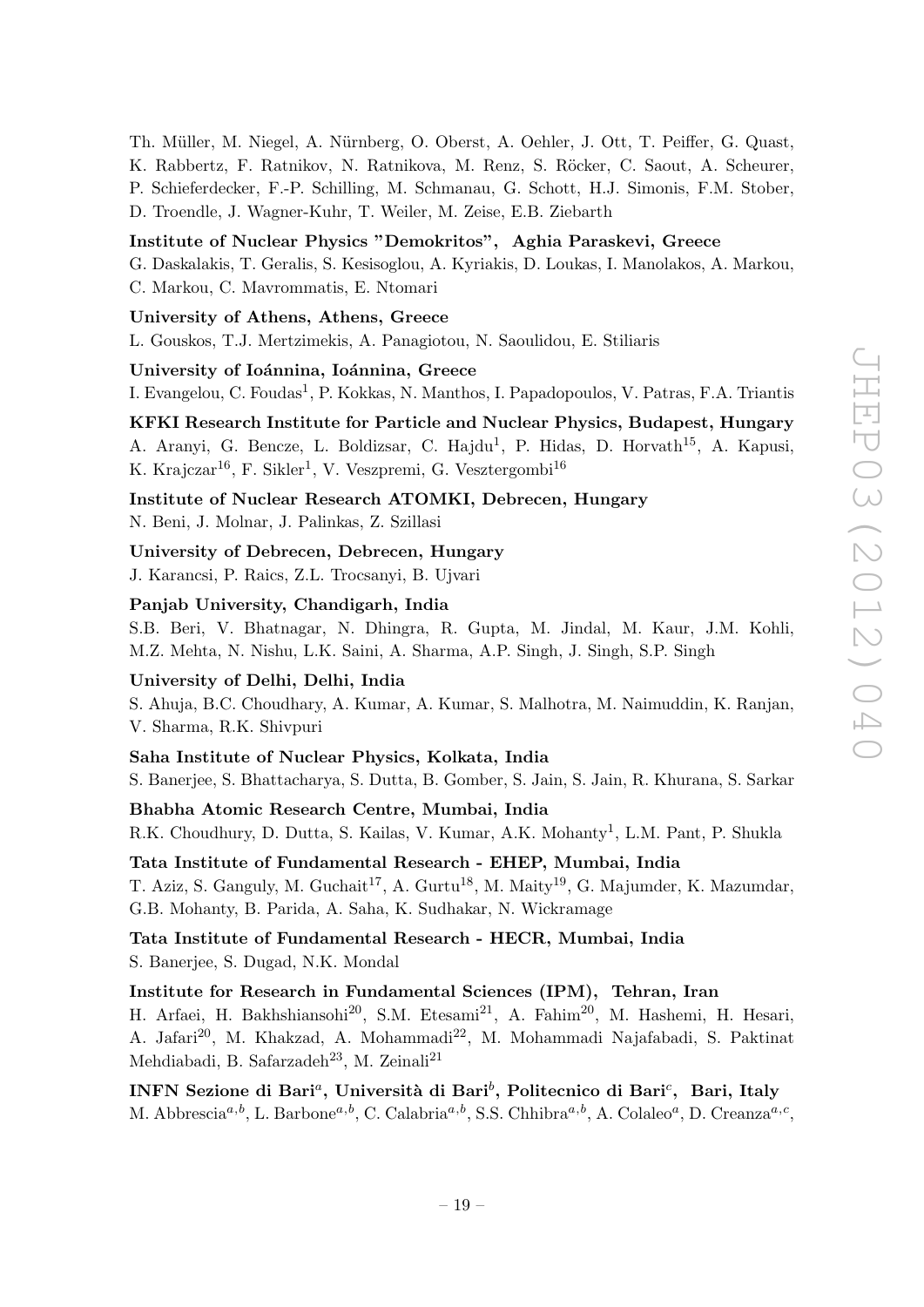N. De Filippis<sup>a,c,1</sup>, M. De Palma<sup>a,b</sup>, L. Fiore<sup>a</sup>, G. Iaselli<sup>a,c</sup>, L. Lusito<sup>a,b</sup>, G. Maggi<sup>a,c</sup>, M. Maggi<sup>a</sup>, N. Manna<sup>a,b</sup>, B. Marangelli<sup>a,b</sup>, S. My<sup>a,c</sup>, S. Nuzzo<sup>a,b</sup>, N. Pacifico<sup>a,b</sup>, A. Pompili<sup>a,b</sup>, G. Pugliese<sup>a,c</sup>, F. Romano<sup>a,c</sup>, G. Selvaggi<sup>a,b</sup>, L. Silvestris<sup>a</sup>, G. Singh<sup>a,b</sup>, S. Tupputi<sup>a,b</sup>, G. Zito<sup>a</sup>

# INFN Sezione di Bologna $^a,$  Università di Bologna $^b, \,$  Bologna, Italy

G. Abbiendi<sup>a</sup>, A.C. Benvenuti<sup>a</sup>, D. Bonacorsi<sup>a</sup>, S. Braibant-Giacomelli<sup>a,b</sup>, L. Brigliadori<sup>a</sup>, P. Capiluppi<sup>a,b</sup>, A. Castro<sup>a,b</sup>, F.R. Cavallo<sup>a</sup>, M. Cuffiani<sup>a,b</sup>, G.M. Dallavalle<sup>a</sup>, F. Fabbri<sup>a</sup>, A. Fanfani<sup>a,b</sup>, D. Fasanella<sup>a,1</sup>, P. Giacomelli<sup>a</sup>, C. Grandi<sup>a</sup>, S. Marcellini<sup>a</sup>, G. Masetti<sup>a</sup>, M. Meneghelli<sup>a,b</sup>, A. Montanari<sup>a</sup>, F.L. Navarria<sup>a,b</sup>, F. Odorici<sup>a</sup>, A. Perrotta<sup>a</sup>, F. Primavera<sup>a</sup>, A.M. Rossi<sup>a,b</sup>, T. Rovelli<sup>a,b</sup>, G. Siroli<sup>a,b</sup>, R. Travaglini<sup>a,b</sup>

# INFN Sezione di Catania $^a,$  Università di Catania $^b, \;$  Catania, Italy

S. Albergo<sup>a,b</sup>, G. Cappello<sup>a,b</sup>, M. Chiorboli<sup>a,b</sup>, S. Costa<sup>a,b</sup>, R. Potenza<sup>a,b</sup>, A. Tricomi<sup>a,b</sup>, C. Tuve<sup> $a,b$ </sup>

# $\operatorname{INFN}$  Sezione di Firenze $^a,$  Università di Firenze $^b,$  Firenze, Italy

G. Barbagli<sup>a</sup>, V. Ciulli<sup>a,b</sup>, C. Civinini<sup>a</sup>, R. D'Alessandro<sup>a,b</sup>, E. Focardi<sup>a,b</sup>, S. Frosali<sup>a,b</sup>, E. Gallo<sup>a</sup>, S. Gonzi<sup>a,b</sup>, M. Meschini<sup>a</sup>, S. Paoletti<sup>a</sup>, G. Sguazzoni<sup>a</sup>, A. Tropiano<sup>a,1</sup>

# INFN Laboratori Nazionali di Frascati, Frascati, Italy

L. Benussi, S. Bianco, S. Colafranceschi24, F. Fabbri, D. Piccolo

# INFN Sezione di Genova, Genova, Italy

P. Fabbricatore, R. Musenich

# ${\rm INFN}\,$  Sezione di Milano-Bicocca $^a,\,$  Università di Milano-Bicocca $^b,\,$  Milano, Italy

A. Benaglia<sup>a,b,1</sup>, F. De Guio<sup>a,b</sup>, L. Di Matteo<sup>a,b</sup>, S. Fiorendi<sup>a,b</sup>, S. Gennai<sup>a,1</sup>, A. Ghezzi<sup>a,b</sup>, S. Malvezzi<sup>a</sup>, R.A. Manzoni<sup>a,b</sup>, A. Martelli<sup>a,b</sup>, A. Massironi<sup>a,b,1</sup>, D. Menasce<sup>a</sup>, L. Moroni<sup>a</sup>, M. Paganoni<sup>a,b</sup>, D. Pedrini<sup>a</sup>, S. Ragazzi<sup>a,b</sup>, N. Redaelli<sup>a</sup>, S. Sala<sup>a</sup>, T. Tabarelli de Fatis<sup>a,b</sup>

INFN Sezione di Napoli<sup>a</sup>, Università di Napoli "Federico II"<sup>b</sup>, Napoli, Italy S. Buontempo<sup>a</sup>, C.A. Carrillo Montoya<sup>*a*,1</sup>, N. Cavallo<sup>*a*,25</sup>, A. De Cosa<sup>*a*,b</sup>, O. Dogangun<sup>*a*,b</sup>, F. Fabozzi<sup>a, 25</sup>, A.O.M. Iorio<sup>a, 1</sup>, L. Lista<sup>a</sup>, M. Merola<sup>a, b</sup>, P. Paolucci<sup>a</sup>

# INFN Sezione di Padova ${}^a,\,$ Università di Padova ${}^b,\,$ Università di Trento (Trento)<sup>c</sup>, Padova, Italy

P. Azzi<sup>a</sup>, N. Bacchetta<sup>a, 1</sup>, P. Bellan<sup>a, b</sup>, D. Bisello<sup>a, b</sup>, A. Branca<sup>a</sup>, R. Carlin<sup>a, b</sup>, P. Checchia<sup>a</sup>, T. Dorigo<sup>a</sup>, U. Dosselli<sup>a</sup>, F. Fanzago<sup>a</sup>, F. Gasparini<sup>a,b</sup>, U. Gasparini<sup>a,b</sup>, A. Gozzelino<sup>a</sup>, K. Kanishchev, S. Lacaprara<sup>a, 26</sup>, I. Lazzizzera<sup>a, c</sup>, M. Margoni<sup>a, b</sup>, M. Mazzucato<sup>a</sup>, A.T. Meneguzzo<sup>a,b</sup>, M. Nespolo<sup>a,1</sup>, L. Perrozzi<sup>a</sup>, N. Pozzobon<sup>a,b</sup>, P. Ronchese<sup>a,b</sup>, F. Simonetto<sup>a,b</sup>, E. Torassa<sup>a</sup>, M. Tosi<sup>a,b,1</sup>, S. Vanini<sup>a,b</sup>, P. Zotto<sup>a,b</sup>, G. Zumerle<sup>a,b</sup>

INFN Sezione di Pavia $^a,$  Università di Pavia $^b, \, \,$  Pavia, Italy U. Berzano<sup>a</sup>, M. Gabusi<sup>a,b</sup>, S.P. Ratti<sup>a,b</sup>, C. Riccardi<sup>a,b</sup>, P. Torre<sup>a,b</sup>, P. Vitulo<sup>a,b</sup>

INFN Sezione di Perugia ${}^a,\,$ Università di Perugia ${}^b,\,$  Perugia, Italy M. Biasini<sup>a,b</sup>, G.M. Bilei<sup>a</sup>, B. Caponeri<sup>a,b</sup>, L. Fanò<sup>a,b</sup>, P. Lariccia<sup>a,b</sup>, A. Lucaroni<sup>a,b,1</sup>,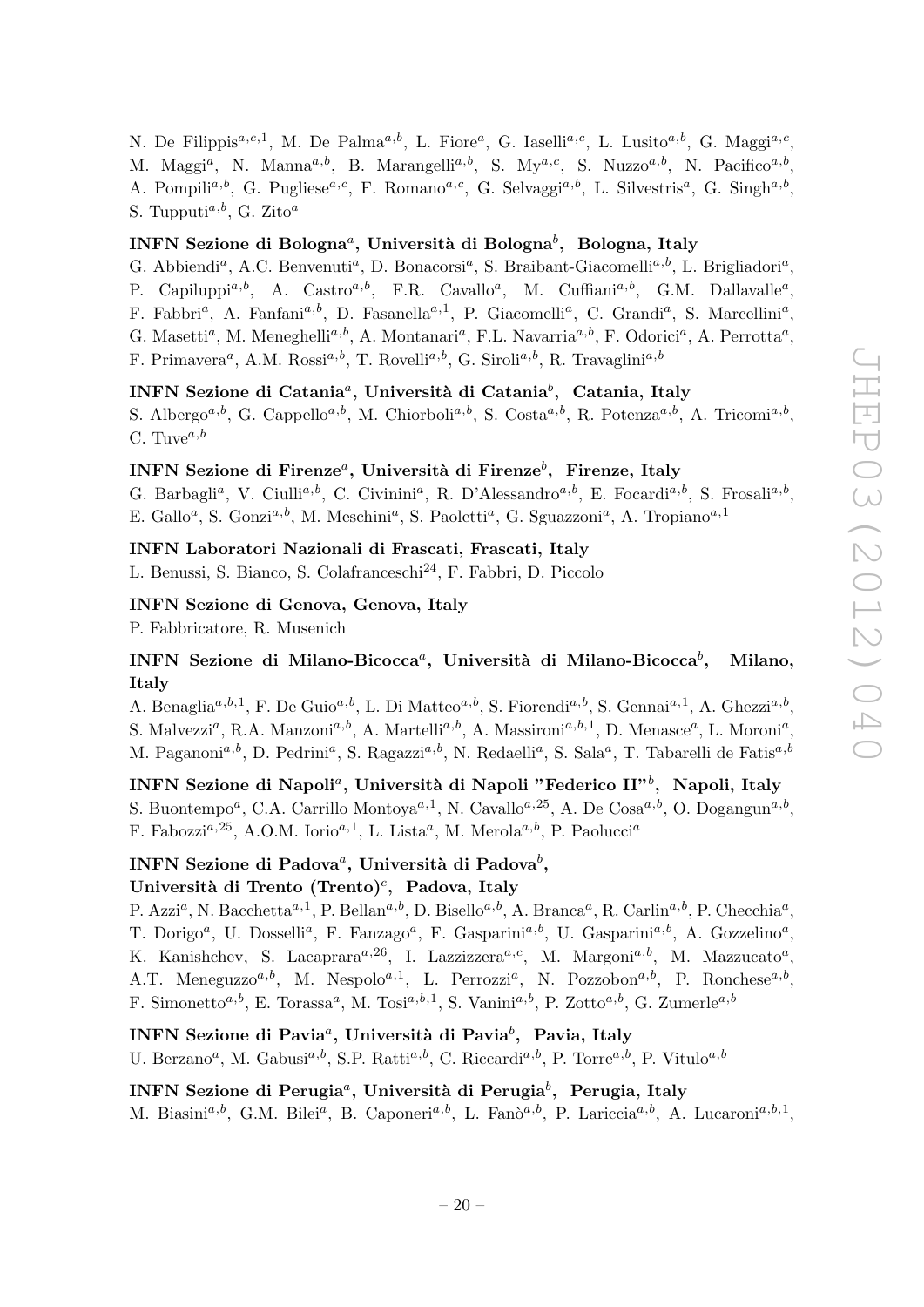G. Mantovani<sup>a,b</sup>, M. Menichelli<sup>a</sup>, A. Nappi<sup>a,b</sup>, F. Romeo<sup>a,b</sup>, A. Santocchia<sup>a,b</sup>, S. Taroni<sup>a,b,1</sup>, M. Valdata $a,b$ 

# $\operatorname{INFN}$  Sezione di Pisa $^a, \operatorname{Università}$  di Pisa $^b, \operatorname{Scuola}$  Normale Superiore di Pisa $^c,$ Pisa, Italy

P. Azzurri<sup>a,c</sup>, G. Bagliesi<sup>a</sup>, T. Boccali<sup>a</sup>, G. Broccolo<sup>a,c</sup>, R. Castaldi<sup>a</sup>, R.T. D'Agnolo<sup>a,c</sup>, R. Dell'Orso<sup>a</sup>, F. Fiori<sup>a,b</sup>, L. Foà<sup>a,c</sup>, A. Giassi<sup>a</sup>, A. Kraan<sup>a</sup>, F. Ligabue<sup>a,c</sup>, T. Lomtadze<sup>a</sup>, L. Martini<sup>a, 27</sup>, A. Messineo<sup>a, b</sup>, F. Palla<sup>a</sup>, F. Palmonari<sup>a</sup>, A. Rizzi, A.T. Serban<sup>a</sup>, P. Spagnolo<sup>a</sup>, R. Tenchini<sup>a</sup>, G. Tonelli<sup>a,b,1</sup>, A. Venturi<sup>a,1</sup>, P.G. Verdini<sup>a</sup>

# $\bf{INFN}$  Sezione di Roma $^a,$  Università di Roma "La Sapienza" $^b,$  Roma, Italy

L. Barone<sup>a,b</sup>, F. Cavallari<sup>a</sup>, D. Del Re<sup>a,b,1</sup>, M. Diemoz<sup>a</sup>, C. Fanelli, M. Grassi<sup>a,1</sup>, E. Longo<sup>a,b</sup>, P. Meridiani<sup>a</sup>, F. Micheli, S. Nourbakhsh<sup>a</sup>, G. Organtini<sup>a,b</sup>, F. Pandolfi<sup>a,b</sup>, R. Paramatti<sup>a</sup>, S. Rahatlou<sup>a,b</sup>, M. Sigamani<sup>a</sup>, L. Soffi

# ${\rm INFN}\>$  Sezione di Torino<sup>a</sup>, Università di Torino<sup>b</sup>, Università del Piemonte Orientale  $(Novara)^c$ , Torino, Italy

N. Amapane<sup>a,b</sup>, R. Arcidiacono<sup>a,c</sup>, S. Argiro<sup>a,b</sup>, M. Arneodo<sup>a,c</sup>, C. Biino<sup>a</sup>, C. Botta<sup>a,b</sup>, N. Cartiglia<sup>a</sup>, R. Castello<sup>a,b</sup>, M. Costa<sup>a,b</sup>, N. Demaria<sup>a</sup>, A. Graziano<sup>a,b</sup>, C. Mariotti<sup>a,1</sup>, S. Maselli<sup>a</sup>, E. Migliore<sup>a,b</sup>, V. Monaco<sup>a,b</sup>, M. Musich<sup>a</sup>, M.M. Obertino<sup>a,c</sup>, N. Pastrone<sup>a</sup>, M. Pelliccioni<sup>a</sup>, A. Potenza<sup>a,b</sup>, A. Romero<sup>a,b</sup>, M. Ruspa<sup>a,c</sup>, R. Sacchi<sup>a,b</sup>, V. Sola<sup>a,b</sup>, A. Solano $^{a,b}$ , A. Staiano $^a$ , A. Vilela Pereira $^a$ 

# $\mathbf{INFN}\ \mathbf{Sezione}\ \mathbf{di}\ \mathbf{Trie}$ ste $^a,\ \mathbf{Università}\ \mathbf{di}\ \mathbf{Trie}$ ste $^b,\ \ \mathbf{Trie}$ ste, Italy

S. Belforte<sup>a</sup>, F. Cossutti<sup>a</sup>, G. Della Ricca<sup>a,b</sup>, B. Gobbo<sup>a</sup>, M. Marone<sup>a,b</sup>, D. Montanino<sup>a,b,1</sup>, A. Penzo $^a$ 

Kangwon National University, Chunchon, Korea S.G. Heo, S.K. Nam

### Kyungpook National University, Daegu, Korea

S. Chang, J. Chung, D.H. Kim, G.N. Kim, J.E. Kim, D.J. Kong, H. Park, S.R. Ro, D.C. Son

# Chonnam National University, Institute for Universe and Elementary Particles, Kwangju, Korea

J.Y. Kim, Zero J. Kim, S. Song

Konkuk University, Seoul, Korea H.Y. Jo

Korea University, Seoul, Korea S. Choi, D. Gyun, B. Hong, M. Jo, H. Kim, T.J. Kim, K.S. Lee, D.H. Moon, S.K. Park, E. Seo, K.S. Sim

University of Seoul, Seoul, Korea M. Choi, S. Kang, H. Kim, J.H. Kim, C. Park, I.C. Park, S. Park, G. Ryu

Sungkyunkwan University, Suwon, Korea Y. Cho, Y. Choi, Y.K. Choi, J. Goh, M.S. Kim, B. Lee, J. Lee, S. Lee, H. Seo, I. Yu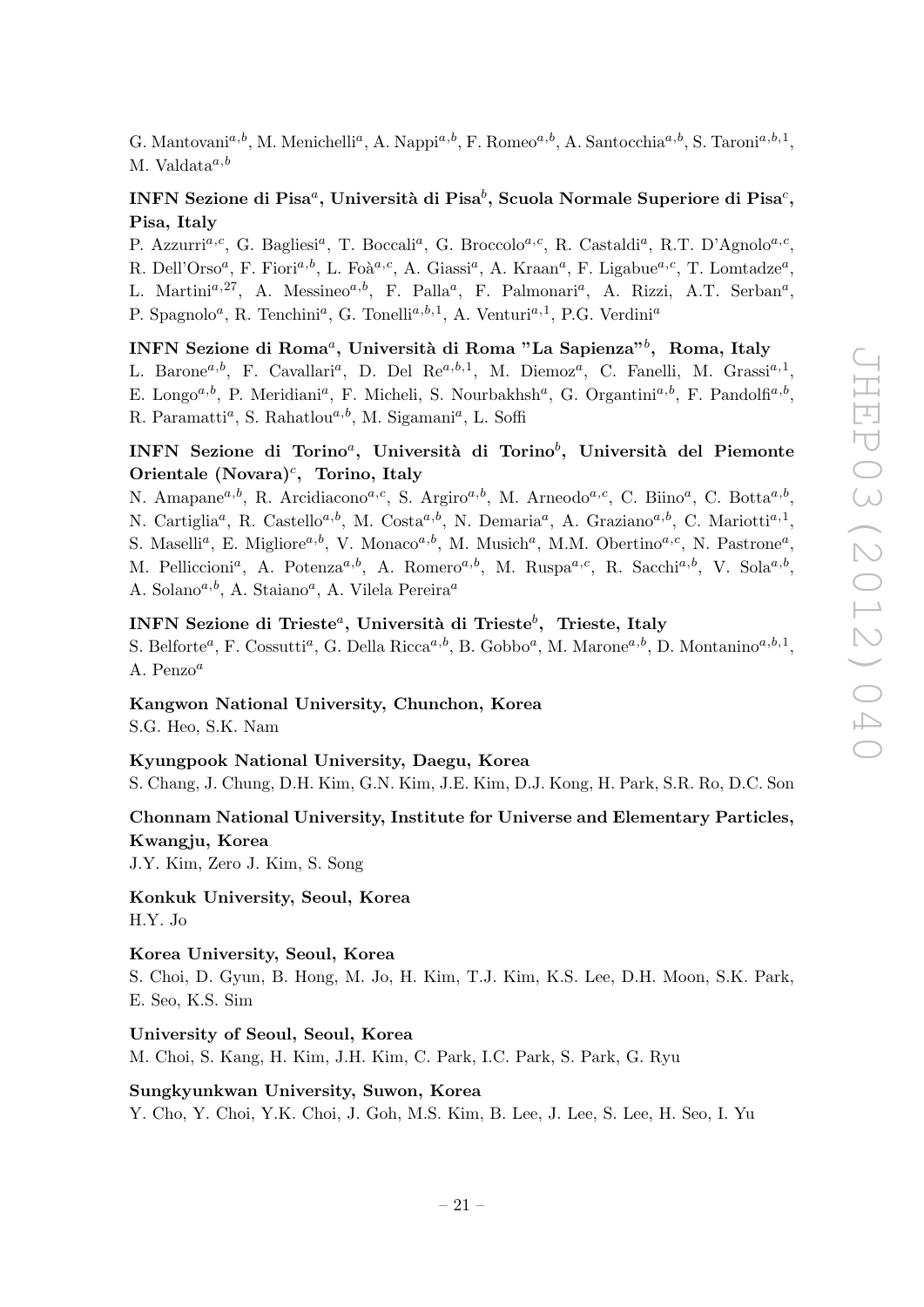### Vilnius University, Vilnius, Lithuania

M.J. Bilinskas, I. Grigelionis, M. Janulis

Centro de Investigacion y de Estudios Avanzados del IPN, Mexico City, Mexico H. Castilla-Valdez, E. De La Cruz-Burelo, I. Heredia-de La Cruz, R. Lopez-Fernandez, R. Magaña Villalba, J. Martínez-Ortega, A. Sánchez-Hernández, L.M. Villasenor-Cendejas

# Universidad Iberoamericana, Mexico City, Mexico

S. Carrillo Moreno, F. Vazquez Valencia

# Benemerita Universidad Autonoma de Puebla, Puebla, Mexico

H.A. Salazar Ibarguen

# Universidad Autónoma de San Luis Potosí, San Luis Potosí, Mexico E. Casimiro Linares, A. Morelos Pineda, M.A. Reyes-Santos

University of Auckland, Auckland, New Zealand D. Krofcheck

University of Canterbury, Christchurch, New Zealand A.J. Bell, P.H. Butler, R. Doesburg, S. Reucroft, H. Silverwood

# National Centre for Physics, Quaid-I-Azam University, Islamabad, Pakistan M. Ahmad, M.I. Asghar, H.R. Hoorani, S. Khalid, W.A. Khan, T. Khurshid, S. Qazi, M.A. Shah, M. Shoaib

# Institute of Experimental Physics, Faculty of Physics, University of Warsaw, Warsaw, Poland

G. Brona, M. Cwiok, W. Dominik, K. Doroba, A. Kalinowski, M. Konecki, J. Krolikowski

### Soltan Institute for Nuclear Studies, Warsaw, Poland

H. Bialkowska, B. Boimska, T. Frueboes, R. Gokieli, M. G´orski, M. Kazana, K. Nawrocki, K. Romanowska-Rybinska, M. Szleper, G. Wrochna, P. Zalewski

# Laboratório de Instrumentação e Física Experimental de Partículas, Lisboa, Portugal

N. Almeida, P. Bargassa, A. David, P. Faccioli, P.G. Ferreira Parracho, M. Gallinaro, P. Musella, A. Nayak, J. Pela<sup>1</sup>, P.Q. Ribeiro, J. Seixas, J. Varela, P. Vischia

### Joint Institute for Nuclear Research, Dubna, Russia

S. Afanasiev, I. Belotelov, P. Bunin, I. Golutvin, A. Kamenev, V. Karjavin, V. Konoplyanikov, G. Kozlov, A. Lanev, P. Moisenz, V. Palichik, V. Perelygin, M. Savina, S. Shmatov, V. Smirnov, A. Volodko, A. Zarubin

### Petersburg Nuclear Physics Institute, Gatchina (St Petersburg), Russia

S. Evstyukhin, V. Golovtsov, Y. Ivanov, V. Kim, P. Levchenko, V. Murzin, V. Oreshkin, I. Smirnov, V. Sulimov, L. Uvarov, S. Vavilov, A. Vorobyev, An. Vorobyev

### Institute for Nuclear Research, Moscow, Russia

Yu. Andreev, A. Dermenev, S. Gninenko, N. Golubev, M. Kirsanov, N. Krasnikov, V. Matveev, A. Pashenkov, A. Toropin, S. Troitsky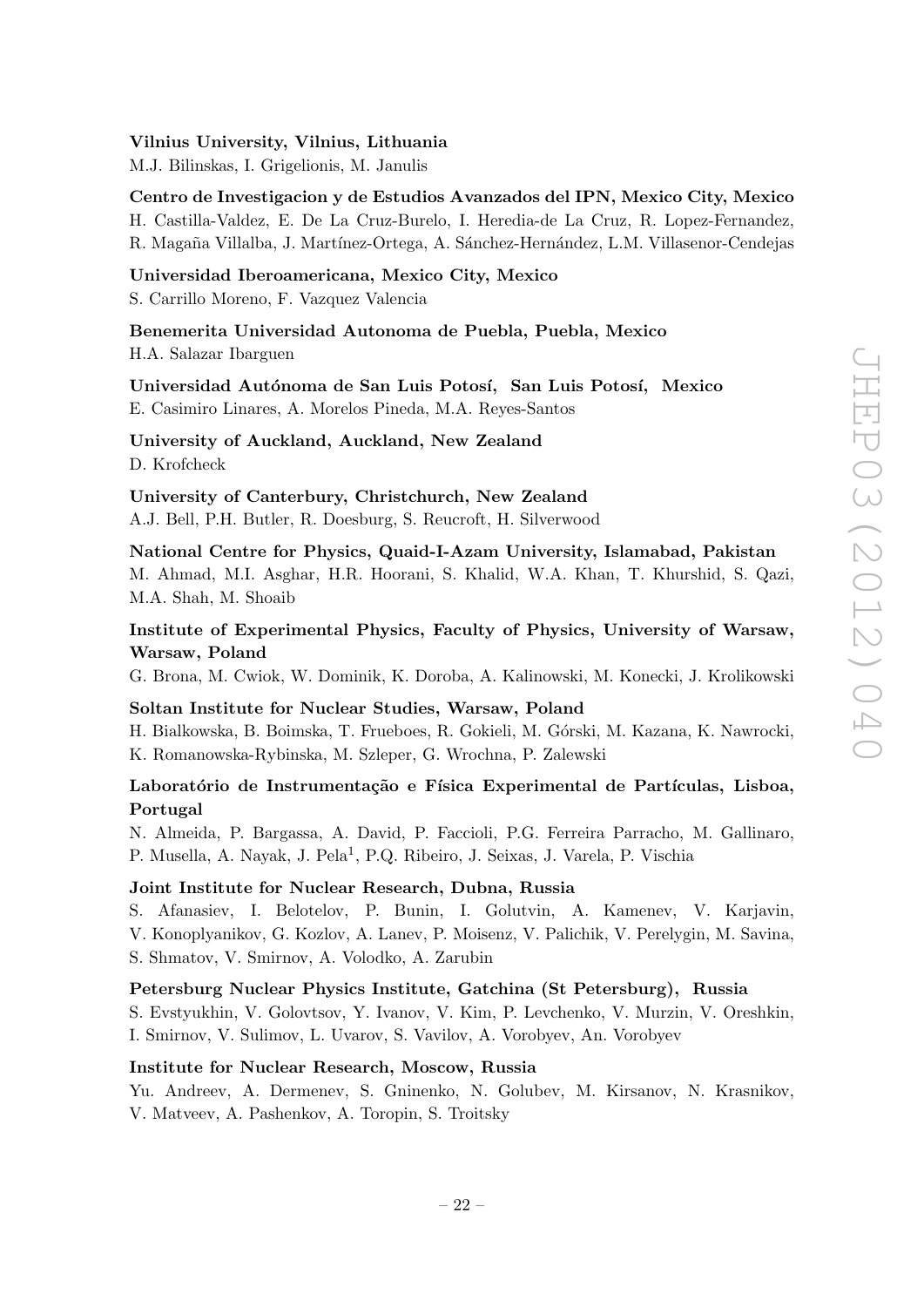### Institute for Theoretical and Experimental Physics, Moscow, Russia

V. Epshteyn, M. Erofeeva, V. Gavrilov, M. Kossov<sup>1</sup>, A. Krokhotin, N. Lychkovskaya, V. Popov, G. Safronov, S. Semenov, V. Stolin, E. Vlasov, A. Zhokin

### Moscow State University, Moscow, Russia

A. Belyaev, E. Boos, M. Dubinin<sup>4</sup>, L. Dudko, A. Ershov, A. Gribushin, O. Kodolova, I. Lokhtin, A. Markina, S. Obraztsov, M. Perfilov, S. Petrushanko, L. Sarycheva† , V. Savrin, A. Snigirev

# P.N. Lebedev Physical Institute, Moscow, Russia

V. Andreev, M. Azarkin, I. Dremin, M. Kirakosyan, A. Leonidov, G. Mesyats, S.V. Rusakov, A. Vinogradov

# State Research Center of Russian Federation, Institute for High Energy Physics, Protvino, Russia

I. Azhgirey, I. Bayshev, S. Bitioukov, V. Grishin<sup>1</sup>, V. Kachanov, D. Konstantinov, A. Korablev, V. Krychkine, V. Petrov, R. Ryutin, A. Sobol, L. Tourtchanovitch, S. Troshin, N. Tyurin, A. Uzunian, A. Volkov

# University of Belgrade, Faculty of Physics and Vinca Institute of Nuclear Sciences, Belgrade, Serbia

P. Adzic<sup>28</sup>, M. Djordjevic, M. Ekmedzic, D. Krpic<sup>28</sup>, J. Milosevic

# Centro de Investigaciones Energéticas Medioambientales y Tecnológicas (CIEMAT), Madrid, Spain

M. Aguilar-Benitez, J. Alcaraz Maestre, P. Arce, C. Battilana, E. Calvo, M. Cerrada, M. Chamizo Llatas, N. Colino, B. De La Cruz, A. Delgado Peris, C. Diez Pardos, D. Domínguez Vázquez, C. Fernandez Bedoya, J.P. Fernández Ramos, A. Ferrando, J. Flix, M.C. Fouz, P. Garcia-Abia, O. Gonzalez Lopez, S. Goy Lopez, J.M. Hernandez, M.I. Josa, G. Merino, J. Puerta Pelayo, I. Redondo, L. Romero, J. Santaolalla, M.S. Soares, C. Willmott

### Universidad Autónoma de Madrid, Madrid, Spain

C. Albajar, G. Codispoti, J.F. de Trocóniz

### Universidad de Oviedo, Oviedo, Spain

J. Cuevas, J. Fernandez Menendez, S. Folgueras, I. Gonzalez Caballero, L. Lloret Iglesias, J. Piedra Gomez<sup>29</sup>, J.M. Vizan Garcia

# Instituto de Física de Cantabria (IFCA), CSIC-Universidad de Cantabria, Santander, Spain

J.A. Brochero Cifuentes, I.J. Cabrillo, A. Calderon, S.H. Chuang, J. Duarte Campderros, M. Felcini30, M. Fernandez, G. Gomez, J. Gonzalez Sanchez, C. Jorda, P. Lobelle Pardo, A. Lopez Virto, J. Marco, R. Marco, C. Martinez Rivero, F. Matorras, F.J. Munoz Sanchez, T. Rodrigo, A.Y. Rodríguez-Marrero, A. Ruiz-Jimeno, L. Scodellaro, M. Sobron Sanudo, I. Vila, R. Vilar Cortabitarte

CERN, European Organization for Nuclear Research, Geneva, Switzerland D. Abbaneo, E. Auffray, G. Auzinger, P. Baillon, A.H. Ball, D. Barney, C. Bernet<sup>5</sup>,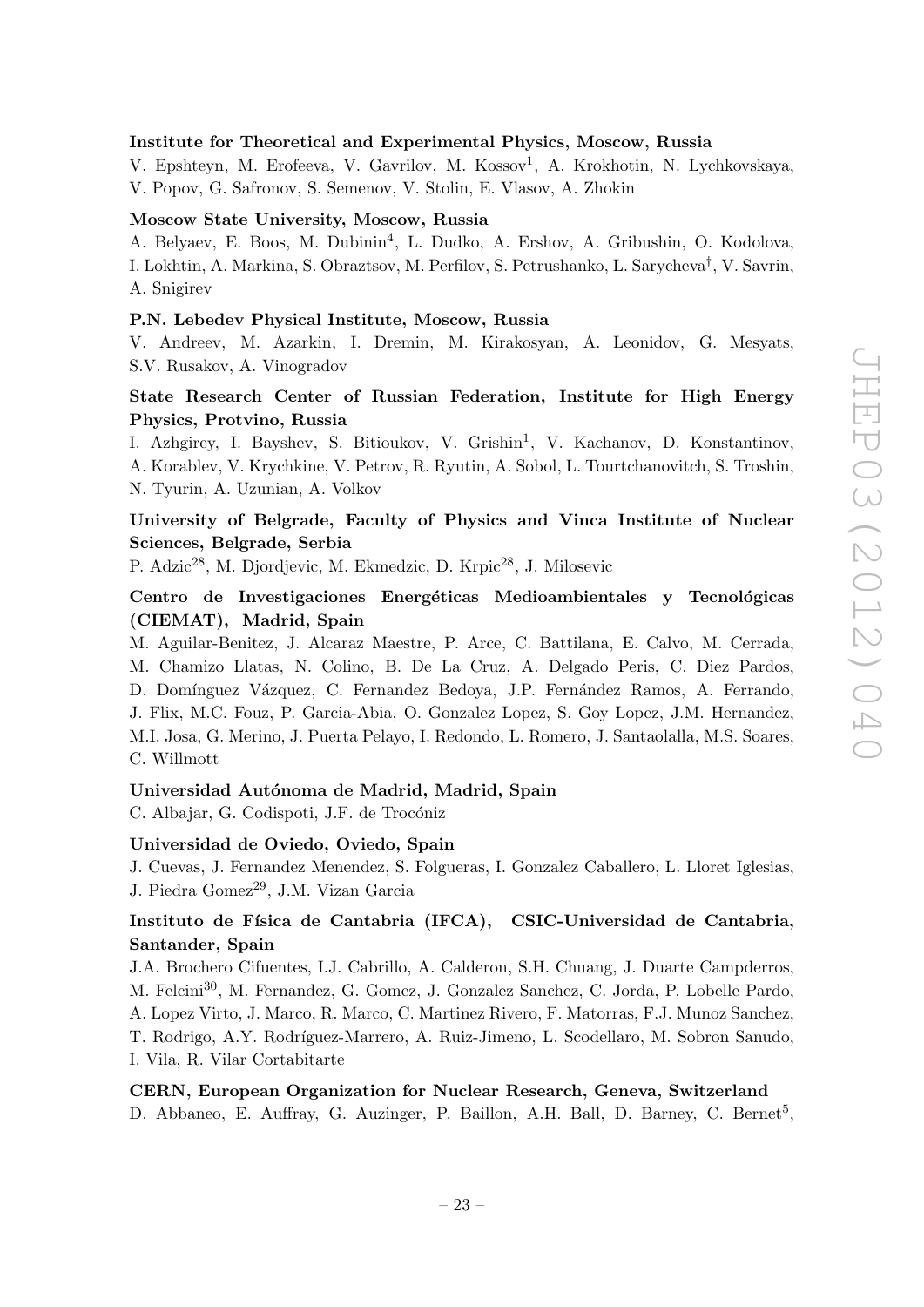W. Bialas, G. Bianchi, P. Bloch, A. Bocci, H. Breuker, K. Bunkowski, T. Camporesi, G. Cerminara, T. Christiansen, J.A. Coarasa Perez, B. Curé, D. D'Enterria, A. De Roeck, S. Di Guida, M. Dobson, N. Dupont-Sagorin, A. Elliott-Peisert, B. Frisch, W. Funk, A. Gaddi, G. Georgiou, H. Gerwig, M. Giffels, D. Gigi, K. Gill, D. Giordano, M. Giunta, F. Glege, R. Gomez-Reino Garrido, P. Govoni, S. Gowdy, R. Guida, L. Guiducci, M. Hansen, P. Harris, C. Hartl, J. Harvey, B. Hegner, A. Hinzmann, H.F. Hoffmann, V. Innocente, P. Janot, K. Kaadze, E. Karavakis, K. Kousouris, P. Lecoq, P. Lenzi, C. Lourenço, T. Mäki, M. Malberti, L. Malgeri, M. Mannelli, L. Masetti, G. Mavromanolakis, F. Meijers, S. Mersi, E. Meschi, R. Moser, M.U. Mozer, M. Mulders, E. Nesvold, M. Nguyen, T. Orimoto, L. Orsini, E. Palencia Cortezon, E. Perez, A. Petrilli, A. Pfeiffer, M. Pierini, M. Pimiä, D. Piparo, G. Polese, L. Quertenmont, A. Racz, W. Reece, J. Rodrigues Antunes, G. Rolandi<sup>31</sup>, T. Rommerskirchen, C. Rovelli<sup>32</sup>, M. Rovere, H. Sakulin, F. Santanastasio, C. Schäfer, C. Schwick, I. Segoni, A. Sharma, P. Siegrist, P. Silva, M. Simon, P. Sphicas<sup>33</sup>, D. Spiga, M. Spiropulu<sup>4</sup>, M. Stoye, A. Tsirou, G.I. Veres<sup>16</sup>, P. Vichoudis, H.K. Wöhri, S.D. Worm<sup>34</sup>, W.D. Zeuner

# Paul Scherrer Institut, Villigen, Switzerland

W. Bertl, K. Deiters, W. Erdmann, K. Gabathuler, R. Horisberger, Q. Ingram, H.C. Kaestli, S. König, D. Kotlinski, U. Langenegger, F. Meier, D. Renker, T. Rohe, J. Sibille<sup>35</sup>

### Institute for Particle Physics, ETH Zurich, Zurich, Switzerland

L. Bäni, P. Bortignon, M.A. Buchmann, B. Casal, N. Chanon, Z. Chen, A. Deisher, G. Dissertori, M. Dittmar, M. Dünser, J. Eugster, K. Freudenreich, C. Grab, P. Lecomte, W. Lustermann, P. Martinez Ruiz del Arbol, N. Mohr, F. Moortgat, C. Nägeli<sup>36</sup>, P. Nef, F. Nessi-Tedaldi, L. Pape, F. Pauss, M. Peruzzi, F.J. Ronga, M. Rossini, L. Sala, A.K. Sanchez, M.-C. Sawley, A. Starodumov<sup>37</sup>, B. Stieger, M. Takahashi, L. Tauscher<sup>†</sup>, A. Thea, K. Theofilatos, D. Treille, C. Urscheler, R. Wallny, H.A. Weber, L. Wehrli, J. Weng

### Universität Zürich, Zurich, Switzerland

E. Aguilo, C. Amsler, V. Chiochia, S. De Visscher, C. Favaro, M. Ivova Rikova, B. Millan Mejias, P. Otiougova, P. Robmann, H. Snoek, M. Verzetti

### National Central University, Chung-Li, Taiwan

Y.H. Chang, K.H. Chen, C.M. Kuo, S.W. Li, W. Lin, Z.K. Liu, Y.J. Lu, D. Mekterovic, R. Volpe, S.S. Yu

### National Taiwan University (NTU), Taipei, Taiwan

P. Bartalini, P. Chang, Y.H. Chang, Y.W. Chang, Y. Chao, K.F. Chen, C. Dietz, U. Grundler, W.-S. Hou, Y. Hsiung, K.Y. Kao, Y.J. Lei, R.-S. Lu, D. Majumder, E. Petrakou, X. Shi, J.G. Shiu, Y.M. Tzeng, M. Wang

# Cukurova University, Adana, Turkey

A. Adiguzel, M.N. Bakirci<sup>38</sup>, S. Cerci<sup>39</sup>, C. Dozen, I. Dumanoglu, E. Eskut, S. Girgis,

G. Gokbulut, I. Hos, E.E. Kangal, G. Karapinar, A. Kayis Topaksu, G. Onengut,

K. Ozdemir, S. Ozturk<sup>40</sup>, A. Polatoz, K. Sogut<sup>41</sup>, D. Sunar Cerci<sup>39</sup>, B. Tali<sup>39</sup>, H. Topakli<sup>38</sup>,

D. Uzun, L.N. Vergili, M. Vergili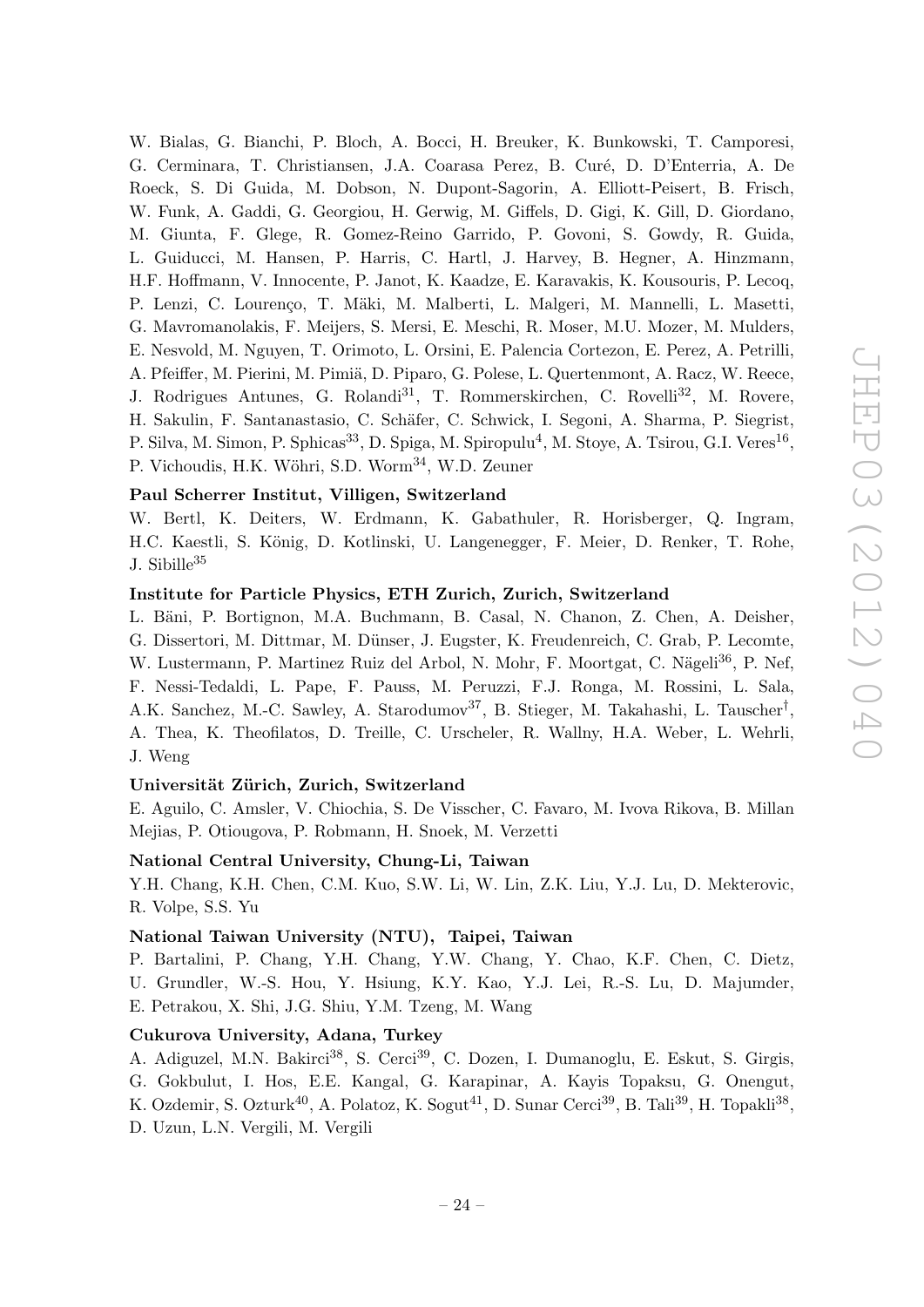# Middle East Technical University, Physics Department, Ankara, Turkey

I.V. Akin, T. Aliev, B. Bilin, S. Bilmis, M. Deniz, H. Gamsizkan, A.M. Guler, K. Ocalan, A. Ozpineci, M. Serin, R. Sever, U.E. Surat, M. Yalvac, E. Yildirim, M. Zeyrek

#### Bogazici University, Istanbul, Turkey

M. Deliomeroglu, E. Gülmez, B. Isildak, M. Kaya<sup>42</sup>, O. Kaya<sup>42</sup>, S. Ozkorucuklu<sup>43</sup>, N. Sonmez<sup>44</sup>

# National Scientific Center, Kharkov Institute of Physics and Technology, Kharkov, Ukraine

L. Levchuk

### University of Bristol, Bristol, United Kingdom

F. Bostock, J.J. Brooke, E. Clement, D. Cussans, H. Flacher, R. Frazier, J. Goldstein, M. Grimes, G.P. Heath, H.F. Heath, L. Kreczko, S. Metson, D.M. Newbold<sup>34</sup>, K. Nirunpong, A. Poll, S. Senkin, V.J. Smith, T. Williams

### Rutherford Appleton Laboratory, Didcot, United Kingdom

L. Basso<sup>45</sup>, K.W. Bell, A. Belyaev<sup>45</sup>, C. Brew, R.M. Brown, D.J.A. Cockerill, J.A. Coughlan, K. Harder, S. Harper, J. Jackson, B.W. Kennedy, E. Olaiya, D. Petyt, B.C. Radburn-Smith, C.H. Shepherd-Themistocleous, I.R. Tomalin, W.J. Womersley

#### Imperial College, London, United Kingdom

R. Bainbridge, G. Ball, R. Beuselinck, O. Buchmuller, D. Colling, N. Cripps, M. Cutajar, P. Dauncey, G. Davies, M. Della Negra, W. Ferguson, J. Fulcher, D. Futyan, A. Gilbert, A. Guneratne Bryer, G. Hall, Z. Hatherell, J. Hays, G. Iles, M. Jarvis, G. Karapostoli, L. Lyons, A.-M. Magnan, J. Marrouche, B. Mathias, R. Nandi, J. Nash, A. Nikitenko<sup>37</sup>, A. Papageorgiou, M. Pesaresi, K. Petridis, M. Pioppi<sup>46</sup>, D.M. Raymond, S. Rogerson, N. Rompotis, A. Rose, M.J. Ryan, C. Seez, A. Sparrow, A. Tapper, S. Tourneur, M. Vazquez Acosta, T. Virdee, S. Wakefield, N. Wardle, D. Wardrope, T. Whyntie

# Brunel University, Uxbridge, United Kingdom

M. Barrett, M. Chadwick, J.E. Cole, P.R. Hobson, A. Khan, P. Kyberd, D. Leslie, W. Martin, I.D. Reid, P. Symonds, L. Teodorescu, M. Turner

Baylor University, Waco, USA

K. Hatakeyama, H. Liu, T. Scarborough

The University of Alabama, Tuscaloosa, USA

C. Henderson

### Boston University, Boston, USA

A. Avetisyan, T. Bose, E. Carrera Jarrin, C. Fantasia, A. Heister, J. St. John, P. Lawson, D. Lazic, J. Rohlf, D. Sperka, L. Sulak

# Brown University, Providence, USA

S. Bhattacharya, D. Cutts, A. Ferapontov, U. Heintz, S. Jabeen, G. Kukartsev, G. Landsberg, M. Luk, M. Narain, D. Nguyen, M. Segala, T. Sinthuprasith, T. Speer, K.V. Tsang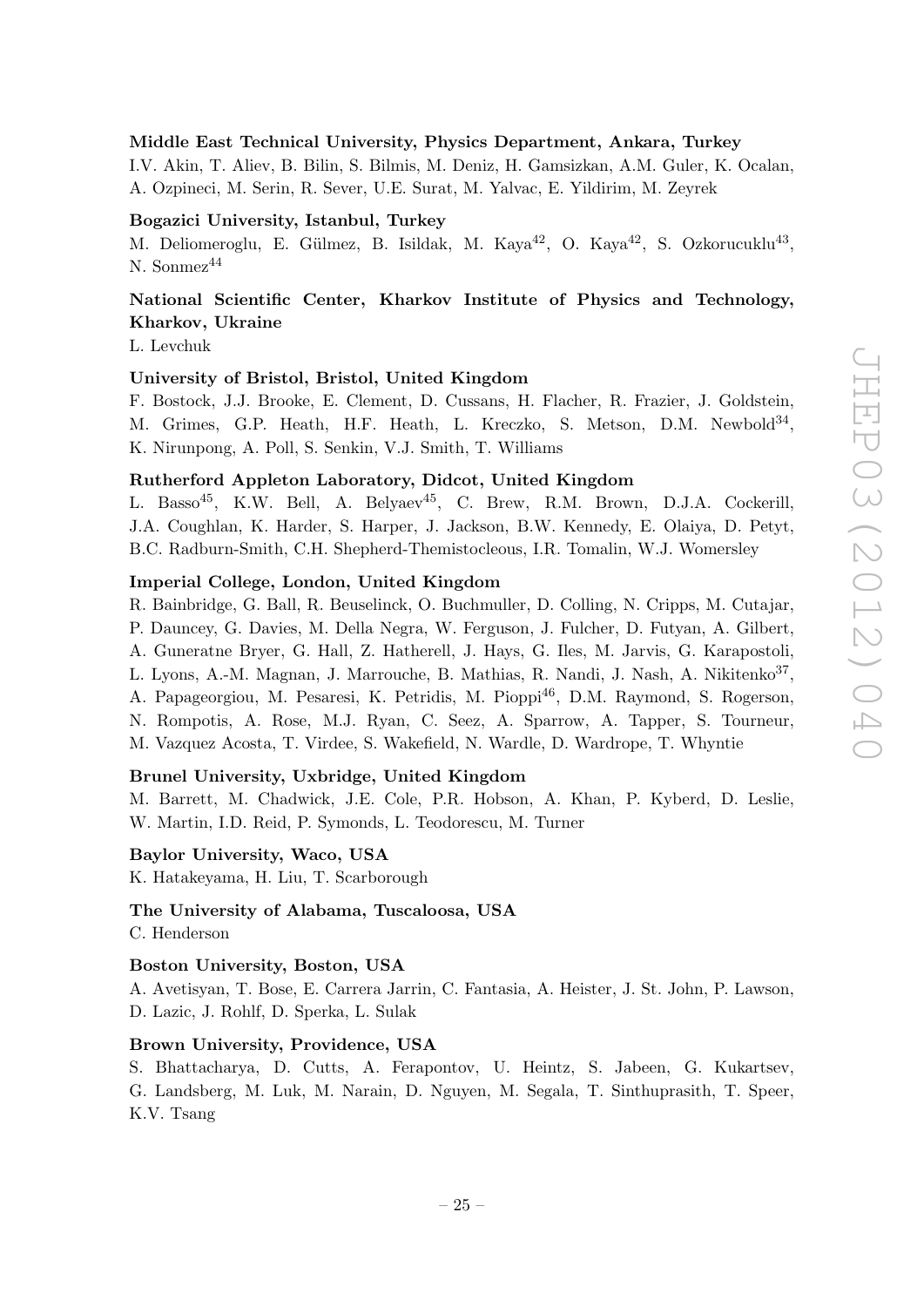### University of California, Davis, Davis, USA

R. Breedon, G. Breto, M. Calderon De La Barca Sanchez, M. Caulfield, S. Chauhan, M. Chertok, J. Conway, R. Conway, P.T. Cox, J. Dolen, R. Erbacher, M. Gardner, R. Houtz, W. Ko, A. Kopecky, R. Lander, O. Mall, T. Miceli, R. Nelson, D. Pellett, J. Robles, B. Rutherford, M. Searle, J. Smith, M. Squires, M. Tripathi, R. Vasquez Sierra

#### University of California, Los Angeles, Los Angeles, USA

V. Andreev, K. Arisaka, D. Cline, R. Cousins, J. Duris, S. Erhan, P. Everaerts, C. Farrell, J. Hauser, M. Ignatenko, C. Jarvis, C. Plager, G. Rakness, P. Schlein† , J. Tucker, V. Valuev, M. Weber

# University of California, Riverside, Riverside, USA

J. Babb, R. Clare, J. Ellison, J.W. Gary, F. Giordano, G. Hanson, G.Y. Jeng, H. Liu, O.R. Long, A. Luthra, H. Nguyen, S. Paramesvaran, J. Sturdy, S. Sumowidagdo, R. Wilken, S. Wimpenny

### University of California, San Diego, La Jolla, USA

W. Andrews, J.G. Branson, G.B. Cerati, S. Cittolin, D. Evans, F. Golf, A. Holzner, R. Kelley, M. Lebourgeois, J. Letts, I. Macneill, B. Mangano, S. Padhi, C. Palmer, G. Petrucciani, H. Pi, M. Pieri, R. Ranieri, M. Sani, I. Sfiligoi, V. Sharma, S. Simon, E. Sudano, M. Tadel, Y. Tu, A. Vartak, S. Wasserbaech<sup>47</sup>, F. Würthwein, A. Yagil, J. Yoo

### University of California, Santa Barbara, Santa Barbara, USA

D. Barge, R. Bellan, C. Campagnari, M. D'Alfonso, T. Danielson, K. Flowers, P. Geffert, J. Incandela, C. Justus, P. Kalavase, S.A. Koay, D. Kovalskyi<sup>1</sup>, V. Krutelyov, S. Lowette, N. Mccoll, V. Pavlunin, F. Rebassoo, J. Ribnik, J. Richman, R. Rossin, D. Stuart, W. To, J.R. Vlimant, C. West

# California Institute of Technology, Pasadena, USA

A. Apresyan, A. Bornheim, J. Bunn, Y. Chen, E. Di Marco, J. Duarte, M. Gataullin, Y. Ma, A. Mott, H.B. Newman, C. Rogan, V. Timciuc, P. Traczyk, J. Veverka, R. Wilkinson, Y. Yang, R.Y. Zhu

### Carnegie Mellon University, Pittsburgh, USA

B. Akgun, R. Carroll, T. Ferguson, Y. Iiyama, D.W. Jang, S.Y. Jun, Y.F. Liu, M. Paulini, J. Russ, H. Vogel, I. Vorobiev

### University of Colorado at Boulder, Boulder, USA

J.P. Cumalat, M.E. Dinardo, B.R. Drell, C.J. Edelmaier, W.T. Ford, A. Gaz, B. Heyburn, E. Luiggi Lopez, U. Nauenberg, J.G. Smith, K. Stenson, K.A. Ulmer, S.R. Wagner, S.L. Zang

# Cornell University, Ithaca, USA

L. Agostino, J. Alexander, A. Chatterjee, N. Eggert, L.K. Gibbons, B. Heltsley, W. Hopkins, A. Khukhunaishvili, B. Kreis, N. Mirman, G. Nicolas Kaufman, J.R. Patterson, A. Ryd, E. Salvati, W. Sun, W.D. Teo, J. Thom, J. Thompson, J. Vaughan, Y. Weng, L. Winstrom, P. Wittich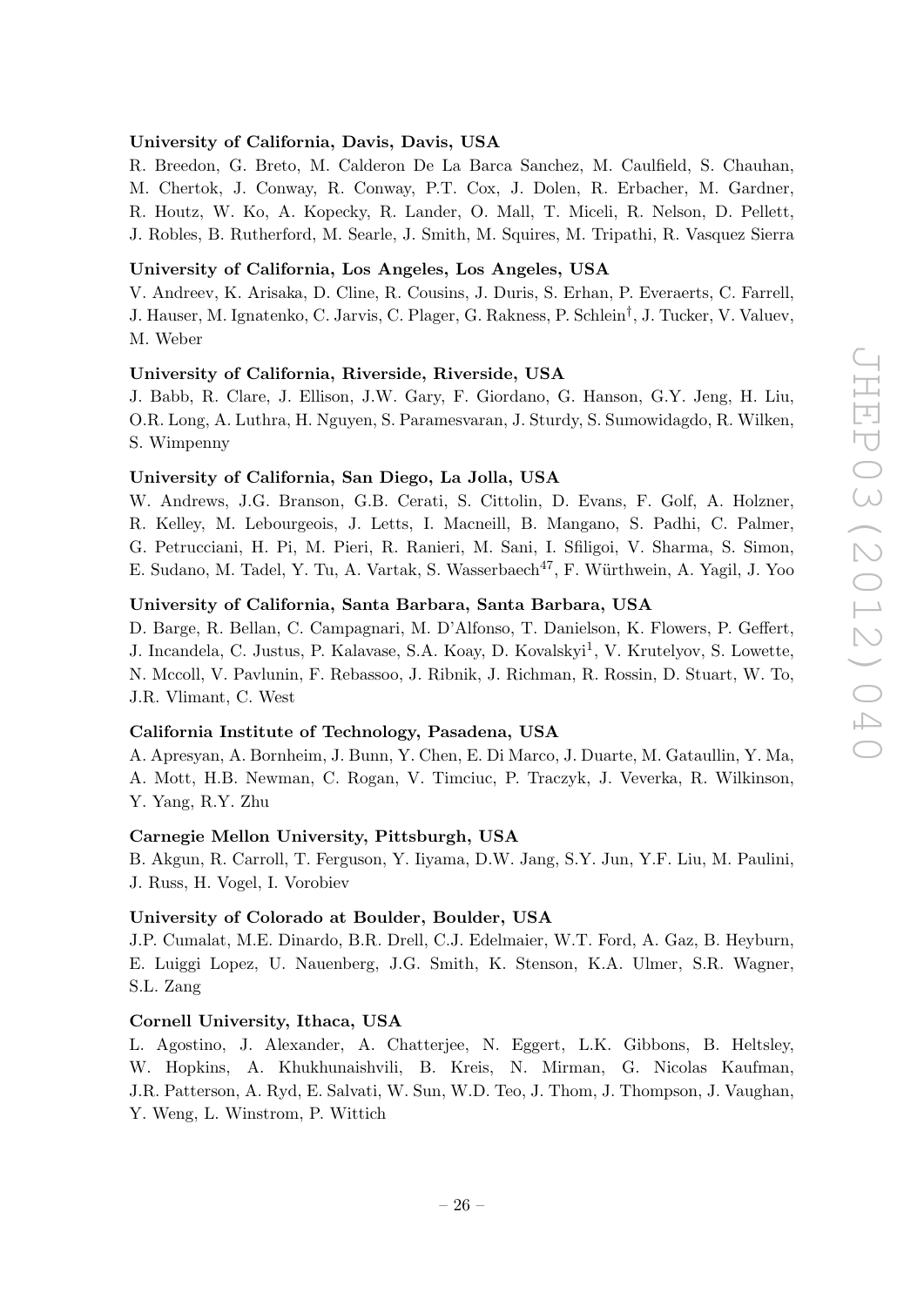### Fairfield University, Fairfield, USA

A. Biselli, D. Winn

# Fermi National Accelerator Laboratory, Batavia, USA

S. Abdullin, M. Albrow, J. Anderson, G. Apollinari, M. Atac, J.A. Bakken, L.A.T. Bauerdick, A. Beretvas, J. Berryhill, P.C. Bhat, I. Bloch, K. Burkett, J.N. Butler, V. Chetluru, H.W.K. Cheung, F. Chlebana, S. Cihangir, W. Cooper, D.P. Eartly, V.D. Elvira, S. Esen, I. Fisk, J. Freeman, Y. Gao, E. Gottschalk, D. Green, O. Gutsche, J. Hanlon, R.M. Harris, J. Hirschauer, B. Hooberman, H. Jensen, S. Jindariani, M. Johnson, U. Joshi, B. Klima, S. Kunori, S. Kwan, C. Leonidopoulos, D. Lincoln, R. Lipton, J. Lykken, K. Maeshima, J.M. Marraffino, S. Maruyama, D. Mason, P. McBride, T. Miao, K. Mishra, S. Mrenna, Y. Musienko<sup>48</sup>, C. Newman-Holmes, V. O'Dell, J. Pivarski, R. Pordes, O. Prokofyev, T. Schwarz, E. Sexton-Kennedy, S. Sharma, W.J. Spalding, L. Spiegel, P. Tan, L. Taylor, S. Tkaczyk, L. Uplegger, E.W. Vaandering, R. Vidal, J. Whitmore, W. Wu, F. Yang, F. Yumiceva, J.C. Yun

# University of Florida, Gainesville, USA

D. Acosta, P. Avery, D. Bourilkov, M. Chen, S. Das, M. De Gruttola, G.P. Di Giovanni, D. Dobur, A. Drozdetskiy, R.D. Field, M. Fisher, Y. Fu, I.K. Furic, J. Gartner, S. Goldberg, J. Hugon, B. Kim, J. Konigsberg, A. Korytov, A. Kropivnitskaya, T. Kypreos, J.F. Low, K. Matchev, P. Milenovic<sup>49</sup>, G. Mitselmakher, L. Muniz, R. Remington, A. Rinkevicius, M. Schmitt, B. Scurlock, P. Sellers, N. Skhirtladze, M. Snowball, D. Wang, J. Yelton, M. Zakaria

### Florida International University, Miami, USA

V. Gaultney, L.M. Lebolo, S. Linn, P. Markowitz, G. Martinez, J.L. Rodriguez

### Florida State University, Tallahassee, USA

T. Adams, A. Askew, J. Bochenek, J. Chen, B. Diamond, S.V. Gleyzer, J. Haas, S. Hagopian, V. Hagopian, M. Jenkins, K.F. Johnson, H. Prosper, S. Sekmen, V. Veeraraghavan, M. Weinberg

### Florida Institute of Technology, Melbourne, USA

M.M. Baarmand, B. Dorney, M. Hohlmann, H. Kalakhety, I. Vodopiyanov

### University of Illinois at Chicago (UIC), Chicago, USA

M.R. Adams, I.M. Anghel, L. Apanasevich, Y. Bai, V.E. Bazterra, R.R. Betts, J. Callner, R. Cavanaugh, C. Dragoiu, L. Gauthier, C.E. Gerber, D.J. Hofman, S. Khalatyan, G.J. Kunde<sup>50</sup>, F. Lacroix, M. Malek, C. O'Brien, C. Silkworth, C. Silvestre, D. Strom, N. Varelas

# The University of Iowa, Iowa City, USA

U. Akgun, E.A. Albayrak, B. Bilki<sup>51</sup>, W. Clarida, F. Duru, S. Griffiths, C.K. Lae, E. McCliment, J.-P. Merlo, H. Mermerkaya<sup>52</sup>, A. Mestvirishvili, A. Moeller, J. Nachtman, C.R. Newsom, E. Norbeck, J. Olson, Y. Onel, F. Ozok, S. Sen, E. Tiras, J. Wetzel, T. Yetkin, K. Yi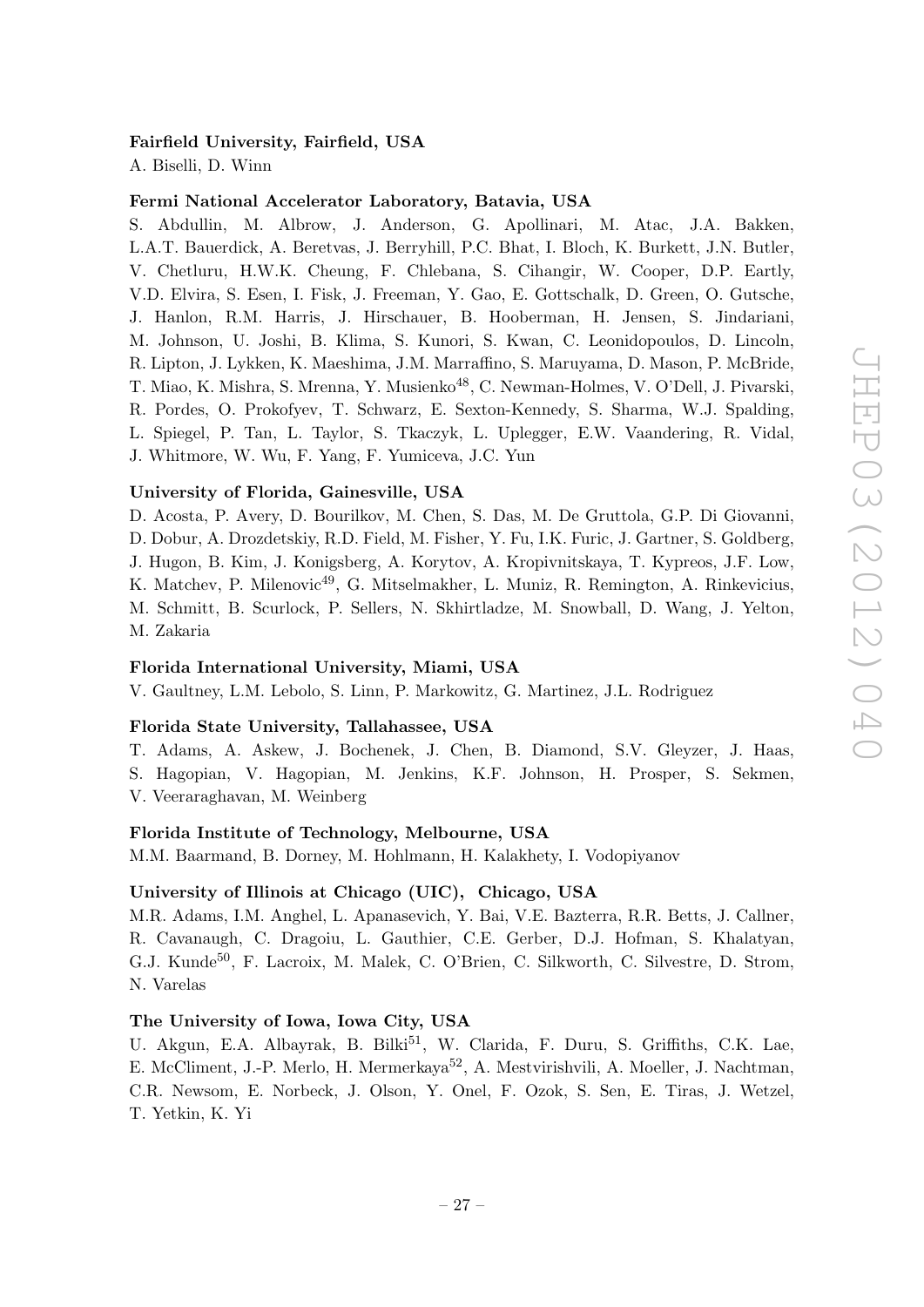### Johns Hopkins University, Baltimore, USA

B.A. Barnett, B. Blumenfeld, S. Bolognesi, A. Bonato, D. Fehling, G. Giurgiu, A.V. Gritsan, Z.J. Guo, G. Hu, P. Maksimovic, S. Rappoccio, M. Swartz, N.V. Tran, A. Whitbeck

#### The University of Kansas, Lawrence, USA

P. Baringer, A. Bean, G. Benelli, O. Grachov, R.P. Kenny Iii, M. Murray, D. Noonan, S. Sanders, R. Stringer, G. Tinti, J.S. Wood, V. Zhukova

### Kansas State University, Manhattan, USA

A.F. Barfuss, T. Bolton, I. Chakaberia, A. Ivanov, S. Khalil, M. Makouski, Y. Maravin, S. Shrestha, I. Svintradze

### Lawrence Livermore National Laboratory, Livermore, USA

J. Gronberg, D. Lange, D. Wright

# University of Maryland, College Park, USA

A. Baden, M. Boutemeur, B. Calvert, S.C. Eno, J.A. Gomez, N.J. Hadley, R.G. Kellogg, M. Kirn, T. Kolberg, Y. Lu, M. Marionneau, A.C. Mignerey, A. Peterman, K. Rossato, P. Rumerio, A. Skuja, J. Temple, M.B. Tonjes, S.C. Tonwar, E. Twedt

# Massachusetts Institute of Technology, Cambridge, USA

B. Alver, G. Bauer, J. Bendavid, W. Busza, E. Butz, I.A. Cali, M. Chan, V. Dutta, G. Gomez Ceballos, M. Goncharov, K.A. Hahn, Y. Kim, M. Klute, Y.-J. Lee, W. Li, P.D. Luckey, T. Ma, S. Nahn, C. Paus, D. Ralph, C. Roland, G. Roland, M. Rudolph, G.S.F. Stephans, F. Stöckli, K. Sumorok, K. Sung, D. Velicanu, E.A. Wenger, R. Wolf, B. Wyslouch, S. Xie, M. Yang, Y. Yilmaz, A.S. Yoon, M. Zanetti

### University of Minnesota, Minneapolis, USA

S.I. Cooper, P. Cushman, B. Dahmes, A. De Benedetti, G. Franzoni, A. Gude, J. Haupt, S.C. Kao, K. Klapoetke, Y. Kubota, J. Mans, N. Pastika, V. Rekovic, R. Rusack, M. Sasseville, A. Singovsky, N. Tambe, J. Turkewitz

### University of Mississippi, University, USA

L.M. Cremaldi, R. Godang, R. Kroeger, L. Perera, R. Rahmat, D.A. Sanders, D. Summers

# University of Nebraska-Lincoln, Lincoln, USA

E. Avdeeva, K. Bloom, S. Bose, J. Butt, D.R. Claes, A. Dominguez, M. Eads, P. Jindal, J. Keller, I. Kravchenko, J. Lazo-Flores, H. Malbouisson, S. Malik, G.R. Snow

### State University of New York at Buffalo, Buffalo, USA

U. Baur, A. Godshalk, I. Iashvili, S. Jain, A. Kharchilava, A. Kumar, S.P. Shipkowski, K. Smith, Z. Wan

### Northeastern University, Boston, USA

G. Alverson, E. Barberis, D. Baumgartel, M. Chasco, D. Trocino, D. Wood, J. Zhang

### Northwestern University, Evanston, USA

A. Anastassov, A. Kubik, N. Mucia, N. Odell, R.A. Ofierzynski, B. Pollack, A. Pozdnyakov,

M. Schmitt, S. Stoynev, M. Velasco, S. Won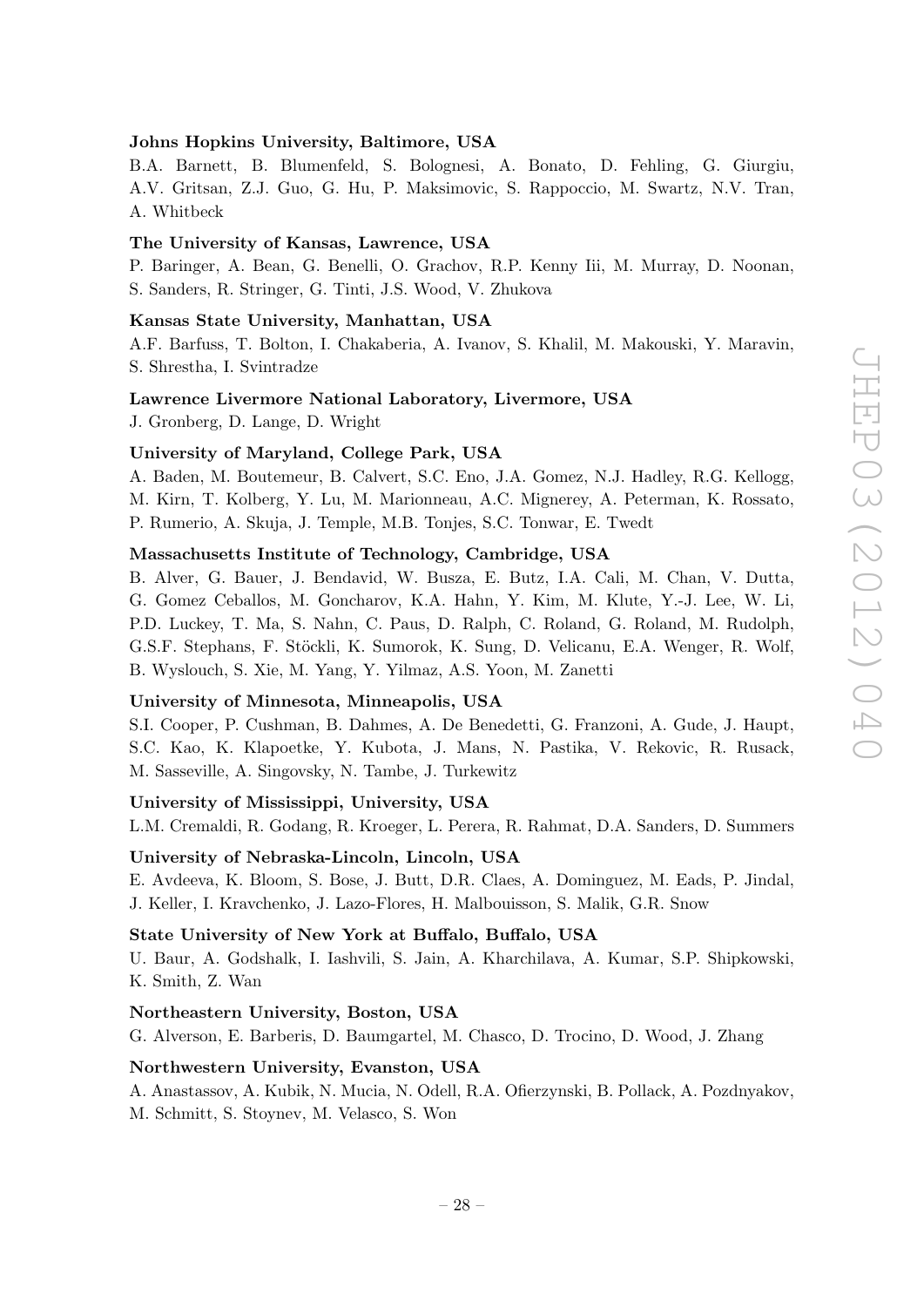### University of Notre Dame, Notre Dame, USA

L. Antonelli, D. Berry, A. Brinkerhoff, M. Hildreth, C. Jessop, D.J. Karmgard, J. Kolb, K. Lannon, W. Luo, S. Lynch, N. Marinelli, D.M. Morse, T. Pearson, R. Ruchti, J. Slaunwhite, N. Valls, M. Wayne, M. Wolf, J. Ziegler

#### The Ohio State University, Columbus, USA

B. Bylsma, L.S. Durkin, C. Hill, P. Killewald, K. Kotov, T.Y. Ling, D. Puigh, M. Rodenburg, C. Vuosalo, G. Williams

### Princeton University, Princeton, USA

N. Adam, E. Berry, P. Elmer, D. Gerbaudo, V. Halyo, P. Hebda, J. Hegeman, A. Hunt, E. Laird, D. Lopes Pegna, P. Lujan, D. Marlow, T. Medvedeva, M. Mooney, J. Olsen, P. Piroué, X. Quan, A. Raval, H. Saka, D. Stickland, C. Tully, J.S. Werner, A. Zuranski

### University of Puerto Rico, Mayaguez, USA

J.G. Acosta, X.T. Huang, A. Lopez, H. Mendez, S. Oliveros, J.E. Ramirez Vargas, A. Zatserklyaniy

# Purdue University, West Lafayette, USA

E. Alagoz, V.E. Barnes, D. Benedetti, G. Bolla, D. Bortoletto, M. De Mattia, A. Everett, L. Gutay, Z. Hu, M. Jones, O. Koybasi, M. Kress, A.T. Laasanen, N. Leonardo, V. Maroussov, P. Merkel, D.H. Miller, N. Neumeister, I. Shipsey, D. Silvers, A. Svyatkovskiy, M. Vidal Marono, H.D. Yoo, J. Zablocki, Y. Zheng

# Purdue University Calumet, Hammond, USA

S. Guragain, N. Parashar

### Rice University, Houston, USA

A. Adair, C. Boulahouache, V. Cuplov, K.M. Ecklund, F.J.M. Geurts, B.P. Padley, R. Redjimi, J. Roberts, J. Zabel

### University of Rochester, Rochester, USA

B. Betchart, A. Bodek, Y.S. Chung, R. Covarelli, P. de Barbaro, R. Demina, Y. Eshaq, A. Garcia-Bellido, P. Goldenzweig, Y. Gotra, J. Han, A. Harel, D.C. Miner, G. Petrillo, W. Sakumoto, D. Vishnevskiy, M. Zielinski

# The Rockefeller University, New York, USA

A. Bhatti, R. Ciesielski, L. Demortier, K. Goulianos, G. Lungu, S. Malik, C. Mesropian

### Rutgers, the State University of New Jersey, Piscataway, USA

S. Arora, O. Atramentov, A. Barker, J.P. Chou, C. Contreras-Campana, E. Contreras-Campana, D. Duggan, D. Ferencek, Y. Gershtein, R. Gray, E. Halkiadakis, D. Hidas, D. Hits, A. Lath, S. Panwalkar, M. Park, R. Patel, A. Richards, K. Rose, S. Salur, S. Schnetzer, C. Seitz, S. Somalwar, R. Stone, S. Thomas

# University of Tennessee, Knoxville, USA

G. Cerizza, M. Hollingsworth, S. Spanier, Z.C. Yang, A. York

#### Texas A&M University, College Station, USA

R. Eusebi, W. Flanagan, J. Gilmore, T. Kamon<sup>53</sup>, V. Khotilovich, R. Montalvo,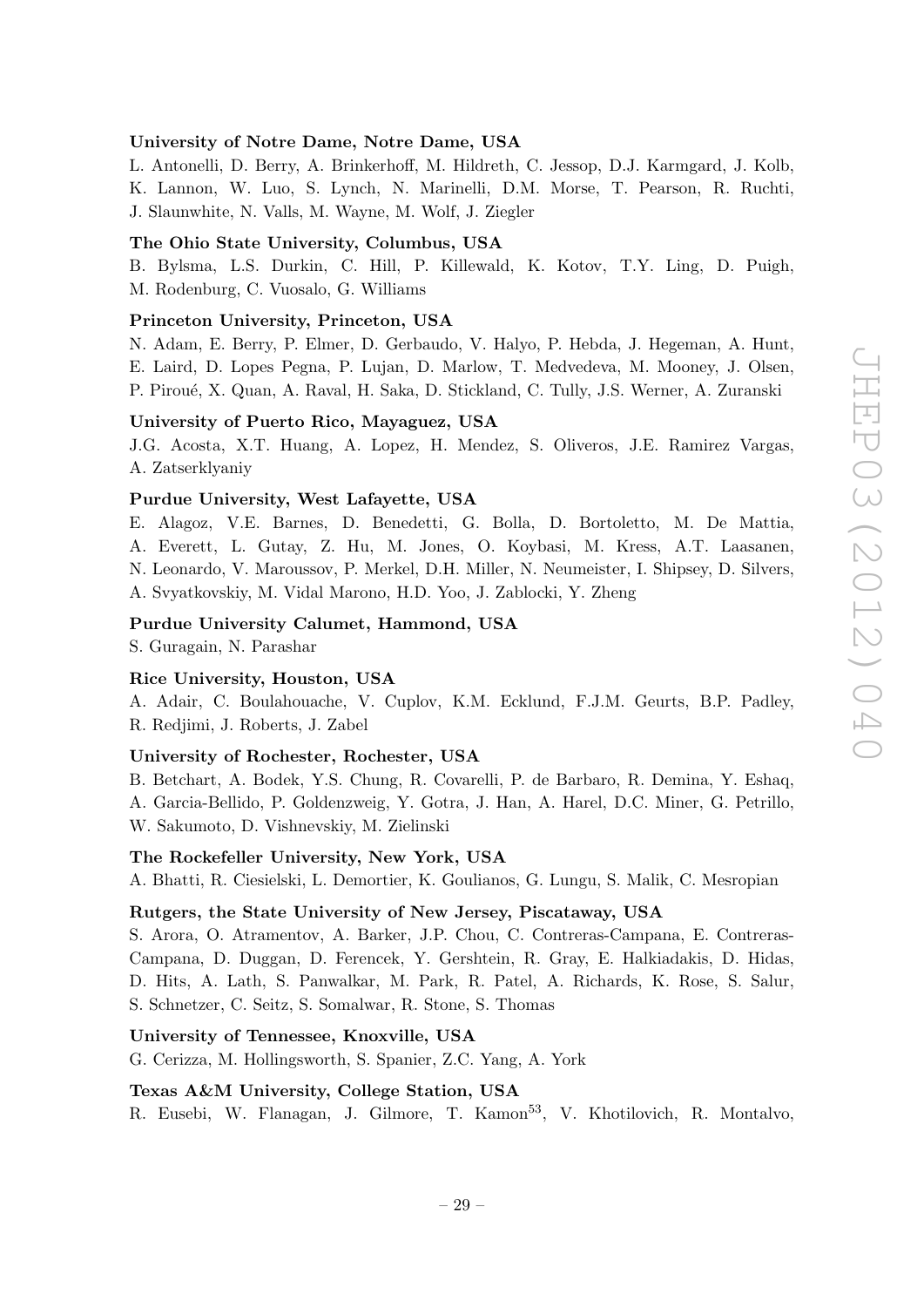I. Osipenkov, Y. Pakhotin, A. Perloff, J. Roe, A. Safonov, T. Sakuma, S. Sengupta, I. Suarez, A. Tatarinov, D. Toback

### Texas Tech University, Lubbock, USA

N. Akchurin, C. Bardak, J. Damgov, P.R. Dudero, C. Jeong, K. Kovitanggoon, S.W. Lee, T. Libeiro, P. Mane, Y. Roh, A. Sill, I. Volobouev, R. Wigmans

### Vanderbilt University, Nashville, USA

E. Appelt, E. Brownson, D. Engh, C. Florez, W. Gabella, A. Gurrola, M. Issah, W. Johns, P. Kurt, C. Maguire, A. Melo, P. Sheldon, B. Snook, S. Tuo, J. Velkovska

### University of Virginia, Charlottesville, USA

M.W. Arenton, M. Balazs, S. Boutle, S. Conetti, B. Cox, B. Francis, S. Goadhouse, J. Goodell, R. Hirosky, A. Ledovskoy, C. Lin, C. Neu, J. Wood, R. Yohay

#### Wayne State University, Detroit, USA

S. Gollapinni, R. Harr, P.E. Karchin, C. Kottachchi Kankanamge Don, P. Lamichhane, M. Mattson, C. Milstène, A. Sakharov

#### University of Wisconsin, Madison, USA

M. Anderson, M. Bachtis, D. Belknap, J.N. Bellinger, J. Bernardini, L. Borrello, D. Carlsmith, M. Cepeda, S. Dasu, J. Efron, E. Friis, L. Gray, K.S. Grogg, M. Grothe, R. Hall-Wilton, M. Herndon, A. Hervé, P. Klabbers, J. Klukas, A. Lanaro, C. Lazaridis, J. Leonard, R. Loveless, A. Mohapatra, I. Ojalvo, G.A. Pierro, I. Ross, A. Savin, W.H. Smith, J. Swanson

#### †: Deceased

- 1: Also at CERN, European Organization for Nuclear Research, Geneva, Switzerland
- 2: Also at National Institute of Chemical Physics and Biophysics, Tallinn, Estonia
- 3: Also at Universidade Federal do ABC, Santo Andre, Brazil
- 4: Also at California Institute of Technology, Pasadena, USA
- 5: Also at Laboratoire Leprince-Ringuet, Ecole Polytechnique, IN2P3-CNRS, Palaiseau, France
- 6: Also at Suez Canal University, Suez, Egypt
- 7: Also at Cairo University, Cairo, Egypt
- 8: Also at British University, Cairo, Egypt
- 9: Also at Fayoum University, El-Fayoum, Egypt
- 10: Now at Ain Shams University, Cairo, Egypt
- 11: Also at Soltan Institute for Nuclear Studies, Warsaw, Poland
- 12: Also at Université de Haute-Alsace, Mulhouse, France
- 13: Also at Moscow State University, Moscow, Russia
- 14: Also at Brandenburg University of Technology, Cottbus, Germany
- 15: Also at Institute of Nuclear Research ATOMKI, Debrecen, Hungary
- 16: Also at Eötvös Loránd University, Budapest, Hungary
- 17: Also at Tata Institute of Fundamental Research HECR, Mumbai, India
- 18: Now at King Abdulaziz University, Jeddah, Saudi Arabia
- 19: Also at University of Visva-Bharati, Santiniketan, India
- 20: Also at Sharif University of Technology, Tehran, Iran
- 21: Also at Isfahan University of Technology, Isfahan, Iran